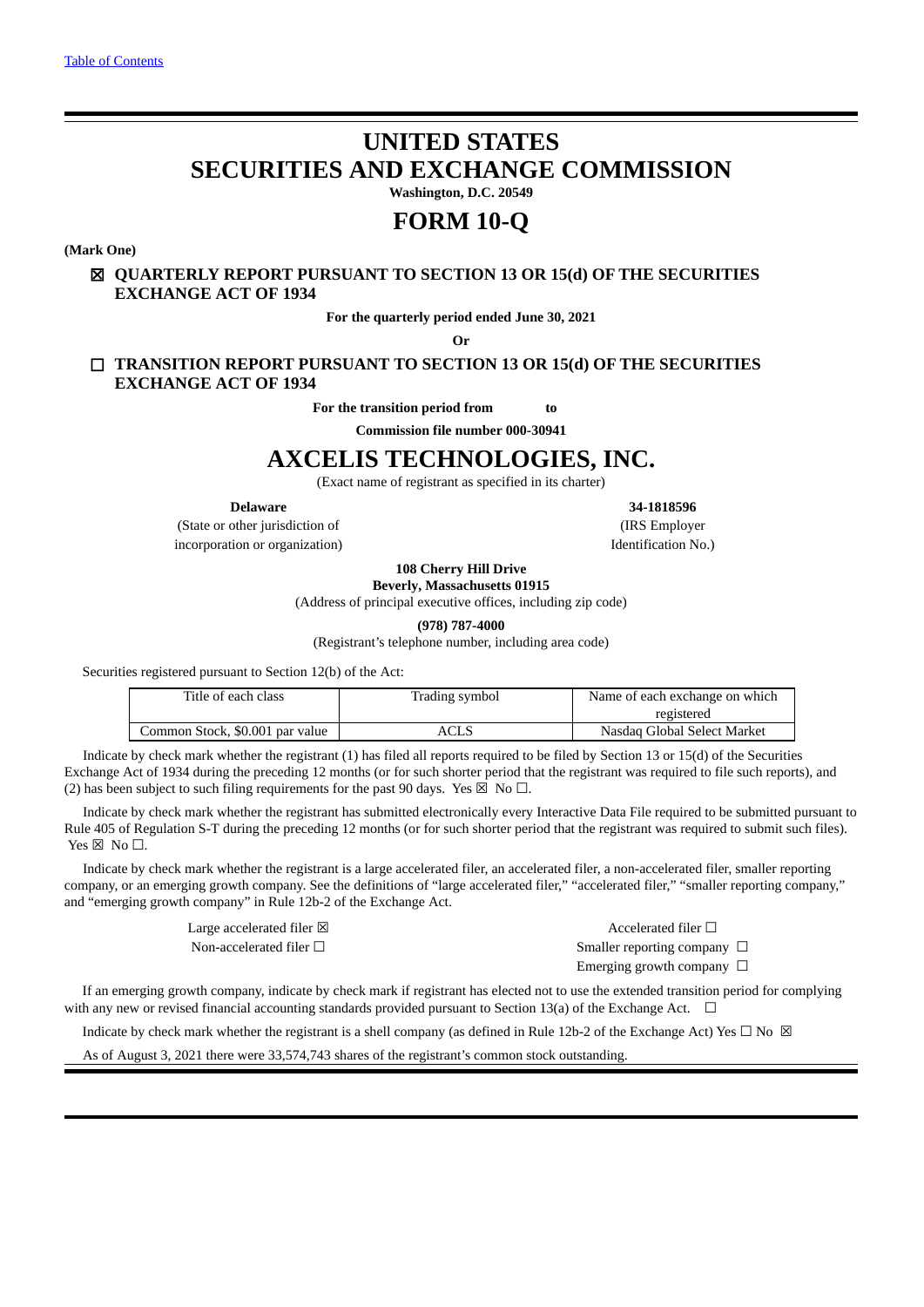# **Table of Contents**

# <span id="page-1-0"></span>**PART I - FINANCIAL [INFORMATION](#page-2-0)**

| <u>Item 1.</u> | <b>Financial Statements (Unaudited)</b>                                                                   |                |
|----------------|-----------------------------------------------------------------------------------------------------------|----------------|
|                | Consolidated Statements of Operations for the three and six months ended June 30, 2021 and 2020           | 3              |
|                | Consolidated Statements of Comprehensive Income for the three and six months ended June 30, 2021 and      |                |
|                | 2020                                                                                                      | $\overline{4}$ |
|                | Consolidated Balance Sheets as of June 30, 2021 and December 31, 2020                                     | 5              |
|                | Consolidated Statements of Stockholders' Equity for the three and six months ended June 30, 2021 and 2020 | 6              |
|                | Consolidated Statements of Cash Flows for the six months ended June 30, 2021 and 2020                     | 7              |
|                | <b>Notes to Consolidated Financial Statements (Unaudited)</b>                                             | 8              |
| Item 2.        | <b>Management's Discussion and Analysis of Financial Condition and Results of Operations</b>              | 19             |
|                | <b>Overview</b>                                                                                           | 19             |
|                | <b>Critical Accounting Estimates</b>                                                                      | 19             |
|                | <b>Results of Operations</b>                                                                              | 20             |
|                | <b>Liquidity and Capital Resources</b>                                                                    | 26             |
| Item 3.        | <b>Quantitative and Qualitative Disclosures About Market Risk</b>                                         | 28             |
| Item 4.        | <b>Controls and Procedures</b>                                                                            | 28             |
|                | <b>PART II - OTHER INFORMATION</b>                                                                        | 29             |
| Item 1.        | <u>Legal Proceedings</u>                                                                                  | 29             |
|                | <b>Item 1A. Risk Factors</b>                                                                              | 29             |
| Item 2.        | <b>Unregistered Sales of Equity Securities and Use of Proceeds</b>                                        | 29             |
| Item 3.        | <b>Defaults Upon Senior Securities</b>                                                                    | 29             |
| Item 4.        | <b>Mine Safety Disclosures</b>                                                                            | 29             |
| <u>Item 5.</u> | <b>Other Information</b>                                                                                  | 29             |
| Item 6.        | <b>Exhibits</b>                                                                                           | 30             |
|                |                                                                                                           |                |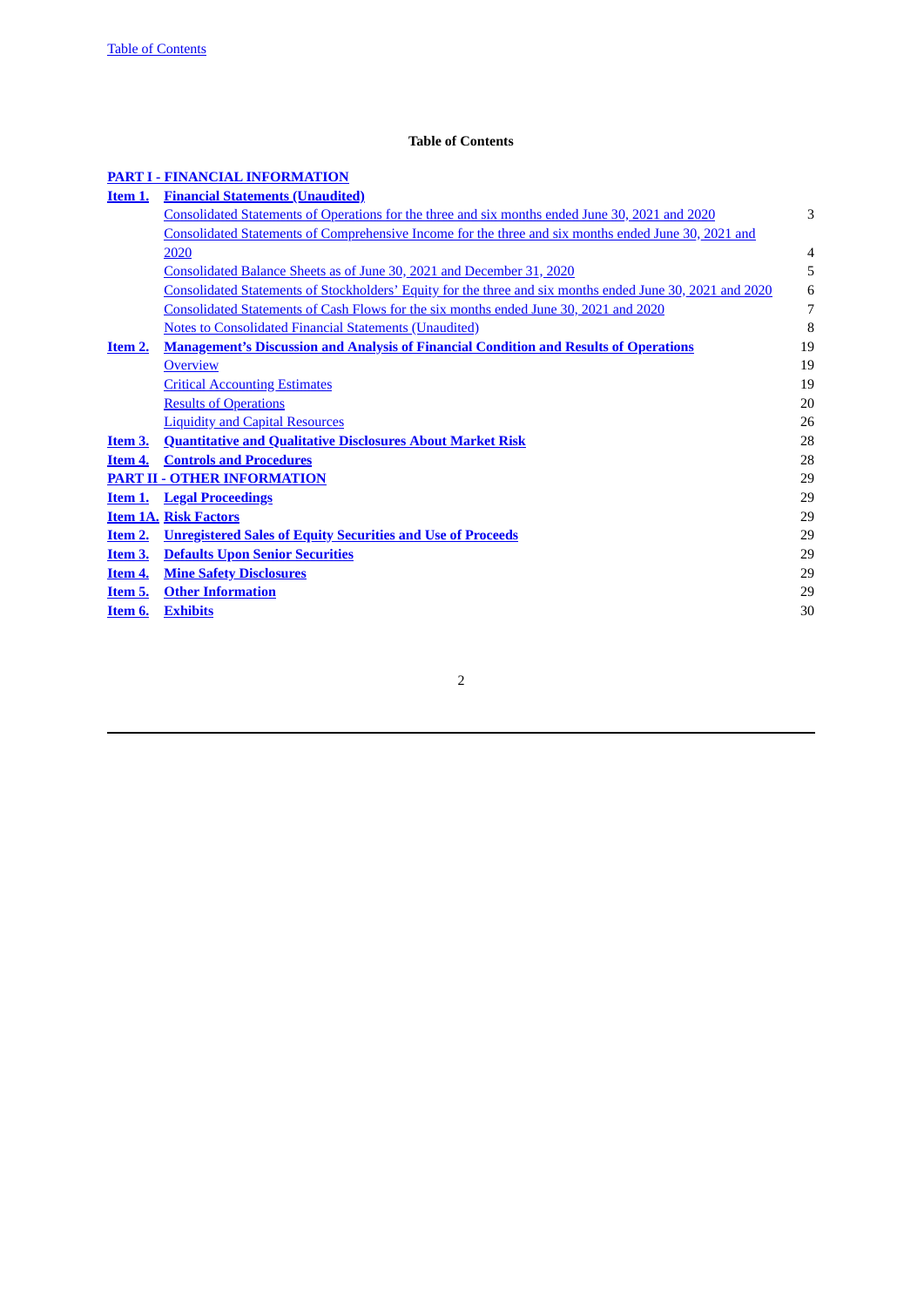# <span id="page-2-0"></span>**PART 1—FINANCIAL INFORMATION**

# <span id="page-2-2"></span><span id="page-2-1"></span>**Item 1. Financial Statements.**

# **Axcelis Technologies, Inc. Consolidated Statements of Operations (In thousands, except per share amounts) (Unaudited)**

|                                                | <b>Three months ended</b><br><b>June 30,</b> |         |                 |         | Six months ended<br><b>June 30,</b> |          |                 |          |  |
|------------------------------------------------|----------------------------------------------|---------|-----------------|---------|-------------------------------------|----------|-----------------|----------|--|
|                                                |                                              | 2021    |                 | 2020    |                                     | 2021     |                 | 2020     |  |
| Revenue:                                       |                                              |         |                 |         |                                     |          |                 |          |  |
| Product                                        | \$                                           | 140,156 | \$.             | 117,194 | \$                                  | 266,765  | \$              | 229,327  |  |
| <b>Services</b>                                |                                              | 7,118   |                 | 5,771   |                                     | 13,285   |                 | 12,629   |  |
| Total revenue                                  |                                              | 147,274 |                 | 122,965 |                                     | 280,050  |                 | 241,956  |  |
| Cost of revenue:                               |                                              |         |                 |         |                                     |          |                 |          |  |
| Product                                        |                                              | 76,688  |                 | 65,519  |                                     | 147,022  |                 | 132,691  |  |
| <b>Services</b>                                |                                              | 6,572   |                 | 5,547   |                                     | 12,579   |                 | 11,817   |  |
| Total cost of revenue                          |                                              | 83,260  |                 | 71,066  |                                     | 159,601  |                 | 144,508  |  |
| Gross profit                                   |                                              | 64,014  |                 | 51,899  |                                     | 120,449  |                 | 97,448   |  |
| Operating expenses:                            |                                              |         |                 |         |                                     |          |                 |          |  |
| Research and development                       |                                              | 16,623  |                 | 16,040  |                                     | 32,308   |                 | 30,646   |  |
| Sales and marketing                            |                                              | 12,177  |                 | 9,437   |                                     | 22,564   |                 | 17,641   |  |
| General and administrative                     |                                              | 11,217  |                 | 10,041  |                                     | 21,230   |                 | 19,077   |  |
| Total operating expenses                       |                                              | 40,017  |                 | 35,518  |                                     | 76,102   |                 | 67,364   |  |
| Income from operations                         |                                              | 23,997  |                 | 16,381  |                                     | 44,347   |                 | 30,084   |  |
| Other (expense) income:                        |                                              |         |                 |         |                                     |          |                 |          |  |
| Interest income                                |                                              | 40      |                 | 70      |                                     | 73       |                 | 552      |  |
| Interest expense                               |                                              | (1,274) |                 | (1,299) |                                     | (2, 303) |                 | (2,602)  |  |
| Other, net                                     |                                              | (15)    |                 | 421     |                                     | (1, 168) |                 | (199)    |  |
| Total other expense                            |                                              | (1,249) |                 | (808)   |                                     | (3, 398) |                 | (2, 249) |  |
| Income before income taxes                     |                                              | 22,748  |                 | 15,573  |                                     | 40,949   |                 | 27,835   |  |
| Income tax provision                           |                                              | 3,842   |                 | 2,271   |                                     | 5,563    |                 | 3,312    |  |
| Net income                                     | \$                                           | 18,906  | \$              | 13,302  | \$                                  | 35,386   | $\mathbb S$     | 24,523   |  |
| Net income per share:                          |                                              |         |                 |         |                                     |          |                 |          |  |
| <b>Basic</b>                                   | \$                                           | 0.56    | \$              | 0.40    | \$                                  | 1.05     | \$              | 0.74     |  |
| <b>Diluted</b>                                 | $\overline{\$}$                              | 0.55    | $\overline{\$}$ | 0.39    | \$                                  | 1.03     | $\overline{\$}$ | 0.72     |  |
| Shares used in computing net income per share: |                                              |         |                 |         |                                     |          |                 |          |  |
| Basic weighted average common shares           |                                              | 33,677  |                 | 33,116  |                                     | 33,696   |                 | 32,998   |  |
| Diluted weighted average common shares         |                                              | 34,311  |                 | 33,958  |                                     | 34,473   |                 | 34,023   |  |

See accompanying Notes to these Consolidated Financial Statements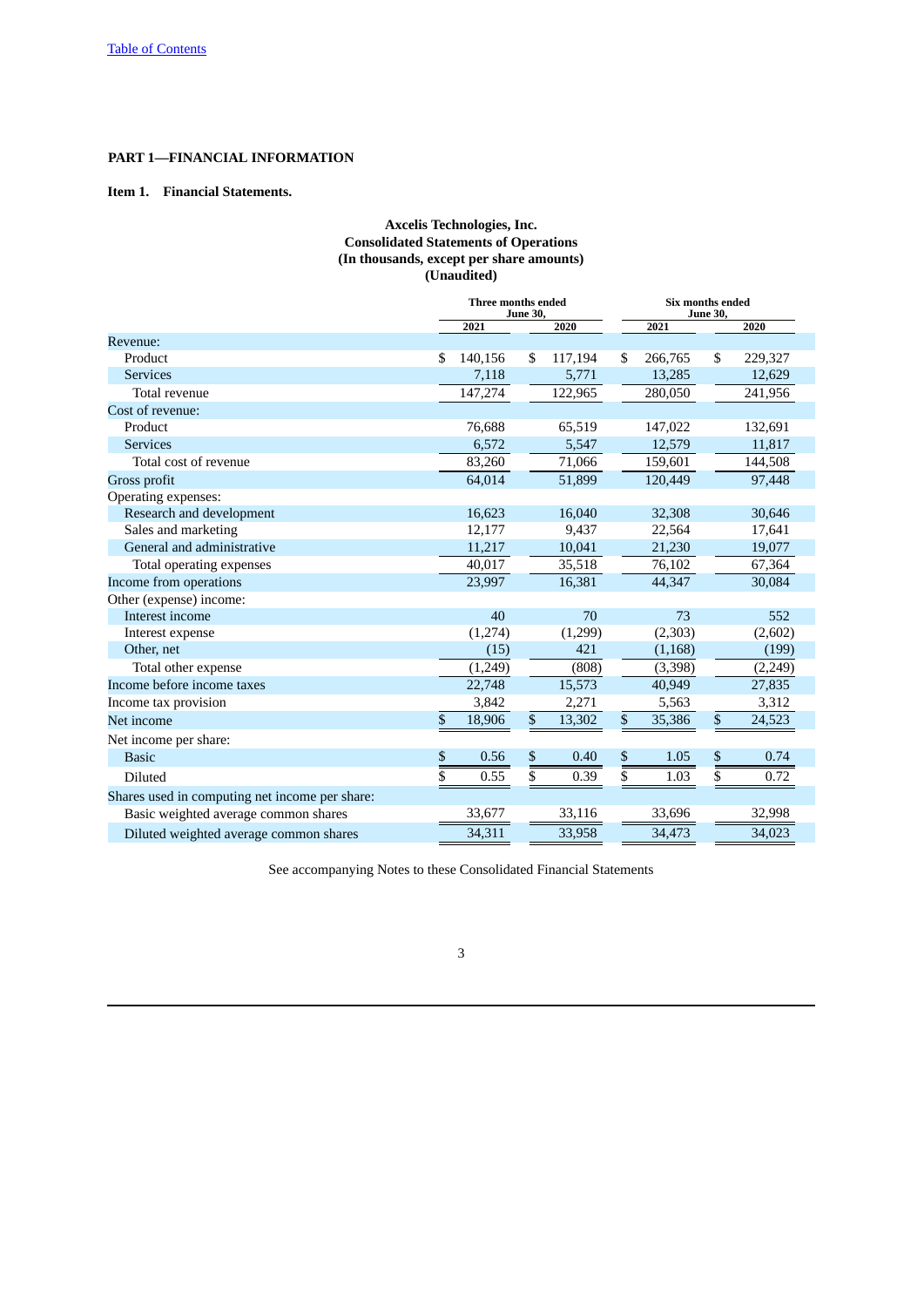# **Axcelis Technologies, Inc. Consolidated Statements of Comprehensive Income (In thousands) (Unaudited)**

<span id="page-3-0"></span>

|                                                                         | Three months ended | <b>June 30,</b> |          | Six months ended<br><b>June 30,</b> |
|-------------------------------------------------------------------------|--------------------|-----------------|----------|-------------------------------------|
|                                                                         | 2021               | 2020            | 2021     | 2020                                |
| Net income                                                              | \$18,906           | \$13,302        | \$35,386 | \$24.523                            |
| Other comprehensive income (loss):                                      |                    |                 |          |                                     |
| Foreign currency translation adjustments                                | 552                | 836             | (820)    | (276)                               |
| Amortization of actuarial loss and other adjustments from pension plan, |                    |                 |          |                                     |
| net of tax                                                              | 34                 | 57              | 54       | 114                                 |
| Total other comprehensive income (loss)                                 | 586                | 893             | (766)    | (162)                               |
| Comprehensive income                                                    | \$19.492           | \$14,195        | \$34,620 | \$24.361                            |

See accompanying Notes to these Consolidated Financial Statements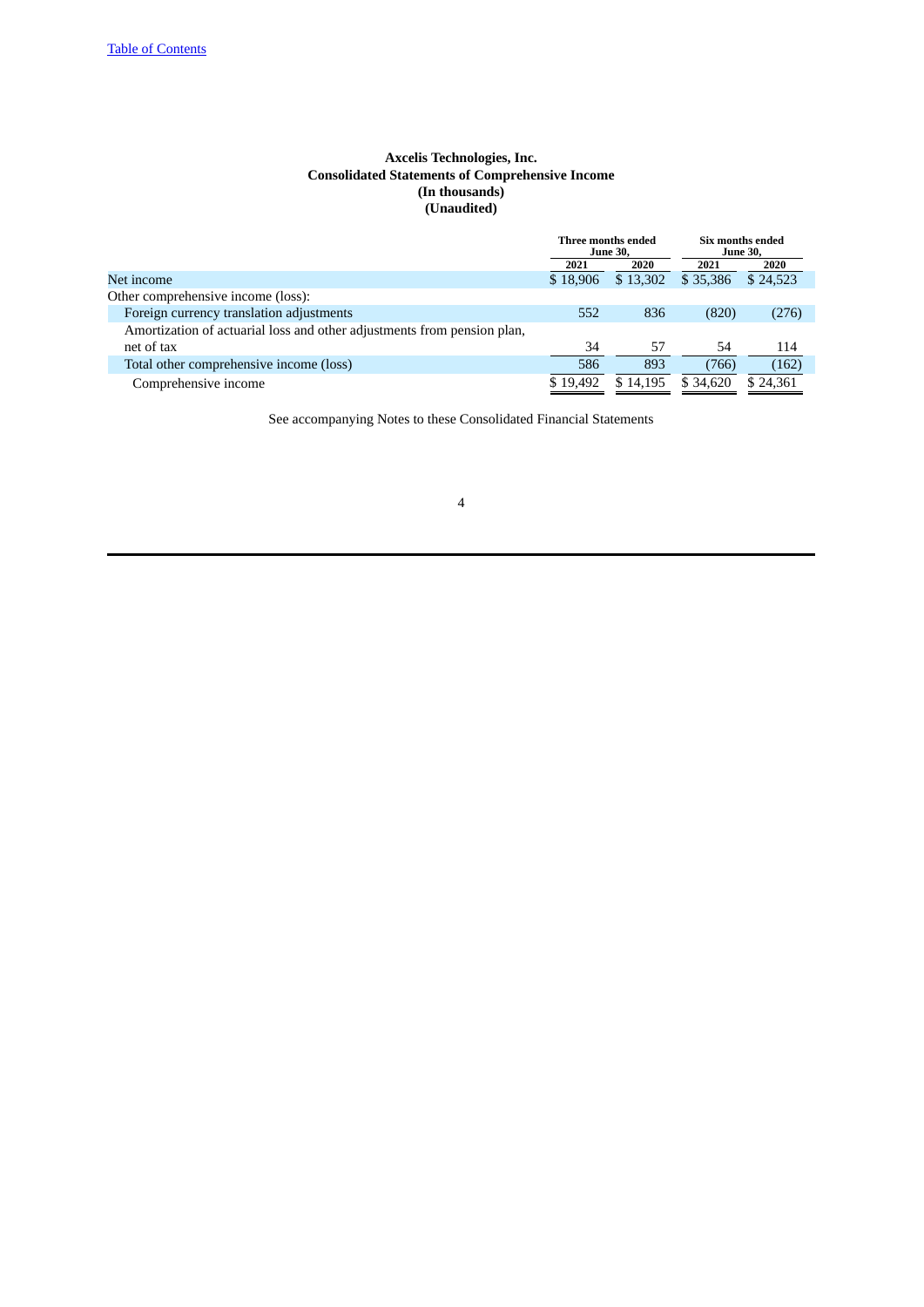# **Axcelis Technologies, Inc. Consolidated Balance Sheets (In thousands, except per share amounts) (Unaudited)**

<span id="page-4-0"></span>

|                                                                                         |                | <b>June 30,</b><br>2021 | December 31,<br>2020 |
|-----------------------------------------------------------------------------------------|----------------|-------------------------|----------------------|
| <b>ASSETS</b>                                                                           |                |                         |                      |
| Current assets:                                                                         |                |                         |                      |
| Cash and cash equivalents                                                               | \$             | 219,731                 | \$<br>203,479        |
| Accounts receivable, net                                                                |                | 79,544                  | 86,865               |
| Inventories, net                                                                        |                | 192,321                 | 161,076              |
| Prepaid expenses and other current assets                                               |                | 22,535                  | 19,371               |
| Total current assets                                                                    |                | 514,131                 | 470,791              |
| Property, plant and equipment, net                                                      |                | 30,683                  | 29,840               |
| <b>Operating lease assets</b>                                                           |                | 7,626                   | 4,542                |
| Finance lease assets, net                                                               |                | 19,889                  | 20,544               |
| Long-term restricted cash                                                               |                | 755                     | 753                  |
| Deferred income taxes                                                                   |                | 51,386                  | 57,851               |
| Other assets                                                                            |                | 36,170                  | 40,303               |
| <b>Total assets</b>                                                                     | \$             | 660,640                 | \$<br>624,624        |
| <b>LIABILITIES AND STOCKHOLDERS' EQUITY</b>                                             |                |                         |                      |
| Current liabilities:                                                                    |                |                         |                      |
| Accounts payable                                                                        | $\mathfrak{s}$ | 40,695                  | \$<br>24,013         |
| Accrued compensation                                                                    |                | 14,906                  | 24,562               |
| Warranty                                                                                |                | 4,690                   | 4,280                |
| Income taxes                                                                            |                | 622                     | 654                  |
| Deferred revenue                                                                        |                | 34,112                  | 21,221               |
| Current portion of finance lease obligation                                             |                | 864                     | 756                  |
| Other current liabilities                                                               |                | 10,585                  | 8,945                |
| Total current liabilities                                                               |                | 106,474                 | 84,431               |
| Long-term finance lease obligation                                                      |                | 46,923                  | 47,393               |
| Long-term deferred revenue                                                              |                | 1,406                   | 1,837                |
| Other long-term liabilities                                                             |                | 11,735                  | 9,361                |
| <b>Total liabilities</b>                                                                |                | 166,538                 | 143,022              |
| Commitments and contingencies (Note 16)                                                 |                |                         |                      |
| Stockholders' equity:                                                                   |                |                         |                      |
| Common stock, \$0.001 par value, 75,000 shares authorized; 33,657 shares issued and     |                |                         |                      |
| outstanding at June 30, 2021; 33,633 shares issued and outstanding at December 31, 2020 |                | 34                      | 34                   |
| Additional paid-in capital                                                              |                | 561,680                 | 570,102              |
| <b>Accumulated deficit</b>                                                              |                | (70, 281)               | (91, 969)            |
| Accumulated other comprehensive income                                                  |                | 2,669                   | 3,435                |
| Total stockholders' equity                                                              |                | 494,102                 | 481,602              |
| Total liabilities and stockholders' equity                                              | \$             | 660,640                 | \$<br>624,624        |

See accompanying Notes to these Consolidated Financial Statements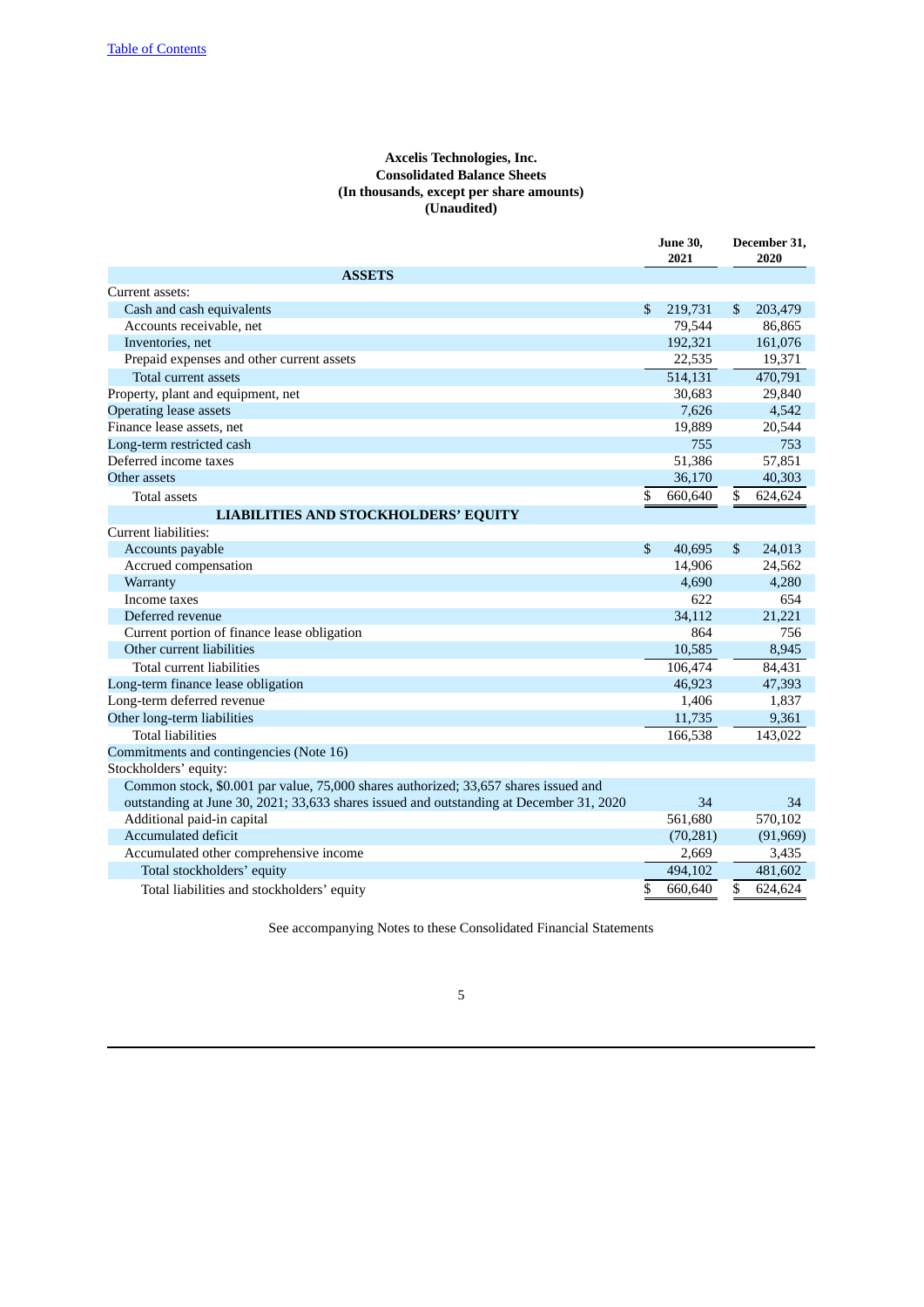# **Axcelis Technologies, Inc. Consolidated Statements of Stockholders' Equity (In thousands) (Unaudited)**

<span id="page-5-0"></span>

|                                          |                     |    |              |                              |    |                    | <b>Accumulated</b>     |                               |
|------------------------------------------|---------------------|----|--------------|------------------------------|----|--------------------|------------------------|-------------------------------|
|                                          | <b>Common Stock</b> |    |              | <b>Additional</b><br>Paid-in |    | <b>Accumulated</b> | Other<br>Comprehensive | <b>Total</b><br>Stockholders' |
|                                          | <b>Shares</b>       |    | Amount       | Capital                      |    | <b>Deficit</b>     | Income (Loss)          | Equity                        |
| Balance at December 31, 2019             | 32,585              | \$ | 33           | \$<br>559,878                | \$ | (140, 226)         | \$<br>(258)            | \$<br>419,427                 |
| Net income                               |                     |    |              |                              |    | 11,221             |                        | 11,221                        |
| Foreign currency translation adjustments |                     |    |              |                              |    |                    | (1, 112)               | (1,112)                       |
| Change in pension obligation             |                     |    |              |                              |    |                    | 57                     | 57                            |
| <b>Exercise of stock options</b>         | 540                 |    | $\mathbf{1}$ | 4,498                        |    |                    |                        | 4,499                         |
| Issuance of shares under Employee Stock  |                     |    |              |                              |    |                    |                        |                               |
| Purchase Plan                            | 1                   |    |              | 19                           |    |                    |                        | 19                            |
| Issuance of restricted common shares,    |                     |    |              |                              |    |                    |                        |                               |
| net of shares withheld                   | 69                  |    |              | (1, 162)                     |    |                    |                        | (1,162)                       |
| Stock-based compensation expense         |                     |    |              | 1,724                        |    |                    |                        | 1,724                         |
| Repurchase of common stock               | (358)               |    | (1)          | (5,775)                      |    | (1, 725)           |                        | (7,501)                       |
| Balance at March 31, 2020                | 32,837              | \$ | 33           | \$<br>559,182                | \$ | (130, 730)         | \$<br>(1,313)          | \$<br>427,172                 |
| Net income                               |                     |    |              |                              |    | 13,302             |                        | 13,302                        |
| Foreign currency translation adjustments |                     |    |              |                              |    |                    | 836                    | 836                           |
| Change in pension obligation             |                     |    |              |                              |    |                    | 57                     | 57                            |
| Exercise of stock options                | 343                 |    |              | 2,783                        |    |                    |                        | 2,783                         |
| Issuance of shares under Employee Stock  |                     |    |              |                              |    |                    |                        |                               |
| Purchase Plan                            | 21                  |    |              | 490                          |    |                    |                        | 490                           |
| Issuance of restricted common shares,    |                     |    |              |                              |    |                    |                        |                               |
| net of shares withheld                   | 232                 |    |              | (2,698)                      |    |                    |                        | (2,698)                       |
| Stock-based compensation expense         |                     |    |              | 3,082                        |    |                    |                        | 3,082                         |
| Balance at June 30, 2020                 | 33,433              | S  | 33           | \$<br>562,839                | S  | (117, 428)         | \$<br>(420)            | \$<br>445,024                 |

|                                          | <b>Common Stock</b><br><b>Shares</b> | <b>Amount</b> |     | <b>Additional</b><br>Paid-in<br>Capital | <b>Accumulated</b><br><b>Deficit</b> |    | <b>Accumulated</b><br>Other<br>Comprehensive<br><b>Income (Loss)</b> | <b>Total</b><br>Stockholders'<br><b>Equity</b> |
|------------------------------------------|--------------------------------------|---------------|-----|-----------------------------------------|--------------------------------------|----|----------------------------------------------------------------------|------------------------------------------------|
| Balance at December 31, 2020             | 33,633                               | \$<br>34      | \$  | 570,102                                 | \$<br>(91, 969)                      | \$ | 3,435                                                                | \$<br>481,602                                  |
| Net income                               |                                      |               |     |                                         | 16,480                               |    |                                                                      | 16,480                                         |
| Foreign currency translation adjustments |                                      |               |     |                                         |                                      |    | (1, 372)                                                             | (1, 372)                                       |
| Change in pension obligation             |                                      |               |     |                                         |                                      |    | 20                                                                   | 20                                             |
| <b>Exercise of stock options</b>         | 268                                  |               |     | 2,512                                   |                                      |    |                                                                      | 2,512                                          |
| Issuance of restricted common shares,    |                                      |               |     |                                         |                                      |    |                                                                      |                                                |
| net of shares withheld                   | 81                                   |               |     | (2,354)                                 |                                      |    |                                                                      | (2,354)                                        |
| Stock-based compensation expense         |                                      |               |     | 2,407                                   |                                      |    |                                                                      | 2,407                                          |
| Repurchase of common stock               | (303)                                |               |     | (5, 468)                                | (6, 167)                             |    |                                                                      | (11, 635)                                      |
| Balance at March 31, 2021                | 33,679                               | 34            | \$  | 567,199                                 | \$<br>(81, 656)                      | \$ | 2,083                                                                | \$<br>487,660                                  |
| Net income                               |                                      |               |     |                                         | 18,906                               |    |                                                                      | 18,906                                         |
| Foreign currency translation adjustments |                                      |               |     |                                         |                                      |    | 552                                                                  | 552                                            |
| Change in pension obligation             |                                      |               |     |                                         |                                      |    | 34                                                                   | 34                                             |
| Exercise of stock options                | 72                                   |               |     | 563                                     |                                      |    |                                                                      | 563                                            |
| Issuance of shares under Employee Stock  |                                      |               |     |                                         |                                      |    |                                                                      |                                                |
| Purchase Plan                            | 15                                   |               |     | 509                                     |                                      |    |                                                                      | 509                                            |
| Issuance of restricted common shares,    |                                      |               |     |                                         |                                      |    |                                                                      |                                                |
| net of shares withheld                   | 214                                  |               |     | (4, 141)                                |                                      |    |                                                                      | (4, 141)                                       |
| Stock-based compensation expense         |                                      |               |     | 3,377                                   |                                      |    |                                                                      | 3,377                                          |
| Repurchase of common stock               | (323)                                |               |     | (5,827)                                 | (7,531)                              |    |                                                                      | (13, 358)                                      |
| Balance at June 30, 2021                 | 33,657                               | 34            | \$. | 561,680                                 | (70, 281)                            | S  | 2,669                                                                | 494,102                                        |

See accompanying Notes to these Consolidated Financial Statements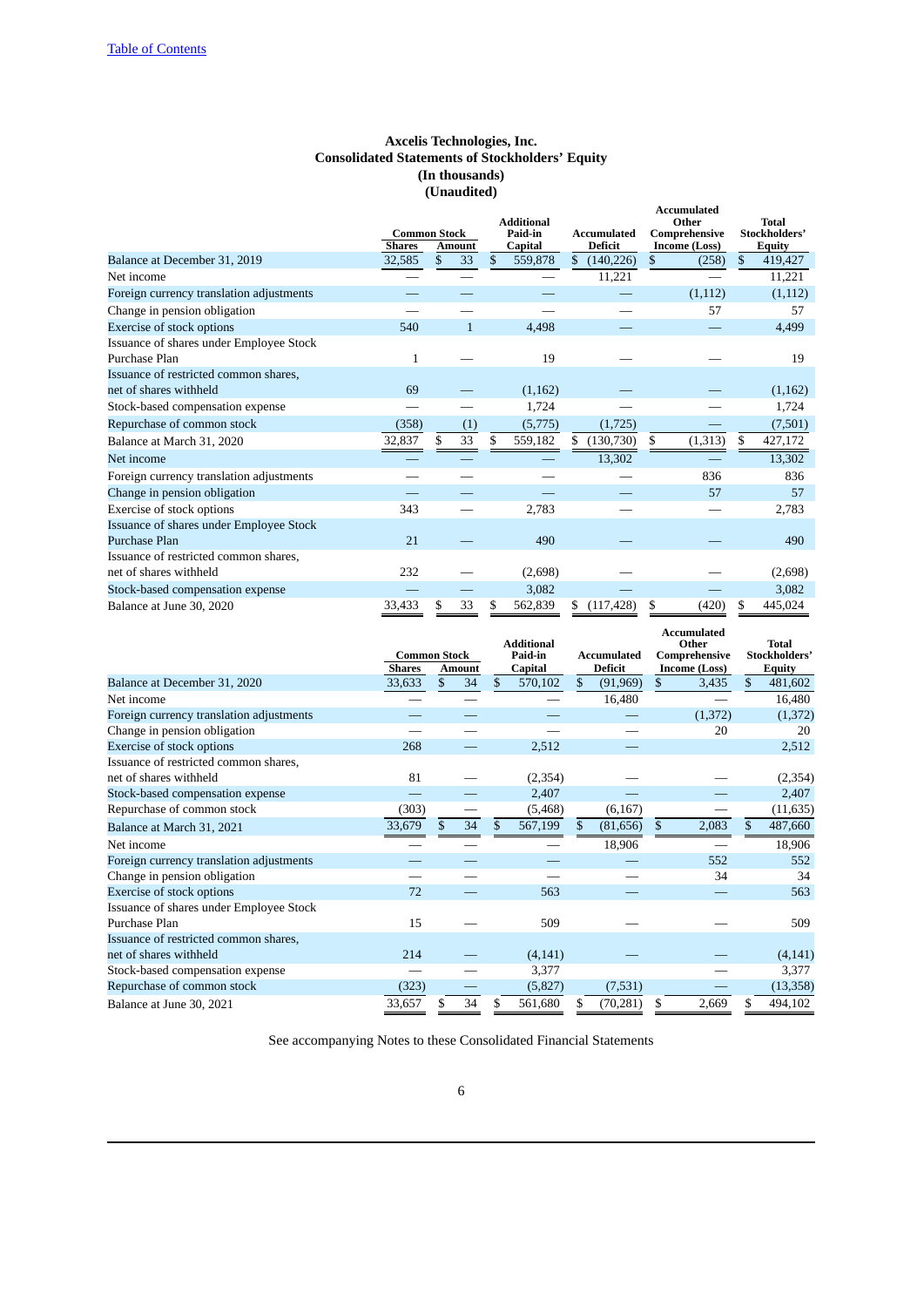# **Axcelis Technologies, Inc. Consolidated Statements of Cash Flows (In thousands) (Unaudited)**

<span id="page-6-0"></span>

|                                                                                   | <b>Six months ended</b> |               |  |
|-----------------------------------------------------------------------------------|-------------------------|---------------|--|
|                                                                                   | <b>June 30,</b><br>2020 |               |  |
|                                                                                   | 2021                    |               |  |
| <b>Cash flows from operating activities</b>                                       |                         |               |  |
| Net income                                                                        | 35,386<br>\$            | 24,523<br>\$  |  |
| Adjustments to reconcile net income to net cash provided by operating activities: |                         |               |  |
| Depreciation and amortization                                                     | 5,336                   | 4,829         |  |
| Deferred income taxes                                                             | 5,107                   | 3,035         |  |
| Stock-based compensation expense                                                  | 5,784                   | 4,806         |  |
| Provision for excess and obsolete inventory                                       | 1,888                   | 1,708         |  |
| Changes in operating assets and liabilities:                                      |                         |               |  |
| Accounts receivable                                                               | 7,091                   | 18,752        |  |
| <b>Inventories</b>                                                                | (32, 418)               | (9, 123)      |  |
| Prepaid expenses and other current assets                                         | (3,309)                 | (4,206)       |  |
| Accounts payable and other current liabilities                                    | 7,282                   | 11,808        |  |
| Deferred revenue                                                                  | 12,460                  | 1,167         |  |
| Income taxes                                                                      | (27)                    | 5             |  |
| Other assets and liabilities                                                      | 1,341                   | (729)         |  |
| Net cash provided by operating activities                                         | 45,921                  | 56,575        |  |
|                                                                                   |                         |               |  |
| <b>Cash flows from investing activities</b>                                       |                         |               |  |
| Expenditures for property, plant and equipment and capitalized software           | (2, 392)                | (2, 975)      |  |
| Net cash used in investing activities                                             | (2, 392)                | (2, 975)      |  |
|                                                                                   |                         |               |  |
| <b>Cash flows from financing activities</b>                                       |                         |               |  |
| Net settlement on restricted stock grants                                         | (6, 495)                | (3,860)       |  |
| Repurchase of common stock                                                        | (24, 993)               | (7,501)       |  |
| Proceeds from Employee Stock Purchase Plan                                        | 508                     | 509           |  |
| Principal payments on finance lease obligation                                    | (362)                   | (108)         |  |
| Proceeds from exercise of stock options                                           | 3,075                   | 7,282         |  |
| Net cash used in financing activities                                             | (28, 267)               | (3,678)       |  |
|                                                                                   |                         |               |  |
| Effect of exchange rate changes on cash and cash equivalents                      | 992                     | 560           |  |
| Net increase in cash, cash equivalents and restricted cash                        | 16,254                  | 50,482        |  |
|                                                                                   |                         |               |  |
| Cash, cash equivalents and restricted cash at beginning of period                 | 204,232                 | 146,534       |  |
| Cash, cash equivalents and restricted cash at end of period                       | \$220,486               | \$<br>197,016 |  |

See accompanying Notes to these Consolidated Financial Statements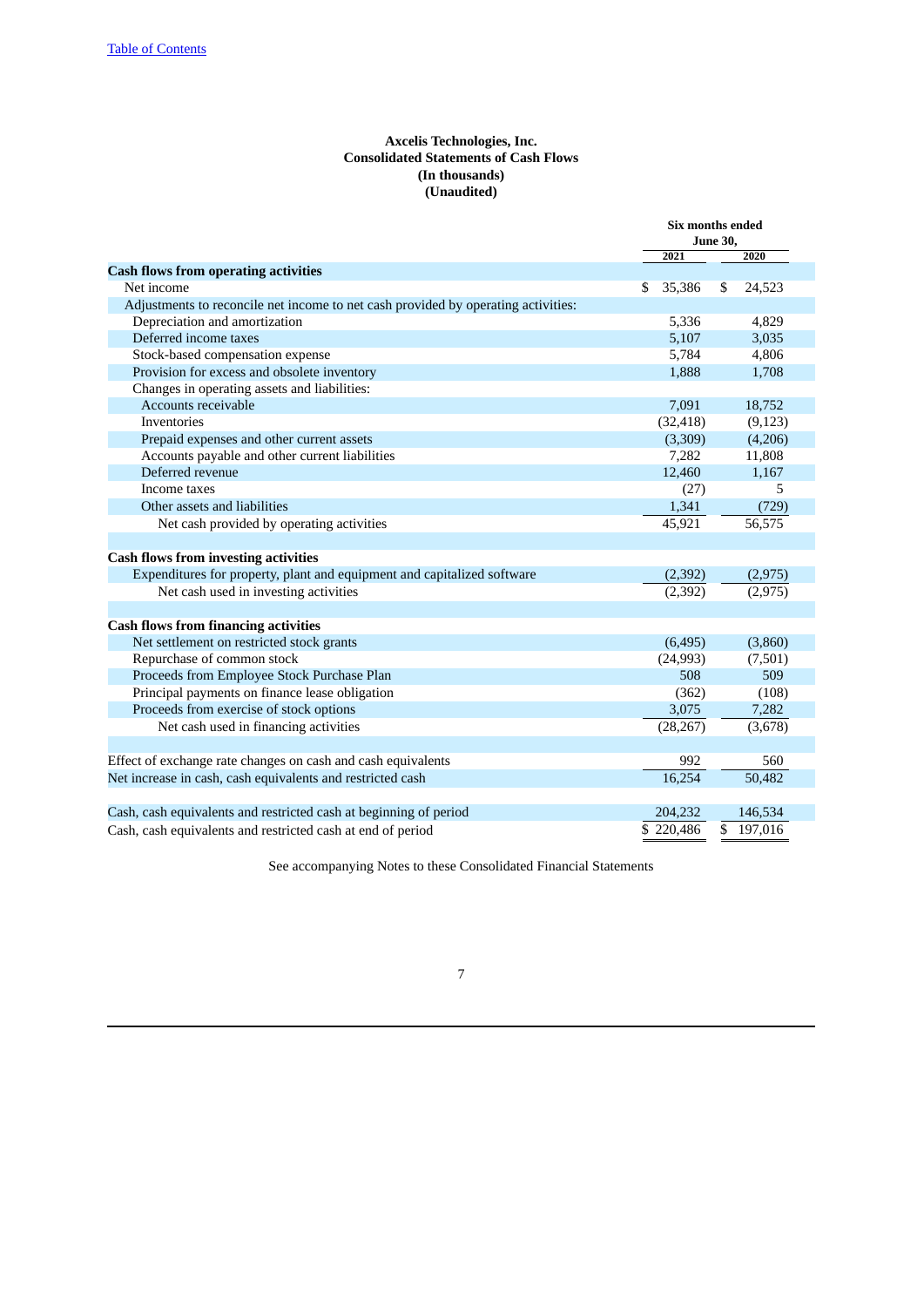# **Axcelis Technologies, Inc. Notes to Consolidated Financial Statements (Unaudited)**

#### <span id="page-7-0"></span>**Note 1. Nature of Business**

Axcelis Technologies, Inc. ("Axcelis" or the "Company") was incorporated in Delaware in 1995 and is a producer of ion implantation equipment used in the fabrication of semiconductor chips in the United States, Europe and Asia. In addition, we provide extensive worldwide aftermarket service and support, including spare parts, equipment upgrades, used equipment and maintenance services to the semiconductor industry.

The accompanying unaudited consolidated financial statements have been prepared in accordance with U.S. generally accepted accounting principles for interim financial information and with the instructions to Form 10-Q and Article 10 of Regulation S-X. Accordingly, they do not include all of the information and footnotes required by generally accepted accounting principles for complete financial statements. In the opinion of management, all adjustments which are of a normal recurring nature and considered necessary for a fair presentation of these financial statements have been included. Operating results for the interim periods presented are not necessarily indicative of the results that may be expected for other interim periods or for the year as a whole.

The balance sheet at December 31, 2020 has been derived from the audited consolidated financial statements at that date but does not include all the information and footnotes required by generally accepted accounting principles for complete financial statements. For further information, refer to the consolidated financial statements and footnotes thereto included in Axcelis Technologies, Inc.'s Annual Report on Form 10-K for the year ended December 31, 2020.

### **Note 2. Stock-Based Compensation**

We maintain the Axcelis Technologies, Inc. 2012 Equity Incentive Plan, as amended (the "2012 Equity Plan"), which became effective on May 2, 2012, and permits the issuance of options, restricted stock, restricted stock units ("RSUs") and performance awards to selected employees, directors and consultants of the Company. Our 2000 Stock Plan (the "2000 Stock Plan") expired on May 1, 2012 and no new grants may be made under that plan after that date. However, unexpired options granted under the 2000 Stock Plan, which have a 10-year term, remain outstanding and subject to the terms of the 2000 Stock Plan. We also maintain the Axcelis Technologies, Inc. 2020 Employee Stock Purchase Plan (the "2020 ESPP"), an Internal Revenue Code Section 423 plan. The Company's Employee Stock Purchase Plan, which was effective in June 2000 (the "2000 ESPP"), expired in June 2020.

The 2012 Equity Plan is more fully described in Note 13 to the consolidated financial statements in our Annual Report on Form 10-K for the year ended December 31, 2020.

We recognized stock-based compensation expense of \$3.4 million and \$3.1 million for the three-month periods ended June 30, 2021 and 2020, respectively. We recognized stock-based compensation expense of \$5.8 million and \$4.8 million for the six-month periods ended June 30, 2021 and 2020, respectively. These amounts include compensation expense related to RSUs, non-qualified stock options and stock to be issued to participants under the 2020 ESPP and 2000 ESPP.

In the three-month periods ended June 30, 2021 and 2020, we issued 0.3 million and 0.6 million shares of common stock, respectively, upon stock option exercises, purchases under the employee stock purchase plans and vesting of RSUs. In the three-month periods ended June 30, 2021 and 2020, we received proceeds of \$1.1 million and \$3.3 million, respectively, in connection with the exercise of stock options and purchases under the employee stock purchase plans.

In the six-month periods ended June 30, 2021 and 2020, we issued 0.7 million and 1.2 million shares of common stock, respectively, upon stock option exercises, purchases under the employee stock purchase plans and vesting of RSUs. In the six-month periods ended June 30, 2021 and 2020, we received proceeds of \$3.6 million and \$7.8 million, respectively, in connection with the exercise of stock options and purchases under the employee stock purchase plans.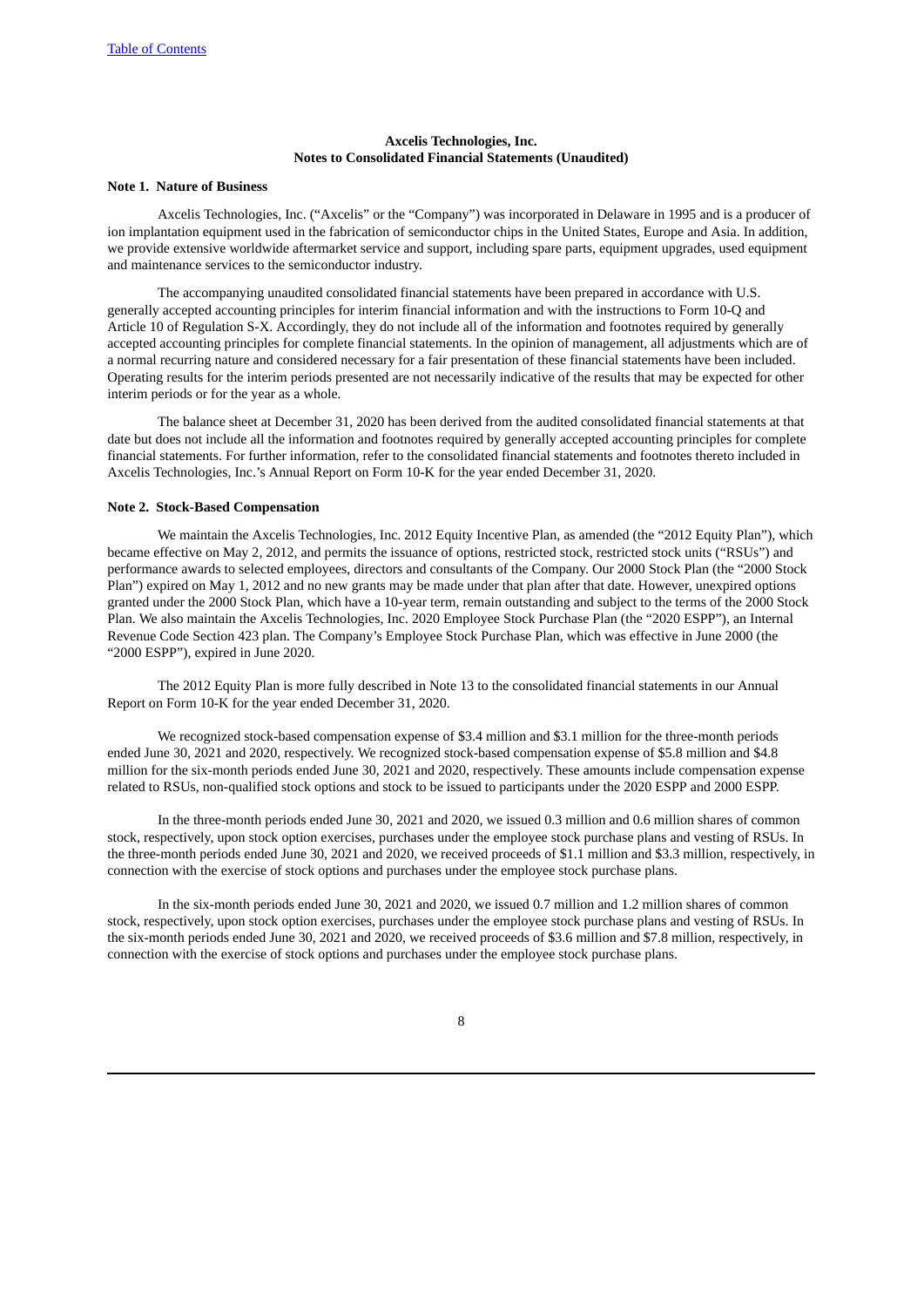#### **Note 3. Leases**

We have operating leases for office space, warehouse space, computer and office equipment and vehicles used in our business operations. We have a finance lease as a result of the 2015 sale-leaseback of our corporate headquarters in Beverly, Massachusetts. All new agreements are reviewed to determine if they contain a lease component. A lease is a contract or part of a contract that conveys the right to control the use of identified property, plant or equipment over a period of time in exchange for consideration. We recognize the lease obligation on a discounted basis using the explicit or implicit discount rate stated within the agreement. We recognize a corresponding right-of-use asset, which is initially determined based upon the net present value of the associated liability and is adjusted for deferred costs and possible impairment, if any. For those lease agreements that do not indicate the applicable discount rate, we use our incremental borrowing rate. We have made the following policy elections: (i) operating leases with an initial term of 12 months or less are not recorded on the consolidated balance sheet; (ii) we recognize lease expense for operating leases on a straight-line basis over the lease term; and (iii) we account for lease components and non-lease components that are fixed payments as one component. Some of our operating leases include one or more options to renew, with renewal terms that can extend the respective lease term 1 to 3 years. The exercise of lease renewal options are at our sole discretion. For lease extensions that are reasonably certain to occur, we have included these renewal periods in our calculation of the net present value of the lease obligation and related right-of-use asset. Certain leases also include options to purchase the leased property. The depreciable life of certain assets and leasehold improvements is limited by the expected lease term, unless there is a transfer of title or purchase option reasonably certain of exercise. Our lease agreements do not contain any material residual value guarantees or material restrictive covenants. The amounts of operating and finance lease right-of-use assets and related lease obligations recorded within our consolidated balance sheets are as follows:

|                                |                                                | <b>June 30.</b> |              | December 31, |
|--------------------------------|------------------------------------------------|-----------------|--------------|--------------|
| Leases                         | <b>Classification</b>                          | 2021            |              | 2020         |
| <b>Assets</b>                  |                                                | (in thousands)  |              |              |
| <b>Operating leases</b>        | Operating lease assets                         | \$<br>7.626     | $\mathbf{s}$ | 4,542        |
| Finance lease                  | Finance lease assets *                         | 19,889          |              | 20,544       |
| <b>Total leased assets</b>     |                                                | 27,515          |              | 25,086       |
| <b>Liabilities</b>             |                                                |                 |              |              |
| Current                        |                                                |                 |              |              |
| Operating                      | Other current liabilities                      | \$<br>3.215     | S            | 2,573        |
| Finance                        | Current portion of finance lease<br>obligation | 864             |              | 756          |
| Noncurrent                     |                                                |                 |              |              |
| <b>Operating</b>               | Other long-term liabilities                    | 4,398           |              | 1,949        |
| Finance                        | Finance lease obligation                       | 46,923          |              | 47,393       |
| <b>Total lease liabilities</b> |                                                | 55,400          |              | 52,671       |

\* Finance lease assets are recorded net of accumulated depreciation of \$48.9 million and include \$0.7 million of prepaid financing costs as of June 30, 2021.<br>Finance lease assets are recorded net of accumulated depreciatio 2020.

All of our operating lease office locations support selling and servicing functions. Operating lease expense, and depreciation and interest expense relating to our finance lease obligation, are recognized within our consolidated statement of operations for the three and six months ended June 30, 2021 and 2020 as follows: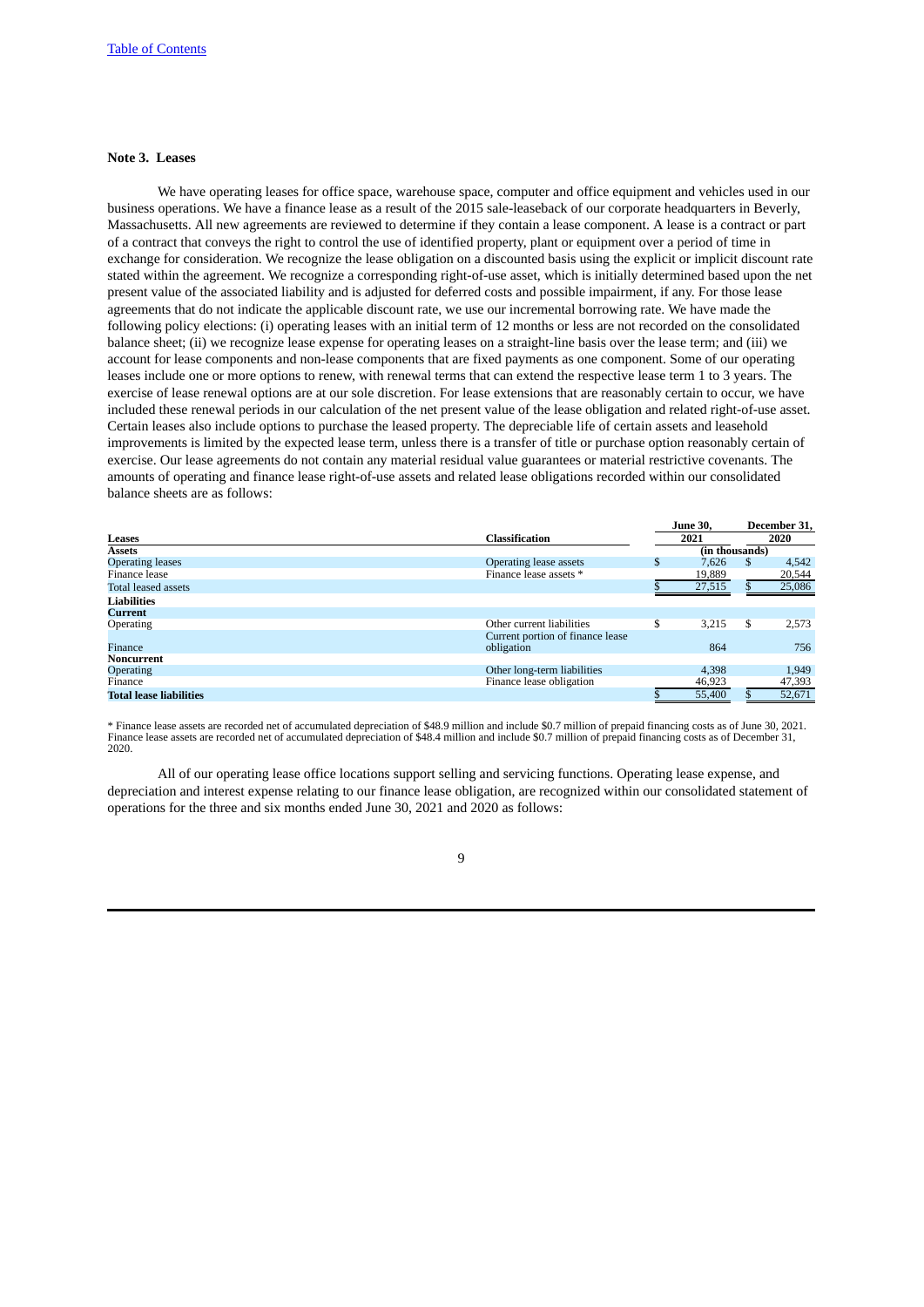|                               |                                                      |              | Three months ended |     |                |               | Six months ended |    |         |
|-------------------------------|------------------------------------------------------|--------------|--------------------|-----|----------------|---------------|------------------|----|---------|
|                               |                                                      |              | <b>June 30.</b>    |     |                |               | <b>June 30,</b>  |    |         |
| Lease cost                    | <b>Classification</b>                                | 2020<br>2021 |                    |     |                | 2021          |                  |    | 2020    |
| <b>Operating lease cost</b>   |                                                      |              |                    |     | (in thousands) |               |                  |    |         |
| Service                       | Cost of revenue                                      | \$           | 644                | \$. | 624            | \$            | 1,283            |    | \$1,174 |
| Research and development      | Operating expenses                                   |              | 122                |     | 128            |               | 252              |    | 209     |
| Sales and marketing*          | Operating expenses                                   |              | 376                |     | 346            |               | 755              |    | 678     |
| General and administrative*   | Operating expenses                                   |              | 201                |     | 220            |               | 461              |    | 435     |
| Total operating lease cost    |                                                      |              | 1,343              |     | 1,318          |               | \$2,751          |    | 2,496   |
| <b>Finance lease cost</b>     |                                                      |              |                    |     |                |               |                  |    |         |
| Depreciation of leased assets | Cost of revenue, R&D, Sales and<br>marketing and G&A | \$           | 328                | -S  | 328            | $\mathcal{S}$ | 656              | \$ | 681     |
| Interest on lease liabilities | Interest expense                                     |              | 1,274              |     | 1,299          |               | 2,553            |    | 2,602   |
| Total finance lease cost      |                                                      |              | 1,602              |     | 1,627          | S.            | 3,209            |    | 3,283   |
| <b>Total lease cost</b>       |                                                      |              | 2,945              |     | 2,945          | \$.           | 5,960            | S. | 5,779   |

\* Sales and marketing and general and administrative expense also includes short-term lease and variable lease costs of approximately \$0.4 million and<br>\$0.9 million for the three and six months ended June 30, 2021, respecti

The lease of our corporate headquarters, shown below under finance leases, had an original lease term of 22 years, beginning in January 2015. All other locations are treated as operating leases, with lease terms ranging from 1 to 10 years. The tables below reflect the minimum cash outflow regarding our current lease obligations as well as the weighted-average remaining lease term and weighted-average discount rates used in our calculation of our lease obligations and right-of-use assets as of June 30, 2021:

| <b>Maturity of Lease Liabilities</b>          | Finance<br>Leases |   | <b>Operating</b><br>Leases<br>(in thousands) | <b>Total</b><br>Leases |          |
|-----------------------------------------------|-------------------|---|----------------------------------------------|------------------------|----------|
| 2021                                          | \$<br>2,929       | S | 1,827                                        | S                      | 4,756    |
| 2022                                          | 5,980             |   | 3,053                                        |                        | 9,033    |
| 2023                                          | 6,114             |   | 1,544                                        |                        | 7,658    |
| 2024                                          | 6,252             |   | 794                                          |                        | 7,046    |
| 2025                                          | 5,930             |   | 712                                          |                        | 6,642    |
| Thereafter                                    | 73,723            |   | 545                                          |                        | 74,268   |
| Total lease payments                          | 100,928           |   | 8,475                                        | S                      | 109,403  |
| Less interest portion*                        | (53, 141)         |   | (862)                                        |                        | (54,003) |
| Finance lease and operating lease obligations | 47,787            |   | 7,613                                        |                        | 55,400   |

\* Finance lease interest calculated using the implied interest rate; operating lease interest calculated using estimated corporate borrowing rate.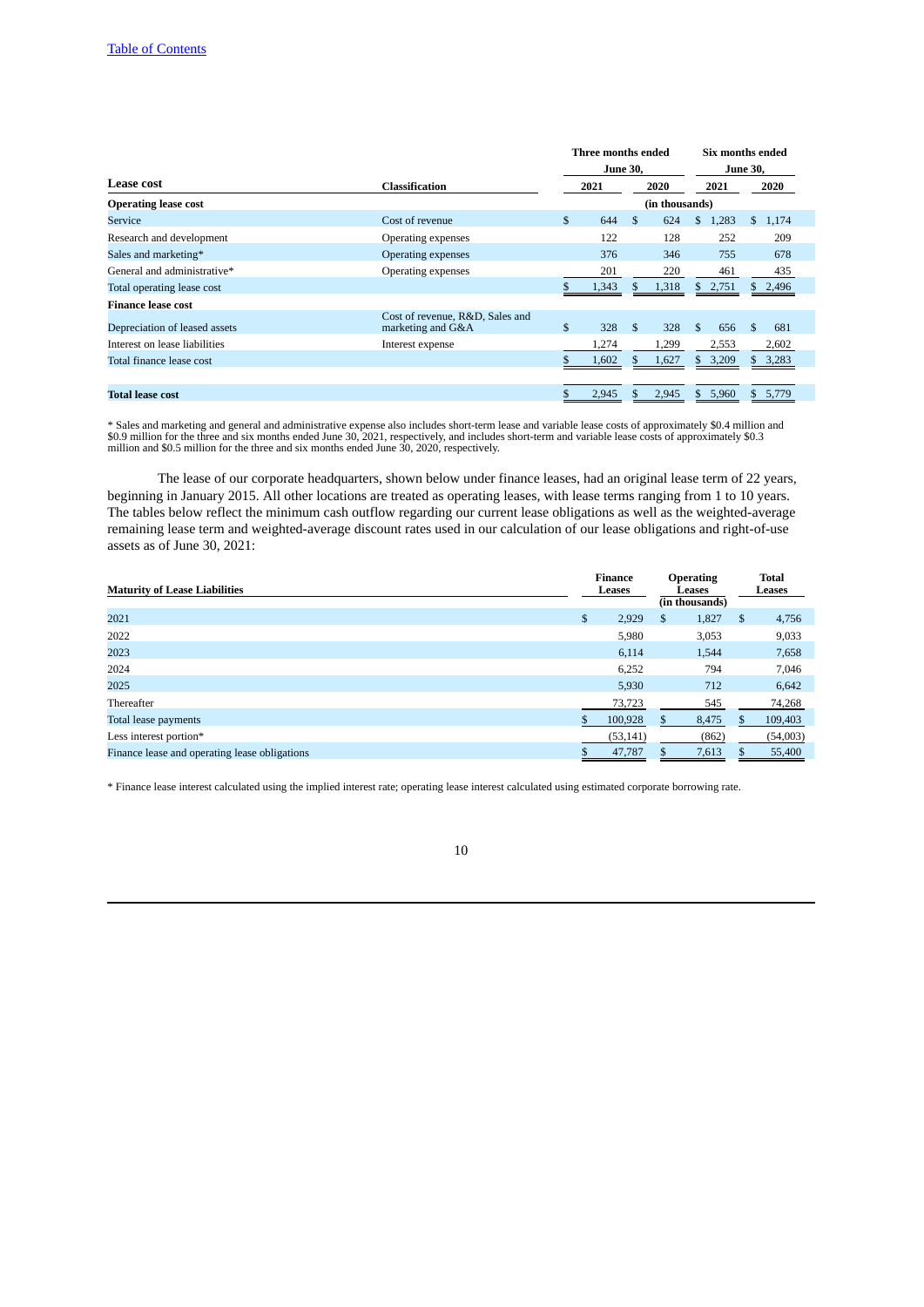|                                                | <b>June 30,</b> |
|------------------------------------------------|-----------------|
| Lease term and discount rate                   | 2021            |
| Weighted-average remaining lease term (years): |                 |
| <b>Operating leases</b>                        | 3.0             |
| Finance leases                                 | 15.6            |
| Weighted-average discount rate:                |                 |
| Operating leases                               | 4.5%            |
| <b>Finance leases</b>                          | 10.5%           |

Our cash outflows from our operating leases include rent expense and other charges associated with these leases. These cash flows are included within the operating activities section of our statement of cash flows. Our cash flows from our finance lease include both an interest component and payment of principal component. The table below shows our cash outflows, by lease type and related section of our statement of cash flows, as well as the non-cash amount capitalized on our balance sheet in relation to our operating lease right-of-use assets for the six months ending June 30, 2021 and 2020, respectively:

|                                                                             | Six months ended |                 |                |       |  |  |  |  |
|-----------------------------------------------------------------------------|------------------|-----------------|----------------|-------|--|--|--|--|
|                                                                             |                  | <b>June 30,</b> |                |       |  |  |  |  |
| Cash paid for amounts included in the measurement of lease liabilities      |                  | 2021            |                | 2020  |  |  |  |  |
|                                                                             |                  |                 | (in thousands) |       |  |  |  |  |
| Operating cash outflows from operating leases                               |                  | 2.751           | <sup>\$</sup>  | 2,496 |  |  |  |  |
| Operating cash outflows from finance leases                                 |                  | 2.556           |                | 2,746 |  |  |  |  |
| Financing cash outflows from finance leases                                 |                  | 362             |                | 108   |  |  |  |  |
| Operating lease assets obtained in exchange for operating lease liabilities |                  | 4,192           |                | 1,038 |  |  |  |  |
| Finance lease assets obtained in exchange for new finance lease liabilities |                  |                 |                |       |  |  |  |  |

## **Note 4. Revenue**

To reflect the organization of our business operations, we divide revenue into two categories: revenue from sales of new systems and revenue arising from the sale of used systems, parts and labor to customers who own systems, which we refer to as "Aftermarket."

Revenue by categories used by management are as follows:

|                      | Three months ended |  |         | Six months ended |    |         |
|----------------------|--------------------|--|---------|------------------|----|---------|
|                      | <b>June 30,</b>    |  |         | <b>June 30,</b>  |    |         |
|                      | 2021               |  | 2020    | 2021             |    | 2020    |
|                      |                    |  |         | (in thousands)   |    |         |
| <b>Systems</b>       | \$<br>100,138      |  | 76,815  | 181,129          | \$ | 159,152 |
| Aftermarket          | 47,136             |  | 46,150  | 98,921           |    | 82,804  |
| <b>Total Revenue</b> | 147,274            |  | 122,965 | 280,050          | S  | 241,956 |

We also consider revenue by geography. Revenue is allocated to geographic markets based upon the location to which our products are shipped and in which our services are performed. Revenue in our principal geographic markets is as follows: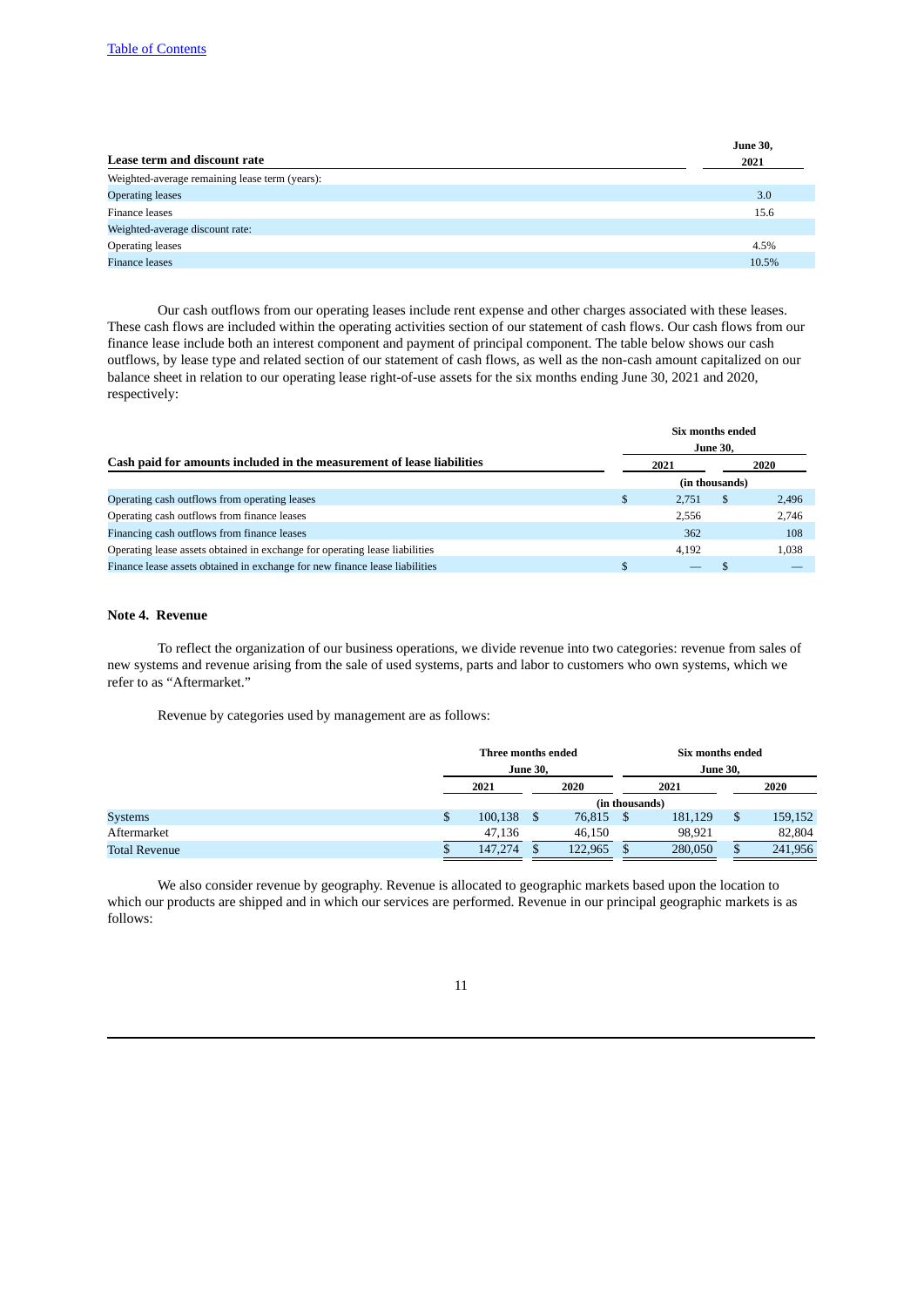|                      |    | Three months ended |                 |                |      | Six months ended |                 |         |  |
|----------------------|----|--------------------|-----------------|----------------|------|------------------|-----------------|---------|--|
|                      |    |                    | <b>June 30,</b> |                |      |                  | <b>June 30,</b> |         |  |
|                      |    | 2021               |                 | 2020<br>2021   |      |                  | 2020            |         |  |
|                      |    |                    |                 | (in thousands) |      |                  |                 |         |  |
| North America        | \$ | 10,204             | \$              | 8,915          | - \$ | 19,712           |                 | 19,576  |  |
| Asia Pacific         |    | 116.642            |                 | 106.604        |      | 220.033          |                 | 203,432 |  |
| Europe               |    | 20,428             |                 | 7.446          |      | 40,305           |                 | 18,948  |  |
| <b>Total Revenue</b> |    | 147,274            |                 | 122.965        |      | 280,050          |                 | 241,956 |  |

Our system sales revenue transactions give rise to contract liabilities (in the case of pre-payments and the fair value of goods and services to be delivered after the system delivery, such as installation and certain warranty obligations).

Contract liabilities are as follows:

|                             |     | <b>June 30,</b> |                | December 31, |
|-----------------------------|-----|-----------------|----------------|--------------|
|                             |     | 2021            | 2020           |              |
|                             |     |                 | (in thousands) |              |
| <b>Contract liabilities</b> | ٦b. | 35,518          |                | 23,058       |

Contract liabilities are reflected as deferred revenue on the consolidated balance sheet and relate to payments invoiced or received in advance of completion of performance obligations under a contract. Contract liabilities are recognized as revenue upon the fulfillment of performance obligations.

|                                  | Three months ended |                 |  | Six months ended |                 |             |  |         |      |  |      |  |  |      |
|----------------------------------|--------------------|-----------------|--|------------------|-----------------|-------------|--|---------|------|--|------|--|--|------|
|                                  |                    | <b>June 30,</b> |  |                  | <b>June 30,</b> |             |  |         |      |  |      |  |  |      |
|                                  | 2021               |                 |  |                  |                 |             |  |         | 2020 |  | 2021 |  |  | 2020 |
|                                  |                    |                 |  |                  | (in thousands)  |             |  |         |      |  |      |  |  |      |
| Balance, beginning of the period |                    | $$22,142$ \$    |  | 34,106           |                 | $23,058$ \$ |  | 29,251  |      |  |      |  |  |      |
| Deferral of revenue              |                    | 21,893          |  | 6.248            |                 | 30,117      |  | 10,724  |      |  |      |  |  |      |
| Recognition of deferred revenue  |                    | (8,517)         |  | (9,937)          |                 | (17, 657)   |  | (9,558) |      |  |      |  |  |      |
| Balance, end of the period       |                    | 35,518          |  | 30.417           |                 | 35,518      |  | 30.417  |      |  |      |  |  |      |

The majority of our system transactions have payment terms of 90% due upon shipment of the tool and 10% due upon acceptance. Aftermarket transaction payment terms usually provide that payment is due either within 30 or 60 days after the service is provided or parts delivered.

#### **Note 5. Receivables and Allowances for Credit Losses**

All trade receivables are reported on the Consolidated Balance Sheets at their amortized cost adjusted for any writeoffs and net of allowances for credit losses.

Axcelis maintains an allowance for credit losses, which represent an estimate of expected losses over the remaining contractual life of our receivables, considering current market conditions and estimates for supportable forecasts when appropriate. The estimate is a result of the Company's ongoing assessments and evaluations of collectability, historical loss experience, and future expectations in estimating credit losses in our receivable portfolio. Axcelis uses historical loss experience rates and applies them to a related aging analysis while also considering customer and/or economic risk where appropriate. Determination of the proper amount of allowances requires management to exercise judgment about the timing, frequency and severity of credit losses that could materially affect the provision for credit losses and, as a result, net earnings. The allowance takes into consideration numerous quantitative and qualitative factors that include receivable type, historical loss experience, loss migration, delinquency trends, collection experience, current economic conditions, estimates for supportable forecasts, when appropriate, and credit risk characteristics.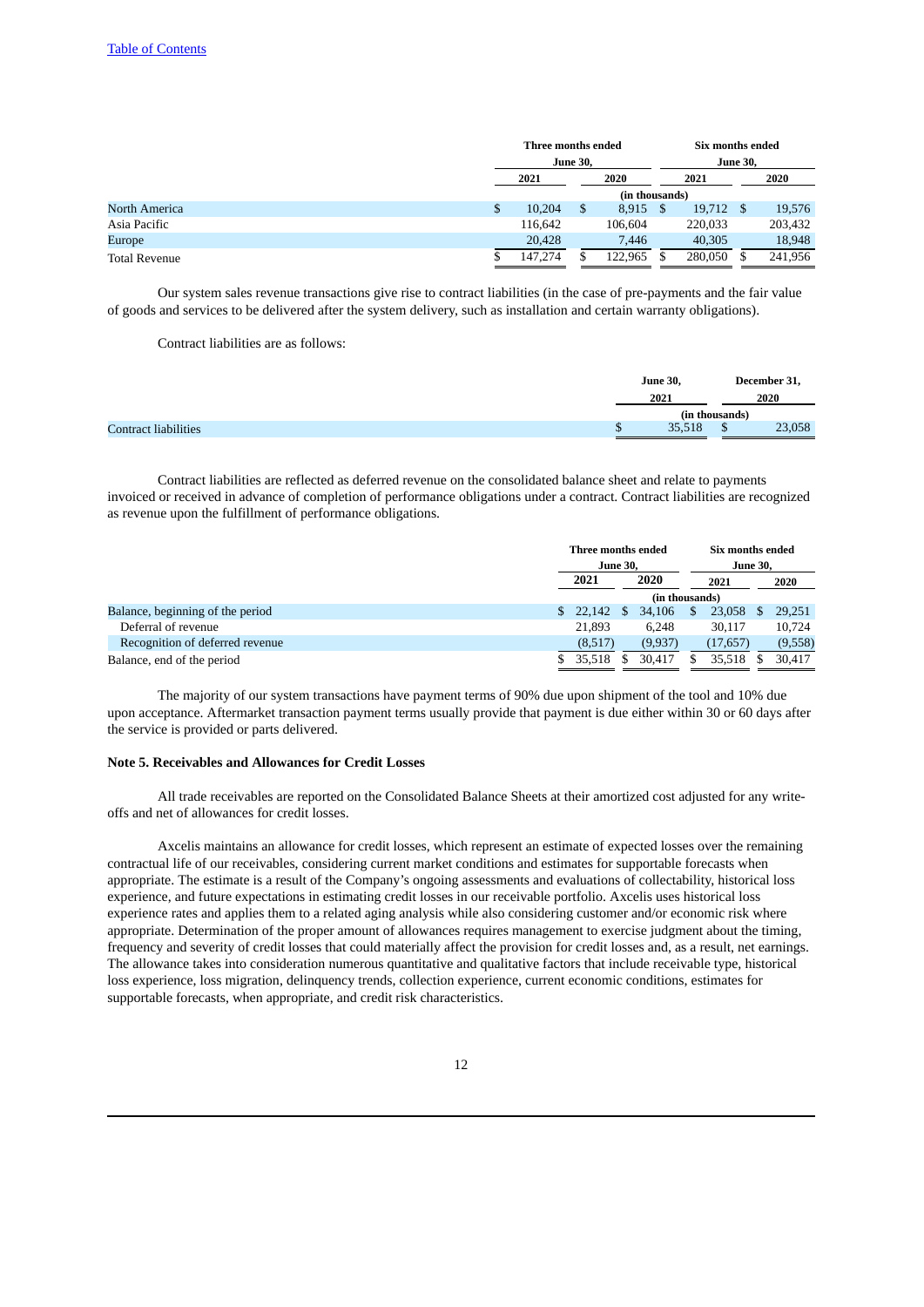Axcelis evaluates the credit risk of the customer when extending credit based on a combination of various financial and qualitative factors that may affect our customers' ability to pay. These factors may include the customer's financial condition, past payment experience, and credit bureau report, as well as the value of the underlying collateral.

Management performs detailed reviews of Axcelis' receivables on a quarterly basis to assess the adequacy of the allowances and to determine if any impairment has occurred. Amounts determined to be uncollectable are charged directly against the allowances, while amounts recovered on previously written-off accounts increase the allowances. Changes to the allowances for credit losses are maintained through adjustments to the provision for credit losses, which are charged to current period earnings.

The following table shows changes of the allowances for credit losses related to trade receivables for the three and six months ended June 30, 2021 and 2020, respectively:

|                              | Three months ended<br><b>June 30,</b> |    |                | Six months ended | <b>June 30,</b> |       |
|------------------------------|---------------------------------------|----|----------------|------------------|-----------------|-------|
|                              | 2020<br>2021                          |    | 2021           |                  |                 | 2020  |
|                              |                                       |    | (in thousands) |                  |                 |       |
| Balance, beginning of period | \$                                    | ۰D |                |                  | Ъ               | 818   |
| Provision for credit losses  |                                       |    |                |                  |                 |       |
| Charge-offs                  |                                       |    |                |                  |                 | (818) |
| Recoveries                   |                                       |    |                |                  |                 |       |
| Balance, end of period       |                                       |    |                |                  |                 |       |

#### **Note 6. Computation of Net Earnings per Share**

Basic earnings per share is computed by dividing income available to common stockholders (the numerator) by the weighted-average number of common shares outstanding (the denominator) for the period. The computation of diluted earnings per share is similar to basic earnings per share, except that the denominator is increased by the number of additional common shares that would have been outstanding if the potentially dilutive common shares issuable on exercise of stock options and vesting of RSUs had been issued, calculated using the treasury stock method.

The components of net earnings per share are as follows:

|                                                                               | Three months ended | <b>June 30.</b>                          |              | Six months ended<br><b>June 30.</b> |
|-------------------------------------------------------------------------------|--------------------|------------------------------------------|--------------|-------------------------------------|
|                                                                               | 2021               | 2020                                     | 2021         | 2020                                |
|                                                                               |                    | (in thousands, except per share amounts) |              |                                     |
| Net income available to common stockholders                                   | \$18.906           | \$13,302                                 | 35,386<br>S. | 24,523<br>\$.                       |
| Weighted average common shares outstanding used in computing basic income per |                    |                                          |              |                                     |
| share                                                                         | 33,677             | 33,116                                   | 33.696       | 32,998                              |
| Incremental options and RSUs                                                  | 634                | 842                                      | 777          | 1,025                               |
| Weighted average common shares used in computing diluted net income per share | 34.311             | 33.958                                   | 34,473       | 34.023                              |
| Net income per share                                                          |                    |                                          |              |                                     |
| <b>Basic</b>                                                                  | \$<br>0.56         | 0.40                                     | \$<br>1.05   | \$<br>0.74                          |
| <b>Diluted</b>                                                                | 0.55               | 0.39                                     | 1.03         | 0.72                                |

Diluted weighted average common shares outstanding does not include 1,800 and 3,138 common equivalent shares issuable with respect to outstanding equity awards for the three-month periods ended June 30, 2021 and 2020, respectively, or 1,352 and 5,006 common equivalent shares issuable with respect to outstanding equity awards for the six-month periods ending June 30, 2021 and 2020, respectively, as their effect would have been anti-dilutive.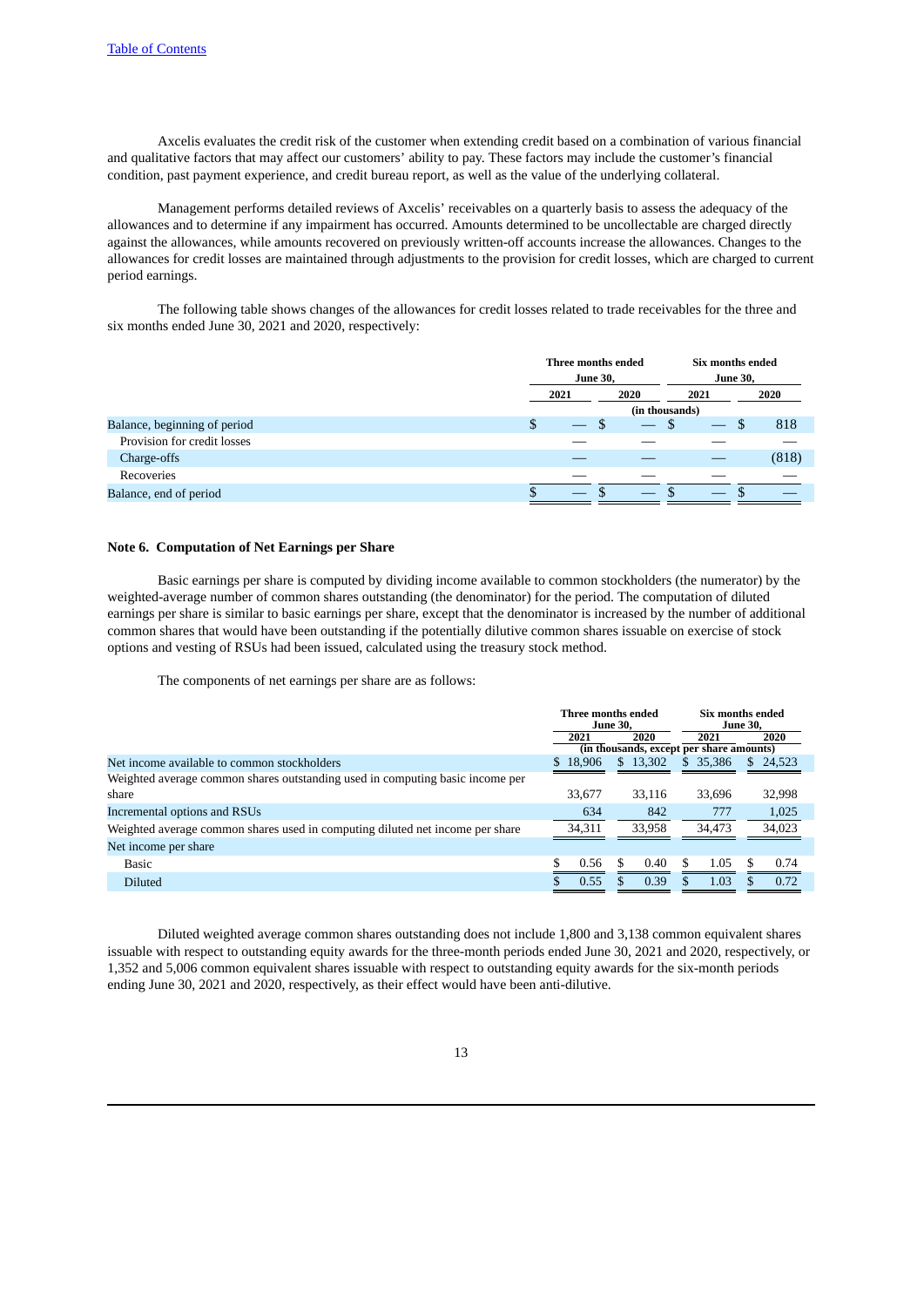# **Note 7. Accumulated Other Comprehensive Income**

The following table presents the changes in accumulated other comprehensive income, net of tax, by component, for the six months ended June 30, 2021:

|                                                       | Foreign<br>currency | <b>Defined benefit</b><br>pension plan |                |  |       |
|-------------------------------------------------------|---------------------|----------------------------------------|----------------|--|-------|
|                                                       |                     |                                        | (in thousands) |  |       |
| Balance at December 31, 2020                          | \$3.945             |                                        | (510)          |  | 3,435 |
| Other comprehensive loss and pension reclassification | (820)               |                                        | 54             |  | (766) |
| Balance at June 30, 2021                              | \$3,125             |                                        | (456)          |  | 2,669 |

#### **Note 8. Cash, cash equivalents and restricted cash**

The following table provides a reconciliation of cash, cash equivalents, and restricted cash reported within the consolidated balance sheets to the total of the amounts shown in the statement of cash flows:

|                                                  |  | <b>June 30,</b><br>2021 |  | December 31,<br>2020 |
|--------------------------------------------------|--|-------------------------|--|----------------------|
|                                                  |  | (in thousands)          |  |                      |
| Cash and cash equivalents                        |  | 219.731                 |  | 203,479              |
| Long-term restricted cash                        |  | 755                     |  | 753                  |
| Total cash, cash equivalents and restricted cash |  | 220,486                 |  | 204,232              |

As of June 30, 2021, we had \$0.8 million in restricted cash representing the total of (i) cash collateral for a \$0.7 million letter of credit relating to workers' compensation insurance and (ii) a \$0.1 million deposit relating to customs activity.

# **Note 9. Inventories, net**

The components of inventories are as follows:

|                                    | <b>June 30,</b><br>2021 | December 31,<br>2020 |
|------------------------------------|-------------------------|----------------------|
|                                    | (in thousands)          |                      |
| Raw materials                      | 109.795                 | 100.254              |
| Work in process                    | 40.233                  | 33,867               |
| Finished goods (completed systems) | 42.293                  | 26,955               |
| Inventories, net                   | 192.321                 | 161.076              |

When recorded, inventory reserves reduce the carrying value of inventories to their net realizable value. We establish inventory reserves when conditions exist that indicate inventory may be in excess of anticipated demand or is obsolete based upon assumptions about future demand for the Company's products or market conditions. We regularly evaluate the ability to realize the value of inventories based on a combination of factors including the following: forecasted sales or usage, estimated product end of life dates, estimated current and future market value and new product introductions. Purchasing and usage alternatives are also explored to mitigate inventory exposure.

# **Note 10. Product Warranty**

We generally offer a one-year warranty for all of our systems, the terms and conditions of which vary depending upon the product sold. For all systems sold, we accrue a liability for the estimated cost of standard warranty at the time of system shipment and defer the portion of systems revenue attributable to the fair value of non-standard warranty. Costs for non-standard warranty are expensed as incurred. Factors that affect our warranty liability include the number of installed units, historical and anticipated product failure rates, material usage and service labor costs. We periodically assess the adequacy of our recorded liability and adjust the amount as necessary.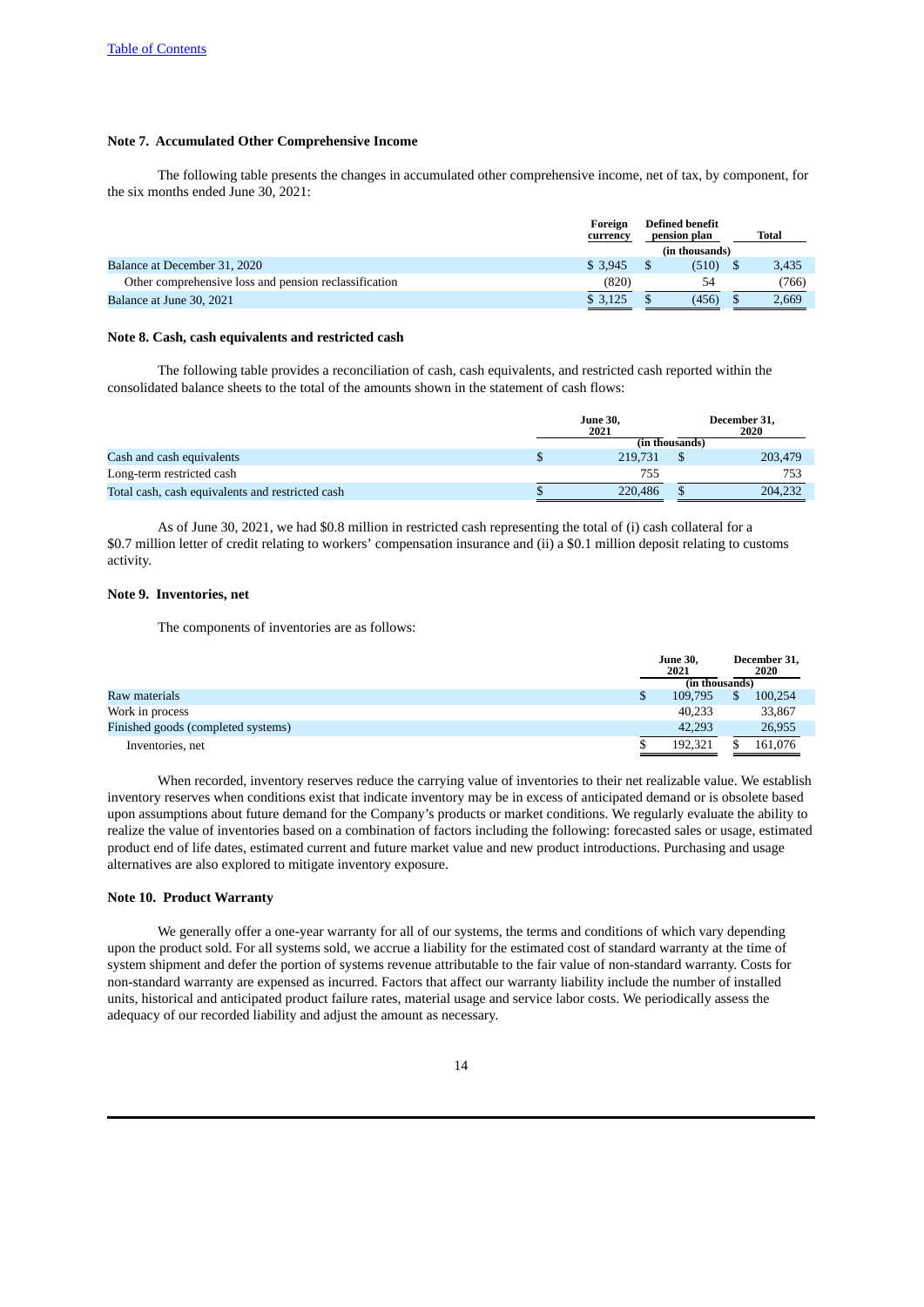The changes in our standard product warranty liability are as follows:

|                                                                                |                       | Six months ended<br><b>June 30.</b> |
|--------------------------------------------------------------------------------|-----------------------|-------------------------------------|
|                                                                                | 2021                  | 2020<br>(in thousands)              |
| Balance at January 1 (beginning of year)                                       | $\mathbf{S}$<br>4,612 | 3,244<br>\$.                        |
| Warranties issued during the period                                            | 3.013                 | 2,635                               |
| Settlements made during the period                                             | (1,991)               | (1, 913)                            |
| Changes in estimate of liability for pre-existing warranties during the period | (372)                 | 177                                 |
| Balance at June 30 (end of period)                                             | 5,262                 | S.<br>4,143                         |
|                                                                                |                       |                                     |
| Amount classified as current                                                   | \$<br>4.690           | \$<br>3.942                         |
| Amount classified as long-term                                                 | 572                   | 201                                 |
| Total warranty liability                                                       | 5.262                 | 4.143                               |
|                                                                                |                       |                                     |

#### **Note 11. Fair Value Measurements**

Certain assets on our balance sheets are reported at their fair value. Fair value is defined as the price that would be received for an asset or paid to transfer a liability (an exit price) in the principal or most advantageous market for the asset or liability in an orderly transaction between market participants on the measurement date.

# **(a) Fair Value Hierarchy**

The accounting guidance for fair value measurement requires an entity to maximize the use of observable inputs and minimize the use of unobservable inputs when measuring fair value. The standard establishes a fair value hierarchy based on the level of independent, objective evidence surrounding the inputs used to measure fair value. A financial instrument's categorization within the fair value hierarchy is based upon the lowest level of input that is significant to the fair value measurement. The fair value hierarchy is as follows:

Level 1 - applies to assets or liabilities for which there are quoted prices in active markets for identical assets or liabilities.

Level 2 - applies to assets or liabilities for which there are inputs other than quoted prices that are observable for the asset or liability, such as quoted prices for similar assets or liabilities in active markets; quoted prices for identical assets or liabilities in markets with insufficient volume or infrequent transactions (less active markets); or model-derived valuations in which significant inputs are observable or can be derived principally from, or corroborated by, observable market data.

Level 3 - applies to assets or liabilities for which there are unobservable inputs to the valuation methodology that are significant to the measurement of the fair value of the assets or liabilities.

#### **(b) Fair Value Measurements**

Our money market funds and short-term investments are included in cash and cash equivalents in the consolidated balance sheets.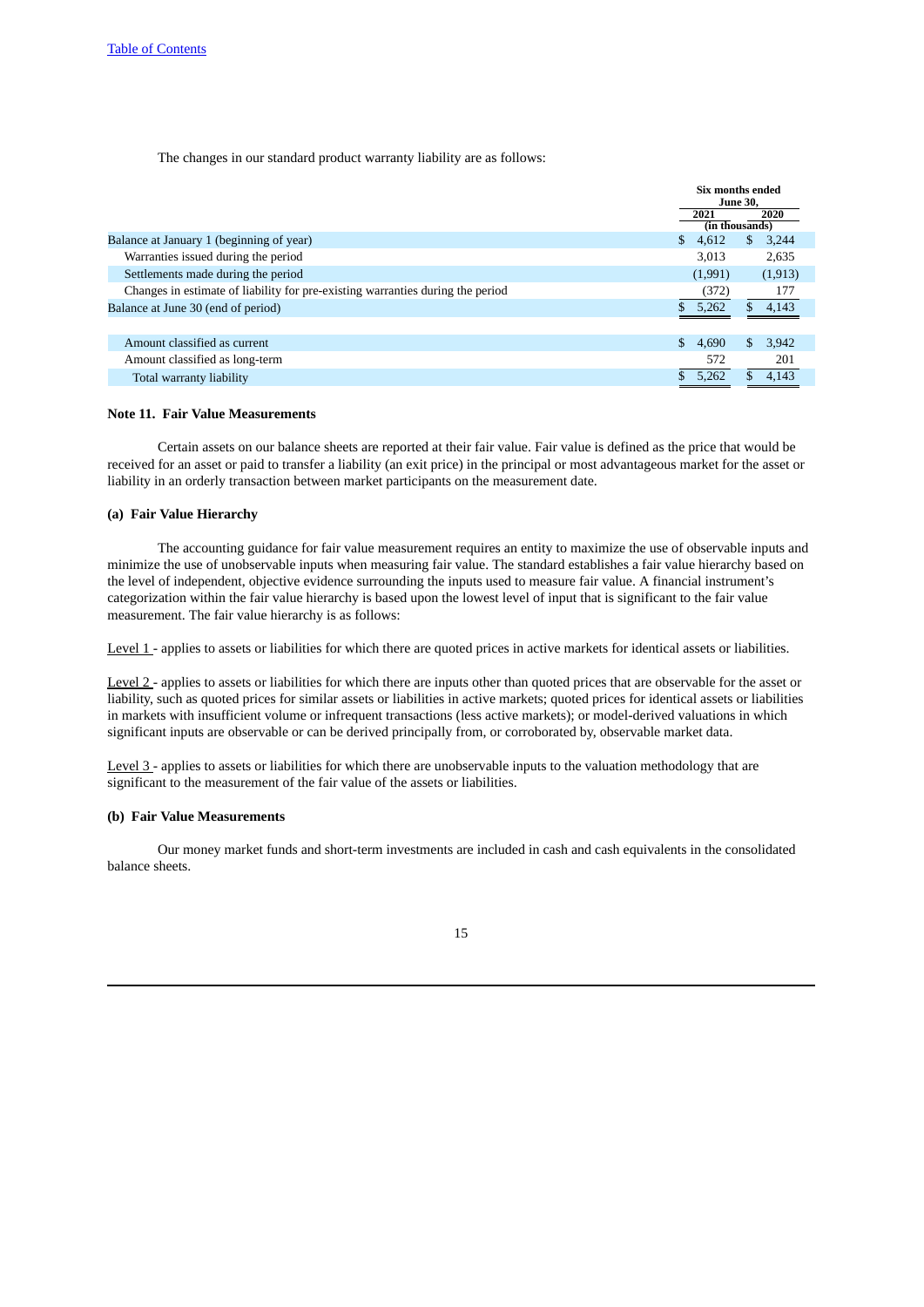The following table sets forth our assets by level within the fair value hierarchy:

|                                                           | June 30, 2021<br><b>Fair Value Measurements</b>            |                                  |         |               |  |  |  |
|-----------------------------------------------------------|------------------------------------------------------------|----------------------------------|---------|---------------|--|--|--|
|                                                           | Level 1                                                    | <b>Level 2</b>                   | Level 3 | Total         |  |  |  |
|                                                           |                                                            | (in thousands)                   |         |               |  |  |  |
| Assets                                                    |                                                            |                                  |         |               |  |  |  |
| Cash equivalents:                                         |                                                            |                                  |         |               |  |  |  |
| Money market funds, U.S. Government Securities and Agency |                                                            |                                  |         |               |  |  |  |
| <b>Investments</b>                                        | $$190,731$ \ \$                                            | $-$ \$                           |         | \$190,731     |  |  |  |
|                                                           | <b>December 31, 2020</b><br><b>Fair Value Measurements</b> |                                  |         |               |  |  |  |
|                                                           | Level 1                                                    | <b>Level 2</b><br>(in thousands) | Level 3 | Total         |  |  |  |
| Assets                                                    |                                                            |                                  |         |               |  |  |  |
| Cash equivalents:                                         |                                                            |                                  |         |               |  |  |  |
| Money market funds, U.S. Government Securities and Agency |                                                            |                                  |         |               |  |  |  |
| Investments                                               | \$172,119                                                  | \$                               | -\$     | S.<br>172.119 |  |  |  |

#### **(c) Other Financial Instruments**

The carrying amounts reflected in the consolidated balance sheets for accounts receivable, prepaid expenses and other current assets and non-current assets, restricted cash, accounts payable and accrued expenses approximate fair value due to their short-term maturities.

### **Note 12. Financing Arrangements**

On January 30, 2015, we sold our corporate headquarters facility in Beverly, Massachusetts for \$48.9 million. As part of the sale, we also entered into a 22-year lease agreement of our headquarters facility. This sale-leaseback is accounted for as a financing lease under generally accepted accounting principles and, as such, we have recorded a financing obligation of \$47.8 million as of June 30, 2021. The associated lease payments include both an interest component and payment of principal, with the remaining liability being extinguished at the end of the original lease term. We posted a security deposit of \$5.9 million in the form of an irrevocable letter of credit at the time of the closing. This letter of credit reduces our availability under our credit facility, as described in the next paragraph.

On July 31, 2020, we entered into a Senior Secured Credit Facilities Credit Agreement (the "Credit Agreement") with Silicon Valley Bank, in its capacity as administrative agent and collateral agent for itself and as a lender, and such other banks and financial institutions or entities that from time to time join as lenders under the Credit Agreement. The Credit Agreement provides for a revolving credit facility in an aggregate principal amount not to exceed \$40.0 million. Our obligations under the Credit Agreement are secured by a security interest, senior to any current and future debts and to any security interest, in all of our rights, title, and interest in, to and under substantially all of our assets, subject to limited exceptions, including permitted liens. The revolving credit facility terminates on July 31, 2023. As of June 30, 2021, we were in compliance with all covenant requirements of the Credit Agreement. As of such date, no borrowings had been made under the Credit Agreement, although a letter of credit for \$5.9 million reduces the funds available for borrowing under the credit line. We entered into a First Amendment to the Credit Agreement with Silicon Valley Bank in March 2021 to (i) align the covenants with our 2021 stock repurchase program, and (ii) established terms to transition from a Eurodollar based interest rate option to an interest rate benchmark using a secured overnight financing rate (known as "SOFR") published by the Federal Reserve Bank of New York.

#### **Note 13. Income Taxes**

Income tax expense was \$3.8 million for the three months ended June 30, 2021, compared to \$2.3 million for the three months ended June 30, 2020. The \$1.5 million increase was primarily due to a \$7.2 million increase in pretax income. Income tax expense was \$5.6 million during the six months ended June 30, 2021, compared with \$3.3 million for the six months ended June 30, 2020. The \$2.3 million increase was primarily due to a \$13.1 million increase in pretax income.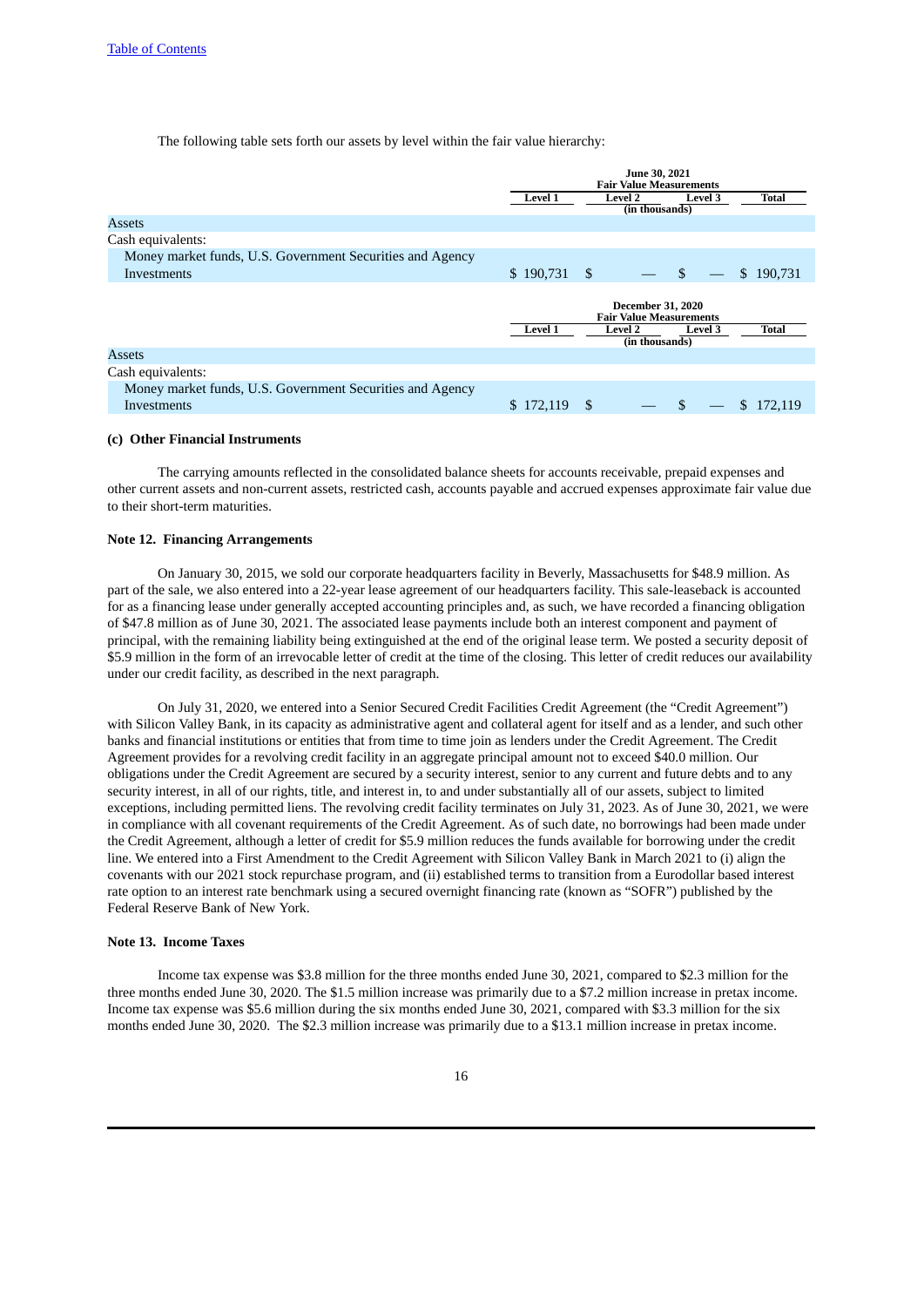The effective tax rate for the three and six months ended June 30, 2021 and 2020, respectively, was less than the U.S. statutory rate of 21% due to favorable discrete items related to equity compensation in those periods and Federal research and development tax credits that reduce the annual tax rate.

We had \$51.4 million and \$57.9 million of net deferred tax assets worldwide relating to net operating loss carryforwards, tax credit carryforwards and other temporary differences, as of June 30, 2021 and December 31, 2020, respectively. These deferred tax assets are available to reduce income taxes in future years. We have a \$9.1 million valuation allowance in the U.S. against certain tax credits and state net operating losses due to the uncertainty of their realization based on long-term Company forecasts and the expiration dates on these tax assets. If future operating results of the Company within the U.S. or these foreign jurisdictions are significantly less than our expectations, it is reasonably possible that we would be required to record an additional valuation allowance on our deferred tax assets in the future.

#### **Note 14. Concentration of Risk**

For the three months ended June 30, 2021, two customers accounted for 19.7% and 10.2% of total revenue, respectively. For the three months ended June 30, 2020, three customers accounted for 22.5%, 22.2% and 11.6% of total revenue, respectively.

For the six months ended June 30, 2021, one customer accounted for 24.4% of total revenue. For the six months ended June 30, 2020, three customers accounted for 19.7%, 18.5% and 16.2% of total revenue, respectively.

At June 30, 2021, two customers accounted for 11.7% and 10.0% of accounts receivable, respectively. At December 31, 2020, two customers accounted for 23.8% and 11.9% of accounts receivable, respectively.

#### **Note 15. Share Repurchase**

In December 2020, our Board of Directors approved stock repurchases of up to \$100 million of our common stock through the end of 2021. During the six months ended June 30, 2021, we purchased 0.6 million shares at an average cost of \$39.92 per share. The timing and actual number of shares repurchased under this program will depend on various factors including price, corporate and regulatory requirements, alternative investment opportunities and other market conditions.

Shares repurchased by us are accounted for when the transaction is settled. Shares repurchased and retired are deducted from common stock for par value and from additional paid-in capital for the excess over par value. If additional paid-in capital has been exhausted, the excess over par value is deducted from retained earnings. Direct costs incurred to acquire the shares are included in the total cost of the shares.

# **Note 16. Contingencies**

### **(a) Litigation**

We are from time to time a party to litigation that arises in the normal course of our business operations. We are not presently a party to any litigation that we believe might have a material adverse effect on our business operations.

### **(b) Indemnifications**

Our system sales agreements typically include provisions under which we agree to take certain actions, provide certain remedies and defend our customers against third-party claims of intellectual property infringement under specified conditions and indemnify customers against any damage and costs awarded in connection with such claims. We have not incurred any material costs as a result of such indemnifications and have not accrued any liabilities related to such obligations in the accompanying consolidated financial statements.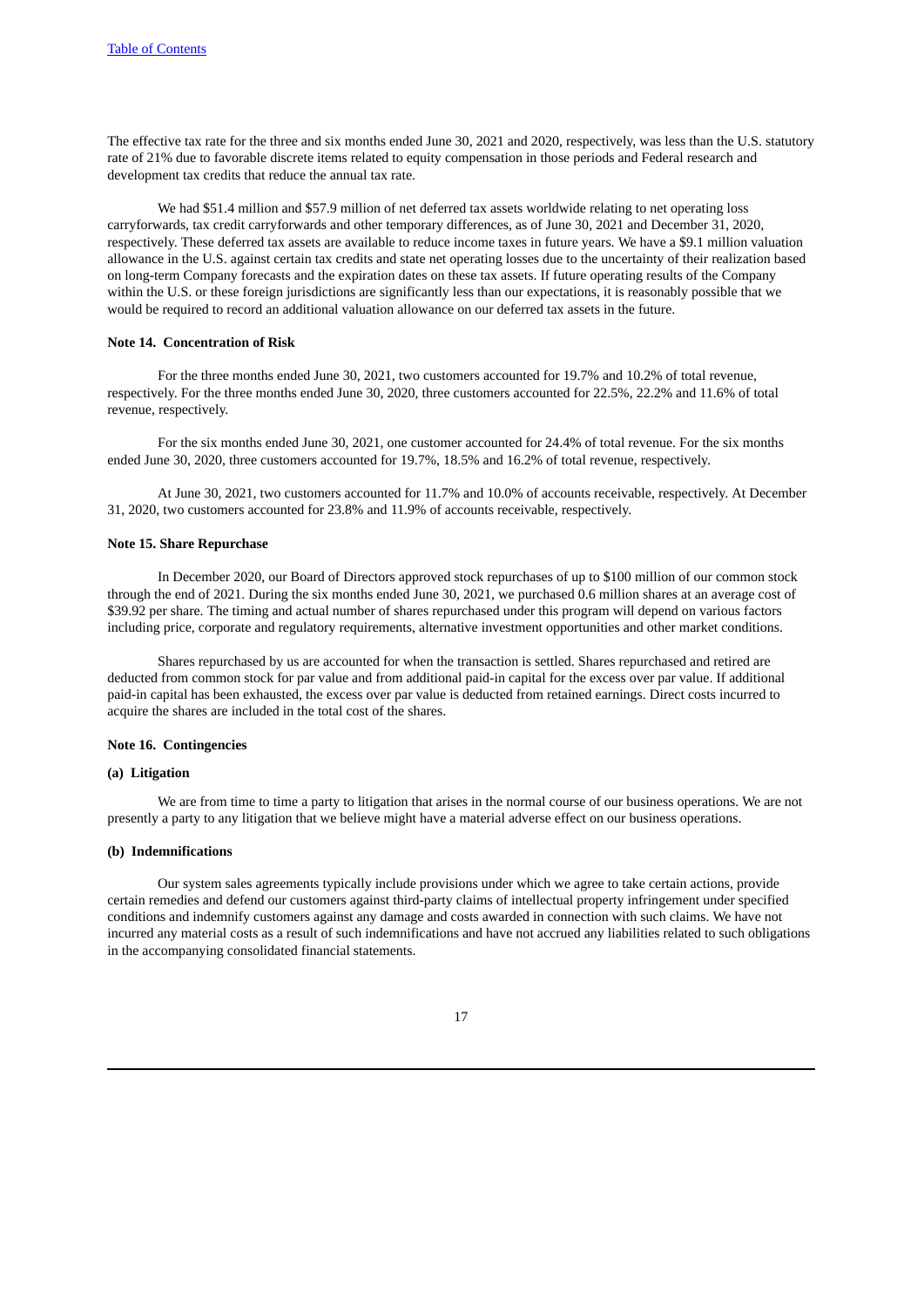# **Note 17. Recent Accounting Guidance**

# **i. Accounting Standards Update 2019-12 Income Taxes (Topic 740)**

We adopted Financial Accounting Standards Board ASU No. 2019-12 "*Income Taxes (Topic 740)*" as of January 1, 2021 on a prospective basis. The amendments in this ASU simplify the accounting for income taxes by removing certain exceptions from the previous standard as well as requiring entities to include franchise tax partially based on income as an income based tax and to account for an enacted change in tax laws or rates in the annual effective tax rate computation in the interim period that includes the enactment date. The guidance in ASU 2019-12 is required for annual reporting periods beginning after December 15, 2020. Adoption of ASU 2019-12 had no material effect on our consolidated financial statements and disclosures.

| I | ٠<br>۰<br>۰. |
|---|--------------|
| o | ٦<br>v       |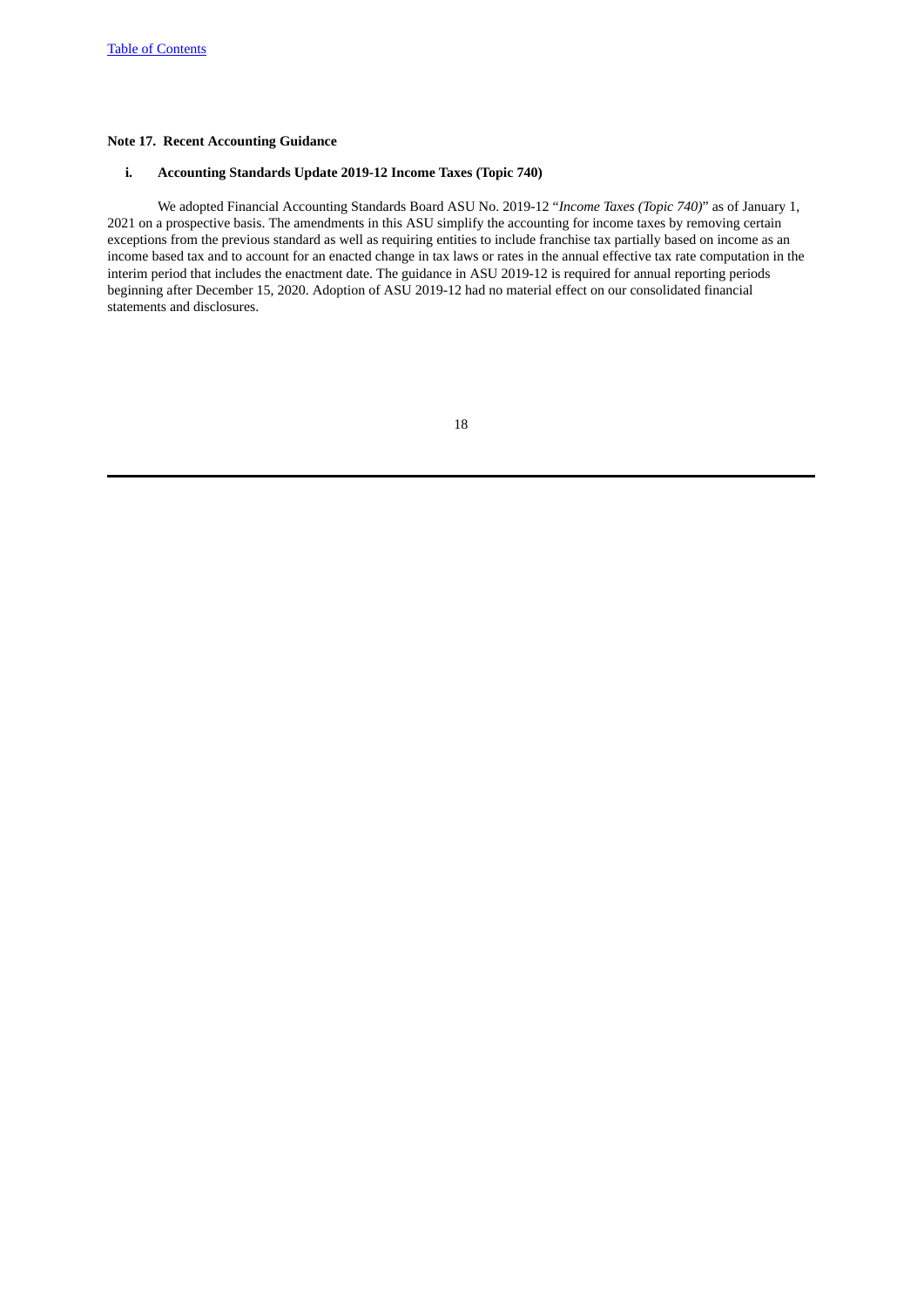# <span id="page-18-0"></span>**Item 2. Management's Discussion and Analysis of Financial Condition and Results of Operations.**

*Certain statements within "Management's Discussion and Analysis of Financial Condition and Results of* Operations" are forward-looking statements that involve risks and uncertainties. Words such as may, will, should, would, *anticipates, expects, intends, plans, believes, seeks, estimates and similar expressions identify such forward-looking* statements. The forward-looking statements contained herein are based on current expectations and entail various risks and uncertainties that could cause actual results to differ materially from those expressed in such forward-looking statements. Factors that might cause such a difference include, among other things, those set forth under "Liquidity and Capital Resources" below and under "Risk Factors" in Part I, Item 1A to our annual report on Form 10-K for the year ended December 31, 2020, which discussion is [incorporated](https://www.sec.gov/ix?doc=/Archives/edgar/data/1113232/000155837021001972/acls-20201231x10k.htm) herein by reference. Readers are cautioned not to place undue reliance on these forward-looking statements, which reflect management's analysis only as of the date hereof. We assume no obligation to update these forward-looking statements to reflect actual results or changes in factors or assumptions affecting forward*looking statements, except as may be required by law.*

#### <span id="page-18-1"></span>**Overview**

We are primarily a producer of ion implantation equipment used in the fabrication of semiconductor chips in the United States, Europe and Asia. In addition, we provide extensive worldwide aftermarket service and support, including spare parts, equipment upgrades and maintenance services to the semiconductor industry. Our product development and manufacturing activities currently occur primarily in the United States although we are adding additional manufacturing capacity in South Korea that should come online by year end 2021. Our equipment and service products are highly technical and are sold through a direct sales force in the United States, Europe and Asia. Consolidation and partnering within the semiconductor manufacturing industry has resulted in a small number of customers representing a substantial portion of our business. Our ten largest customers accounted for 71.1% of total revenue for the six months ended June 30, 2021.

In the first half of 2021, we delivered strong financial performance driven by strong semiconductor industry fundamentals and an increasing demand for our Purion products, especially in the high growth power device market. The rapid acceleration of the electrification of the automotive industry is creating substantial demand for power devices and image sensors, which is driving sustainable growth for the Purion product extensions specifically developed for these markets.

Despite the many difficult logistical challenges brought on by trade tensions between the United States and China and COVID-19, we are continuing to work closely with our customers across market segments to provide them with the best ion implant solutions for their specific manufacturing challenges.

In December 2020, the United States Commerce Department placed one of our major Chinese customers, Semiconductor Manufacturing International Corporation ("SMIC"), on the U.S. export controls Entity List. As a result of the Entity List classification, we are required to obtain export controls licenses for all U.S. shipments to this customer. Although we have begun receiving these licenses, this situation did delay some shipments to this customer in the first half of 2021.

# <span id="page-18-2"></span>**Critical Accounting Estimates**

Management's discussion and analysis of our financial condition and results of operations included herein and in our Annual Report on Form 10-K for the year ended December 31, 2020 are based upon our consolidated financial statements, which have been prepared in accordance with accounting principles generally accepted in the United States. The preparation of these financial statements requires management to make estimates and judgments that affect the reported amounts of assets, liabilities, revenues and expenses and related disclosure of contingent assets and liabilities. On an ongoing basis, we evaluate our estimates and assumptions. Management's estimates are based on historical experience and on various other assumptions that are believed to be reasonable under the circumstances, the results of which form the basis for making judgments about the carrying values of assets and liabilities that are not readily apparent from other sources. Actual results may differ from these estimates under different assumptions or conditions.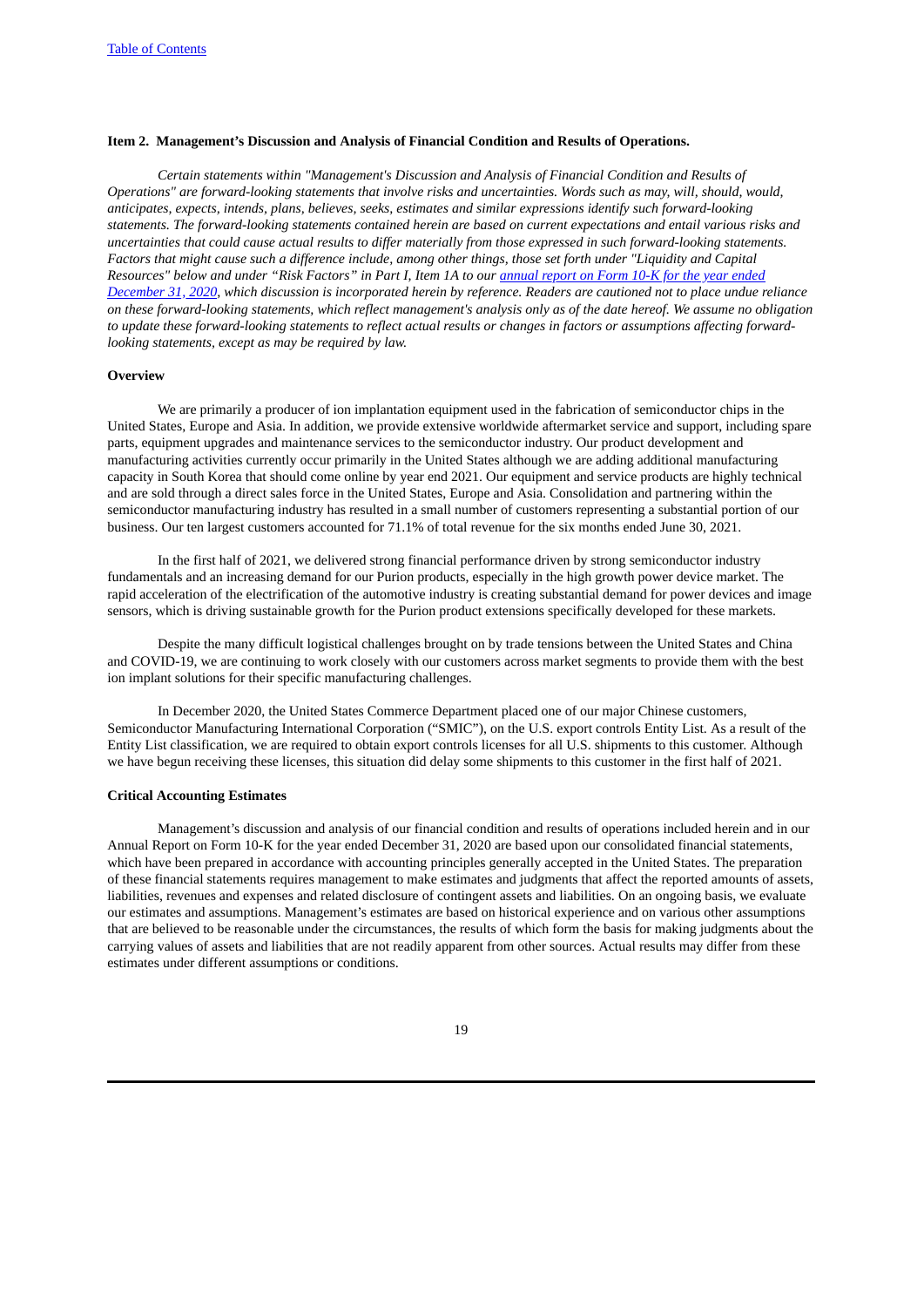<span id="page-19-0"></span>Management has not identified any need to make any material change in, and has not changed, any of our critical accounting estimates and judgments as described in Management's Discussion and Analysis of Financial Condition and Results of Operations included in our Annual Report on Form 10-K for the year ended December 31, 2020. **Results of Operations**

The following table sets forth our results of operations as a percentage of total revenue:

|                            | Three months ended<br><b>June 30,</b> |        | Six months ended<br><b>June 30,</b> |        |  |
|----------------------------|---------------------------------------|--------|-------------------------------------|--------|--|
|                            | 2021                                  | 2020   | 2021                                | 2020   |  |
| Revenue:                   |                                       |        |                                     |        |  |
| Product                    | 95.2 %                                | 95.3 % | 95.3 %                              | 94.8 % |  |
| <b>Services</b>            | 4.8                                   | 4.7    | 4.7                                 | 5.2    |  |
| Total revenue              | 100.0                                 | 100.0  | 100.0                               | 100.0  |  |
| Cost of revenue:           |                                       |        |                                     |        |  |
| Product                    | 52.1                                  | 53.3   | 52.5                                | 54.8   |  |
| <b>Services</b>            | 4.5                                   | 4.5    | 4.5                                 | 4.9    |  |
| Total cost of revenue      | 56.6                                  | 57.8   | 57.0                                | 59.7   |  |
| Gross profit               | 43.4                                  | 42.2   | 43.0                                | 40.3   |  |
| Operating expenses:        |                                       |        |                                     |        |  |
| Research and development   | 11.3                                  | 13.0   | 11.5                                | 12.7   |  |
| Sales and marketing        | 8.3                                   | 7.7    | 8.1                                 | 7.3    |  |
| General and administrative | 7.6                                   | 8.2    | 7.6                                 | 7.9    |  |
| Total operating expenses   | 27.2                                  | 28.9   | 27.2                                | 27.9   |  |
| Income from operations     | 16.2                                  | 13.3   | 15.8                                | 12.4   |  |
| Other (expense) income:    |                                       |        |                                     |        |  |
| Interest income            |                                       | 0.1    |                                     | 0.2    |  |
| Interest expense           | (0.9)                                 | (1.1)  | (0.8)                               | (1.1)  |  |
| Other, net                 |                                       | 0.3    | (0.4)                               | (0.1)  |  |
| Total other expense        | (0.9)                                 | (0.7)  | (1.2)                               | (1.0)  |  |
| Income before income taxes | 15.3                                  | 12.6   | 14.6                                | 11.4   |  |
| Income tax provision       | 2.6                                   | 1.8    | 2.0                                 | 1.4    |  |
| Net income                 | 12.7 %                                | 10.8 % | 12.6 %                              | 10.0 % |  |

# **Revenue**

The following table sets forth our product and services revenue:

|                       | Three months ended<br><b>June 30.</b> |           | Period-to-Period<br>Change |        | Six months ended<br><b>June 30,</b> |           |     | Period-to-Period<br>Change |               |
|-----------------------|---------------------------------------|-----------|----------------------------|--------|-------------------------------------|-----------|-----|----------------------------|---------------|
|                       | 2021                                  | 2020      |                            | $\%$   | 2021<br>(dollars in thousands)      | 2020      |     |                            | $\frac{9}{6}$ |
| Revenue:              |                                       |           |                            |        |                                     |           |     |                            |               |
| Product               | \$140,156                             | \$117.194 | \$22,962                   |        | 19.6 % \$ 266,765                   | \$229,327 | \$. | 37.438                     | 16.3%         |
| Percentage of revenue | 95.2%                                 | 95.3%     |                            |        | 95.3%                               | 94.8%     |     |                            |               |
| <b>Services</b>       | 7.118                                 | 5.771     | 1.347                      | 23.3 % | 13.285                              | 12.629    |     | 656                        | 5.2 %         |
| Percentage of revenue | 4.8%                                  | 4.7 $%$   |                            |        | $4.7\%$                             | $5.2\%$   |     |                            |               |
| Total revenue         | \$147.274                             | \$122,965 | \$24,309                   |        | 19.8 % \$ 280,050                   | \$241,956 |     | 38,094                     | $15.7\%$      |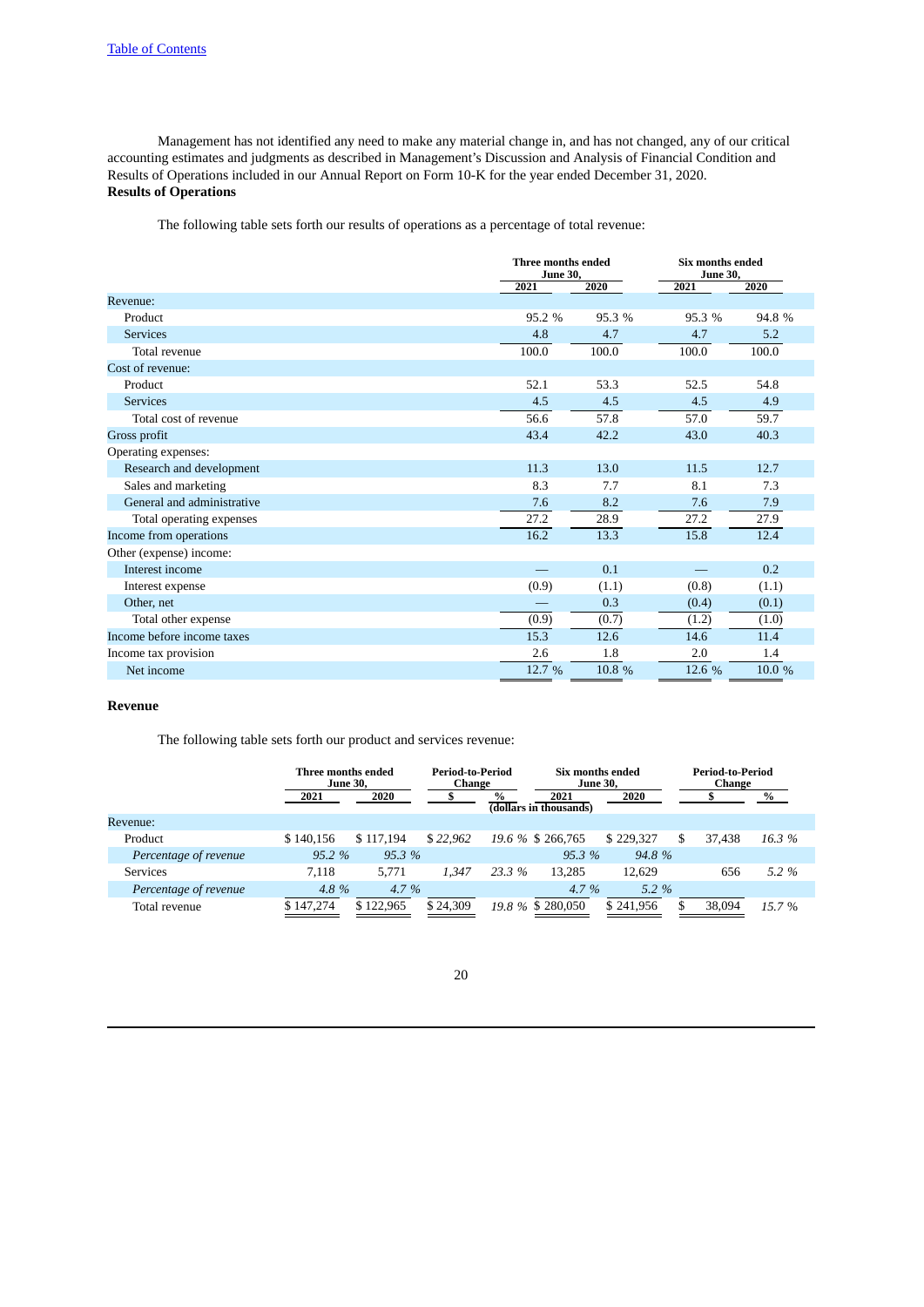# *Three months ended June 30, 2021 Compared with Three months ended June 30, 2020*

#### *Product*

Product revenue, which includes systems sales, sales of spare parts, product upgrades and used systems was \$140.2 million, or 95.2% of revenue during the three months ended June 30, 2021, compared with \$117.2 million, or 95.3% of revenue for the three months ended June 30, 2020. The \$23.0 million increase in product revenue for the three-month period ending June 30, 2021, in comparison to the same period in 2020, was primarily driven by an increase in the number of systems sold.

A portion of our revenue from systems sales is deferred until installation and other services related to future performance obligations are performed. The total amount of deferred revenue at June 30, 2021 and December 31, 2020 was \$35.5 million and \$23.1 million, respectively. The increase in deferred revenue was primarily due to customer prepayments for systems.

#### *Services*

Services revenue, which includes the labor component of maintenance and service contracts and fees for service hours provided by on-site service personnel, was \$7.1 million, or 4.8% of revenue for the three months ended June 30, 2021, compared with \$5.8 million, or 4.7% of revenue for the three months ended June 30, 2020. Although services revenue typically increases with the expansion of the installed base of systems, it can fluctuate from period to period based on capacity utilization at customers' manufacturing facilities, which affects the need for equipment service.

#### *Six months ended June 30, 2021 Compared with Six months ended June 30, 2020*

#### *Product*

Product revenue was \$266.8 million, or 95.3% of revenue during the six months ended June 30, 2021, compared with \$229.3 million, or 94.8% of revenue for the six months ended June 30, 2020. The \$37.4 million increase in product revenue for the six-month period ending June 30, 2021, in comparison to the same period in 2020, was primarily driven by an increase in the number of systems sold and to a lesser extent revenue increases in spare parts, product upgrades and used systems.

#### *Services*

Services revenue was \$13.3 million, or 4.7% of revenue for the six months ended June 30, 2021, compared with \$12.6 million, or 5.2% of revenue for the six months ended June 30, 2020.

#### **Revenue Categories used by Management**

In addition to the line item revenue categories discussed above, management also regularly disaggregates revenue in the following categories, which it finds relevant and useful:

- Ion implant revenue separate from revenue from legacy non-ion implant product lines, given that ion implantation systems are the primary driver of our growth and strategic objectives;
- Systems and Aftermarket revenues, in which "Aftermarket" is:
	- A. The portion of Product revenue relating to spare parts, product upgrades and used equipment, combined with
	- B. Services revenue, which is the labor component of Aftermarket revenues

(Aftermarket purchases reflect current fab utilization as opposed to Systems purchases which reflect capital investment decisions by our customers, which have differing economic drivers);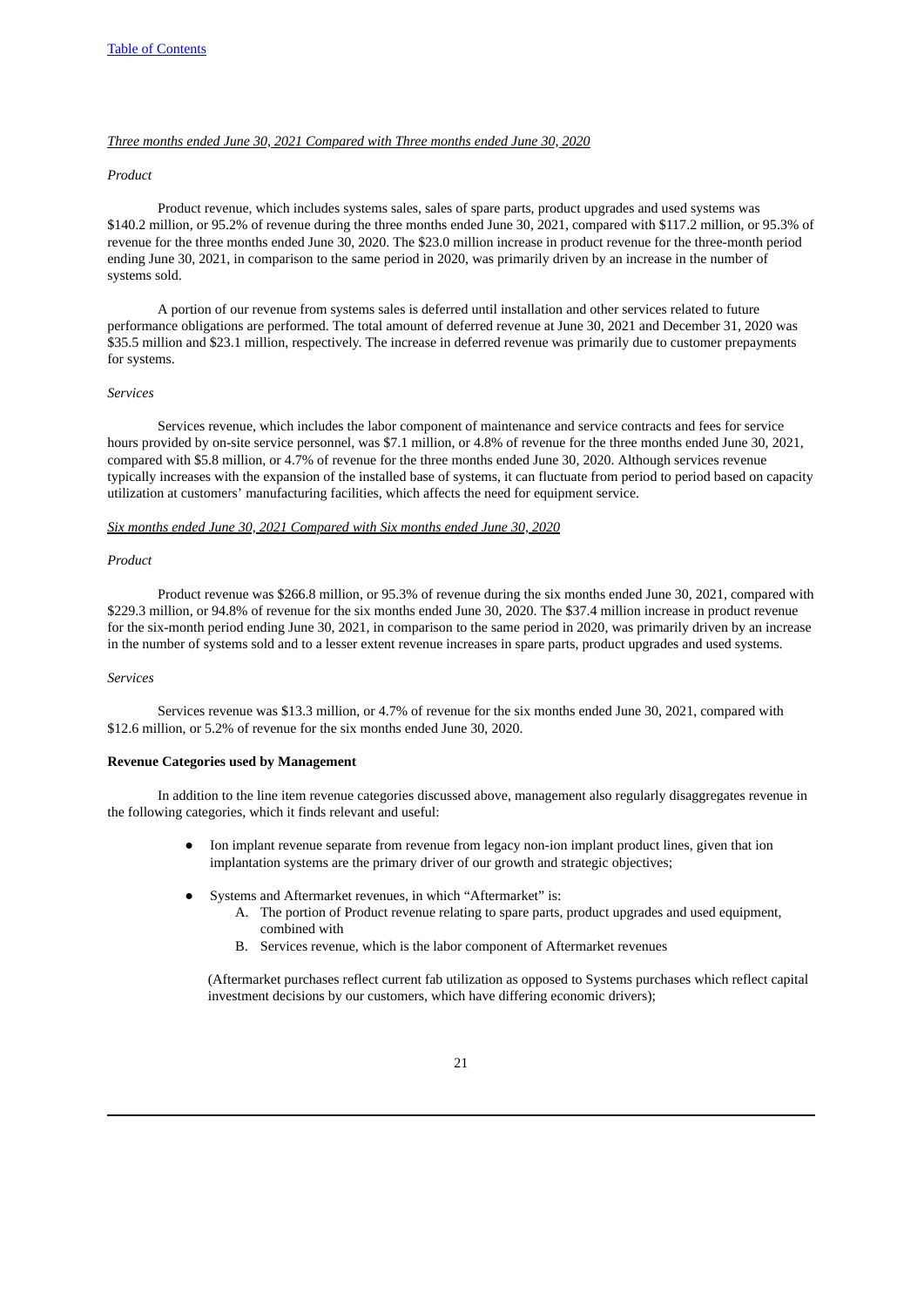- Revenue by geographic regions, since economic factors impacting customer purchasing decisions may vary by geographic region; and
- Revenue by our customer market segments, since they can be subject to different economic drivers at different periods of time, impacting a customer's likelihood of purchasing capital equipment during any particular period. Currently, management references three customer market segments: memory, mature technology processes and leading edge foundry and logic.

The ion implant and Aftermarket revenue categories for recent periods are discussed below.

#### *Three months ended June 30, 2021 Compared with Three months ended June 30, 2020*

#### *Ion Implant*

Included in total revenue of \$147.3 million during the three months ended June 30, 2021 is revenue from sales of ion implant products and services of \$142.9 million, or 97.0% of total revenue, compared with \$118.7 million, or 96.6%, of total revenue for the three months ended June 30, 2020. The remaining \$4.4 million of revenue for the three months ended June 30, 2021 was non-ion implant parts and services.

#### *Aftermarket*

Included in total revenue of \$147.3 million during the three months ended June 30, 2021 is revenue from our Aftermarket business of \$47.1 million, compared to \$46.2 million for the three months ended June 30, 2020. The remaining \$100.2 million of revenue for the three months ended June 30, 2021 was from system sales. Aftermarket revenue fluctuates from period to period based on capacity utilization at customers' manufacturing facilities, which affects the sale of spare parts and demand for equipment service. Aftermarket revenue can also fluctuate from period to period based on the demand for system upgrades or used equipment.

#### *Six months ended June 30, 2021 Compared with Six months ended June 30, 2020*

#### *Ion Implant*

Included in total revenue of \$280.1 million during the six months ended June 30, 2021 is revenue from sales of ion implant products and services of \$271.6 million, or 97.0% of total revenue, compared with \$233.8 million, or 96.6%, of total revenue for the six months ended June 30, 2020. The remaining \$8.5 million of revenue for the six months ended June 30, 2021 was non-ion implant parts and services.

#### *Aftermarket*

Included in total revenue of \$280.1 million during the six months ended June 30, 2021 is revenue from our Aftermarket business of \$98.9 million, compared to \$82.8 million for the six months ended June 30, 2020. The remaining \$181.2 million of revenue for the six months ended June 30, 2021 was from system sales.

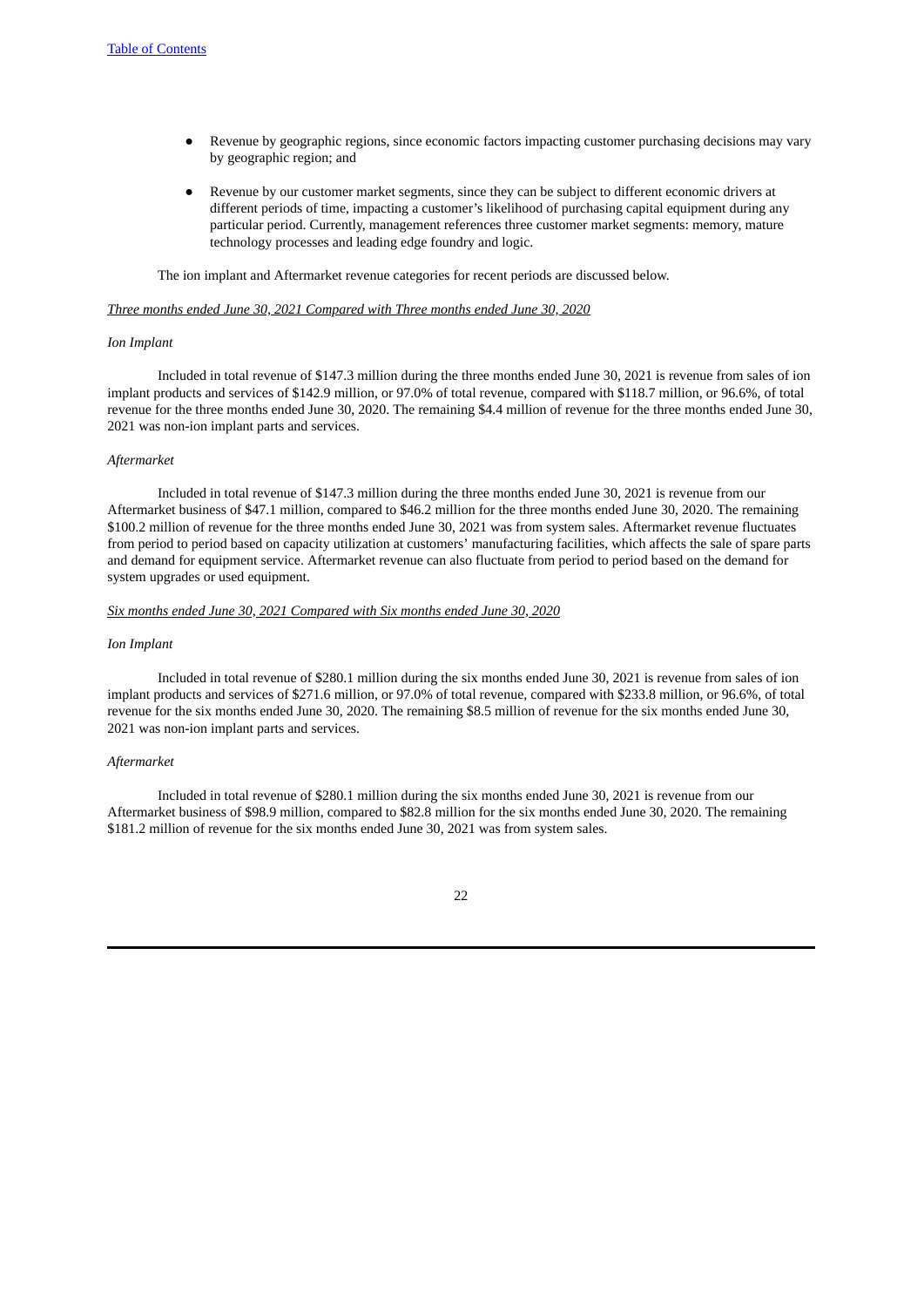# **Gross Profit / Gross Margin**

The following table sets forth our gross profit / gross margin:

|                       | Three months ended<br><b>June 30.</b> |        | Period-to-Period<br>Change |               | Six months ended<br><b>June 30.</b> |              | Period-to-Period<br>Change |               |
|-----------------------|---------------------------------------|--------|----------------------------|---------------|-------------------------------------|--------------|----------------------------|---------------|
|                       | 2021                                  | 2020   |                            | $\frac{9}{6}$ | 2021<br>(dollars in thousands)      | 2020         |                            | $\frac{0}{0}$ |
| Gross Profit:         |                                       |        |                            |               |                                     |              |                            |               |
| Product               | \$<br>\$<br>63,468                    | 51.675 | \$11,793                   |               | 22.8 % \$ 119,743                   | \$<br>96,636 | \$<br>23.107               | 23.9%         |
| Product gross margin  | 45.3 %                                | 44.1 % |                            |               | 44.9 %                              | 42.1%        |                            |               |
|                       |                                       |        |                            |               |                                     |              |                            |               |
| <b>Services</b>       | 546                                   | 224    | 322                        | $(143.8)\%$   | 706                                 | 812          | (106)                      | $(13.1)\%$    |
| Services gross margin | $7.7\%$                               | 3.9%   |                            |               | 5.3 %                               | 6.4 %        |                            |               |
| Total gross profit    | 64,014<br>\$.                         | 51,899 | \$12,115                   |               | 23.3 % \$120,449                    | 97,448<br>\$ | 23,001<br>\$               | 23.6 %        |
| Gross margin          | 43.4 %                                | 42.2 % |                            |               | 43.0 %                              | 40.3 %       |                            |               |

# *Three months ended June 30, 2021 Compared with Three months ended June 30, 2020*

#### *Product*

Gross margin from product revenue was 45.3% for the three months ended June 30, 2021, compared to 44.1% for the three months ended June 30, 2020. The increase resulted from improved gross margins on parts and upgrades and Purion systems.

#### *Services*

Gross margin from services revenue was 7.7% for the three months ended June 30, 2021, compared to 3.9% for the three months ended June 30, 2020. The increase in gross margin is attributable to changes in the mix of service contracts.

#### *Six months ended June 30, 2021 Compared with Six months ended June 30, 2020*

### *Product*

Gross margin from product revenue was 44.9% for the six months ended June 30, 2021, compared to 42.1% for the six months ended June 30, 2020. The increase in gross margin resulted from an increased mix of higher margin parts and upgrades and improved margins on Purion systems.

#### *Services*

Gross margin from services revenue was 5.3% for the six months ended June 30, 2021, compared to 6.4% for the six months ended June 30, 2020. The decrease in gross margin is attributable to changes in the mix of service contracts.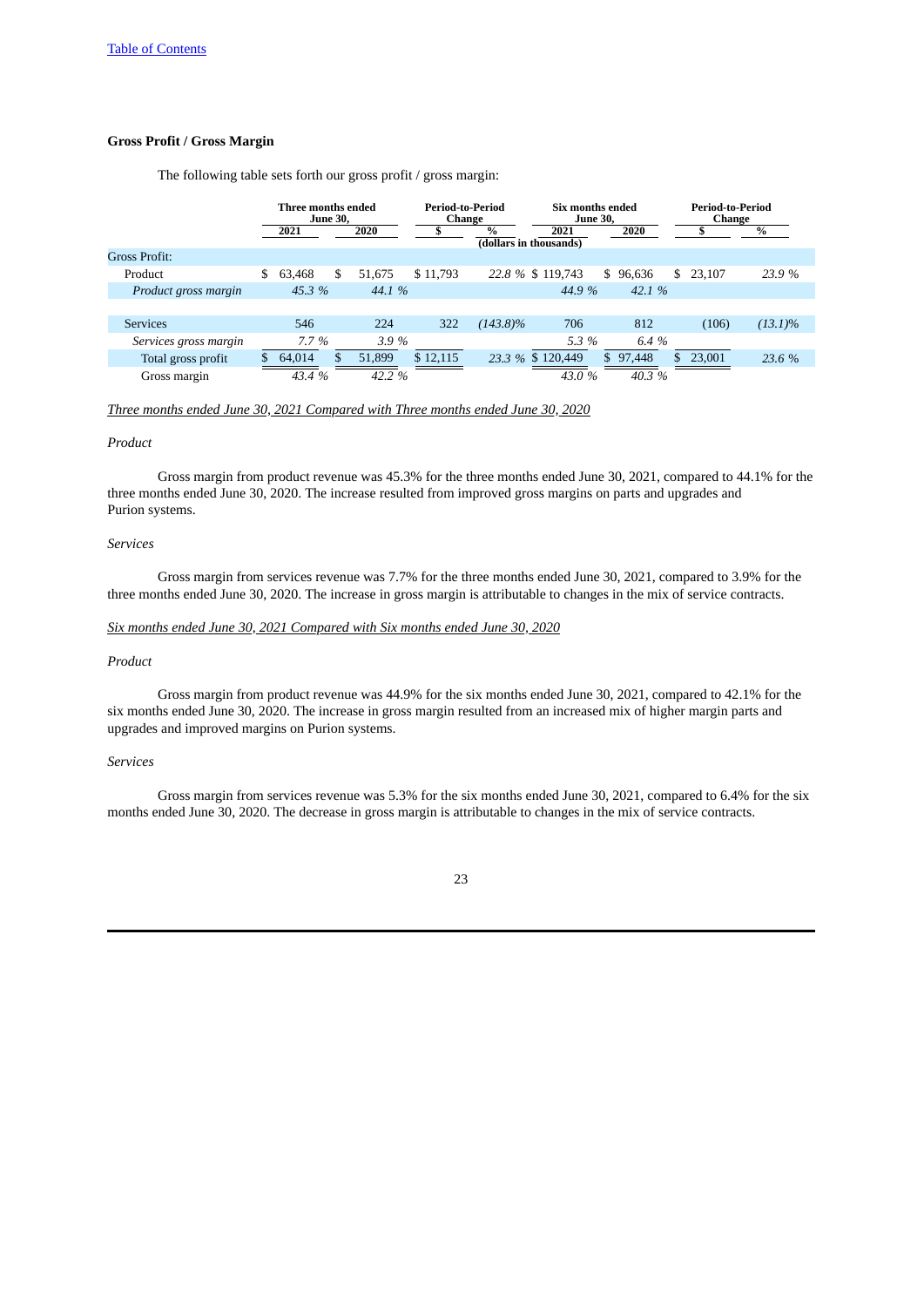### **Operating Expenses**

The following table sets forth our operating expenses:

|                            | Three months ended<br><b>June 30.</b> |        | Period-to-Period<br>Change |                        | Six months ended<br><b>June 30,</b> |        | Period-to-Period<br>Change |               |  |
|----------------------------|---------------------------------------|--------|----------------------------|------------------------|-------------------------------------|--------|----------------------------|---------------|--|
|                            | 2021                                  | 2020   |                            | $\%$                   | 2021                                | 2020   |                            | $\frac{9}{6}$ |  |
|                            |                                       |        |                            | (dollars in thousands) |                                     |        |                            |               |  |
| Research and development   | 16.623                                | 16.040 | 583                        | $3.6\%$ \$             | 32,308                              | 30.646 | 1.662                      | 5.4 %         |  |
| Percentage of revenue      | 11.3%                                 | 13.0 % |                            |                        | 11.5 %                              | 12.7 % |                            |               |  |
| Sales and marketing        | 12.177                                | 9.437  | 2.740                      | 29.0 %                 | 22,564                              | 17.641 | 4.923                      | 27.9 %        |  |
| Percentage of revenue      | 8.3%                                  | 7.7 %  |                            |                        | 8.1 %                               | 7.3%   |                            |               |  |
| General and administrative | 11.217                                | 10.041 | 1.176                      | 11.7%                  | 21.230                              | 19.077 | 2.153                      | 11.3 %        |  |
| Percentage of revenue      | 7.6 %                                 | 8.2%   |                            |                        | 7.6 %                               | 7.9 %  |                            |               |  |
| Total operating expenses   | 40.017                                | 35,518 | 4,499                      | 12.7 % \$              | 76,102                              | 67,364 | 8,738                      | 13.0 %        |  |
| Percentage of revenue      | 27.2 %                                | 28.9%  |                            |                        | 27.2 %                              | 27.9%  |                            |               |  |

Our operating expenses consist primarily of personnel costs, including salaries, commissions, incentive based compensation, stock-based compensation and related benefits and taxes; project material costs related to the design and development of new products and enhancement of existing products; and professional fees, travel and depreciation expenses.

Personnel costs are our largest expense, representing \$25.4 million or 63.5% of our total operating expenses for the three months ended June 30, 2021, compared to \$22.8 million or 64.3% of our total operating expenses for the three months ended June 30, 2020. Personnel costs were \$47.5 million or 62.4% of our total operating expenses for the six months ended June 30, 2021, compared to \$42.8 million or 63.5% of our total operating expenses for the six months ended June 30, 2020. The higher personnel costs for the three and six months ended June 30, 2021 is primarily due to an increase in personnel expenses to support growth.

### **Research and Development**

|                          |          | Three months ended<br><b>June 30.</b> |       | Period-to-Period<br>Change |                                | Six months ended<br><b>June 30.</b> |  | <b>Period-to-Period</b><br>Change |               |
|--------------------------|----------|---------------------------------------|-------|----------------------------|--------------------------------|-------------------------------------|--|-----------------------------------|---------------|
|                          | 2021     | 2020                                  |       | $\frac{0}{0}$              | 2021<br>(dollars in thousands) | 2020                                |  |                                   | $\frac{9}{6}$ |
|                          |          |                                       |       |                            |                                |                                     |  |                                   |               |
| Research and development | \$16,623 | \$16,040                              | \$583 |                            | 3.6 % \$ 32.308                | 30.646<br>-SS                       |  | 1.662                             | 5.4%          |
| Percentage of revenue    | $11.3\%$ | 13.0 %                                |       |                            | 11.5 $%$                       | 12.7%                               |  |                                   |               |

Our ability to remain competitive depends largely on continuously developing innovative technology, with new and enhanced features and systems and introducing them at competitive prices on a timely basis. Accordingly, based on our strategic plan, we establish annual R&D budgets to fund programs that we expect will solve customers' high value, high impact, ion implantation challenges.

#### *Three months ended June 30, 2021 Compared with Three months ended June 30, 2020*

Research and development expense was \$16.6 million during the three months ended June 30, 2021, an increase of \$0.6 million, or 3.6%, compared with \$16.0 million during the three months ended June 30, 2020. The increase is primarily due to higher personnel expenses and incentive based pay expense.

# *Six months ended June 30, 2021 Compared with Six months ended June 30, 2020*

Research and development expense was \$32.3 million during the six months ended June 30, 2021, an increase of \$1.7 million, or 5.4%, compared with \$30.6 million during the six months ended June 30, 2020. The increase is primarily due to higher personnel expenses, supplies and materials costs for ongoing projects and increased depreciation associated with capital additions.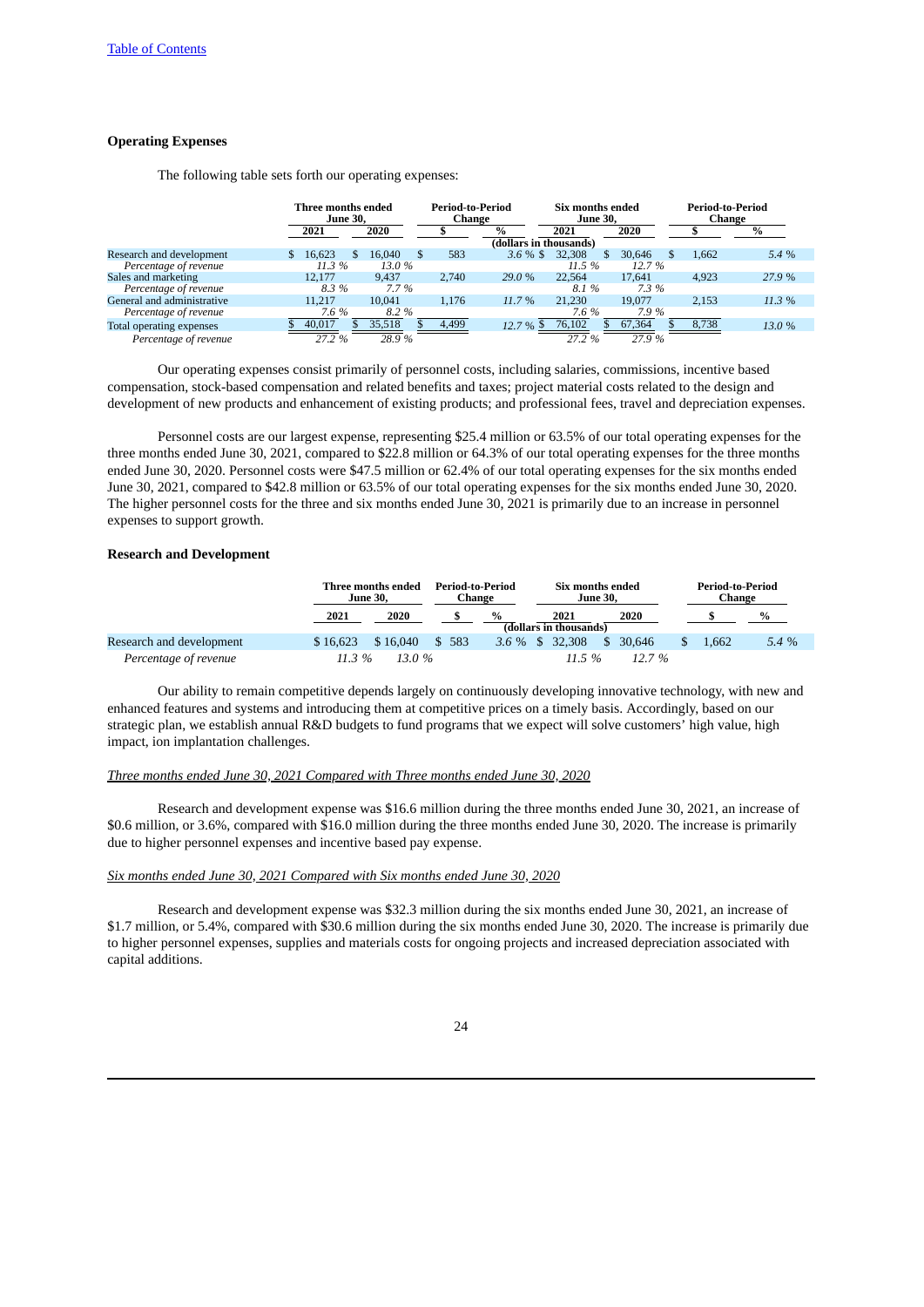# **Sales and Marketing**

|                       |          | Three months ended<br><b>June 30.</b> |         | Period-to-Period<br>Change |                                | Six months ended<br><b>June 30.</b> |         | Period-to-Period<br>Change |
|-----------------------|----------|---------------------------------------|---------|----------------------------|--------------------------------|-------------------------------------|---------|----------------------------|
|                       | 2021     | 2020                                  |         | $\frac{0}{0}$              | 2021<br>(dollars in thousands) | 2020                                |         | %                          |
| Sales and marketing   | \$12,177 | \$9.437                               | \$2.740 |                            | 29.0 % \$ 22.564               | \$17.641                            | \$4.923 | 27.9 %                     |
| Percentage of revenue | 8.3%     | 7.7%                                  |         |                            | 8.1%                           | $7.3\%$                             |         |                            |

Our sales and marketing expenses result primarily from the sale of our equipment and services through our direct sales force.

# *Three months ended June 30, 2021 Compared with Three months ended June 30, 2020*

Sales and marketing expense was \$12.2 million during the three months ended June 30, 2021, an increase of \$2.7 million, or 29.0%, compared with \$9.4 million during the three months ended June 30, 2020. The increase is primarily due to increases in freight expense and project material costs as well as higher personnel related expenses.

#### *Six months ended June 30, 2021 Compared with Six months ended June 30, 2020*

Sales and marketing expense was \$22.6 million during the six months ended June 30, 2021, an increase of \$4.9 million, or 27.9%, compared with \$17.6 million during the six months ended June 30, 2020. The increase is primarily due to increases in freight expense and project material costs as well as higher personnel related expenses.

## **General and Administrative**

|                            |          | Three months ended<br><b>June 30.</b> |         | Period-to-Period<br>Change |                                | Six months ended<br><b>June 30.</b> | Period-to-Period<br>Change |        |
|----------------------------|----------|---------------------------------------|---------|----------------------------|--------------------------------|-------------------------------------|----------------------------|--------|
|                            | 2021     | 2020                                  |         | $\frac{0}{0}$              | 2021<br>(dollars in thousands) | 2020                                |                            | $\%$   |
| General and administrative | \$11,217 | \$10.041                              | \$1.176 |                            | 11.7 % \$ 21.230               | \$19.077                            | \$2.153                    | 11.3 % |
| Percentage of revenue      | 7.6%     | 8.2 %                                 |         |                            | 7.6 %                          | 7.9%                                |                            |        |

Our general and administrative expenses result primarily from the costs associated with our executive, finance, information technology, legal and human resource functions.

#### *Three months ended June 30, 2021 Compared with Three months ended June 30, 2020*

General and administrative expense was \$11.2 million during the three months ended June 30, 2021, an increase of \$1.2 million, or 11.7%, compared with \$10.0 million during the three months ended June 30, 2020. The increase is primarily due to an increase in personnel expenses and incentive based pay expense.

### *Six months ended June 30, 2021 Compared with Six months ended June 30, 2020*

General and administrative expense was \$21.2 million during the six months ended June 30, 2021, an increase of \$2.2 million, or 11.3%, compared with \$19.1 million during the six months ended June 30, 2020. The increase is primarily due to an increase in personnel expenses and incentive based pay expense.

# **Other (Expense) Income**

|                       | Three months ended<br><b>June 30.</b> |  | Period-to-period<br>change |     |                        | Six months ended<br><b>June 30.</b> |                   |  |                                           | Period-to-period<br>change |  |        |
|-----------------------|---------------------------------------|--|----------------------------|-----|------------------------|-------------------------------------|-------------------|--|-------------------------------------------|----------------------------|--|--------|
|                       | 2021                                  |  | 2020                       |     | $\frac{0}{0}$          |                                     | 2021              |  | 2020                                      |                            |  | %      |
|                       |                                       |  |                            |     | (dollars in thousands) |                                     |                   |  |                                           |                            |  |        |
| Other expense         | (1,249)                               |  | (808)                      | 441 |                        |                                     | 54.6 % \$ (3,398) |  | $\frac{1}{2}$ (2,249) $\frac{1}{2}$ 1,149 |                            |  | 51.1 % |
| Percentage of revenue | (0.9)%                                |  | (0.7)%                     |     |                        |                                     | $(1.2)\%$         |  | $(1.0)\%$                                 |                            |  |        |

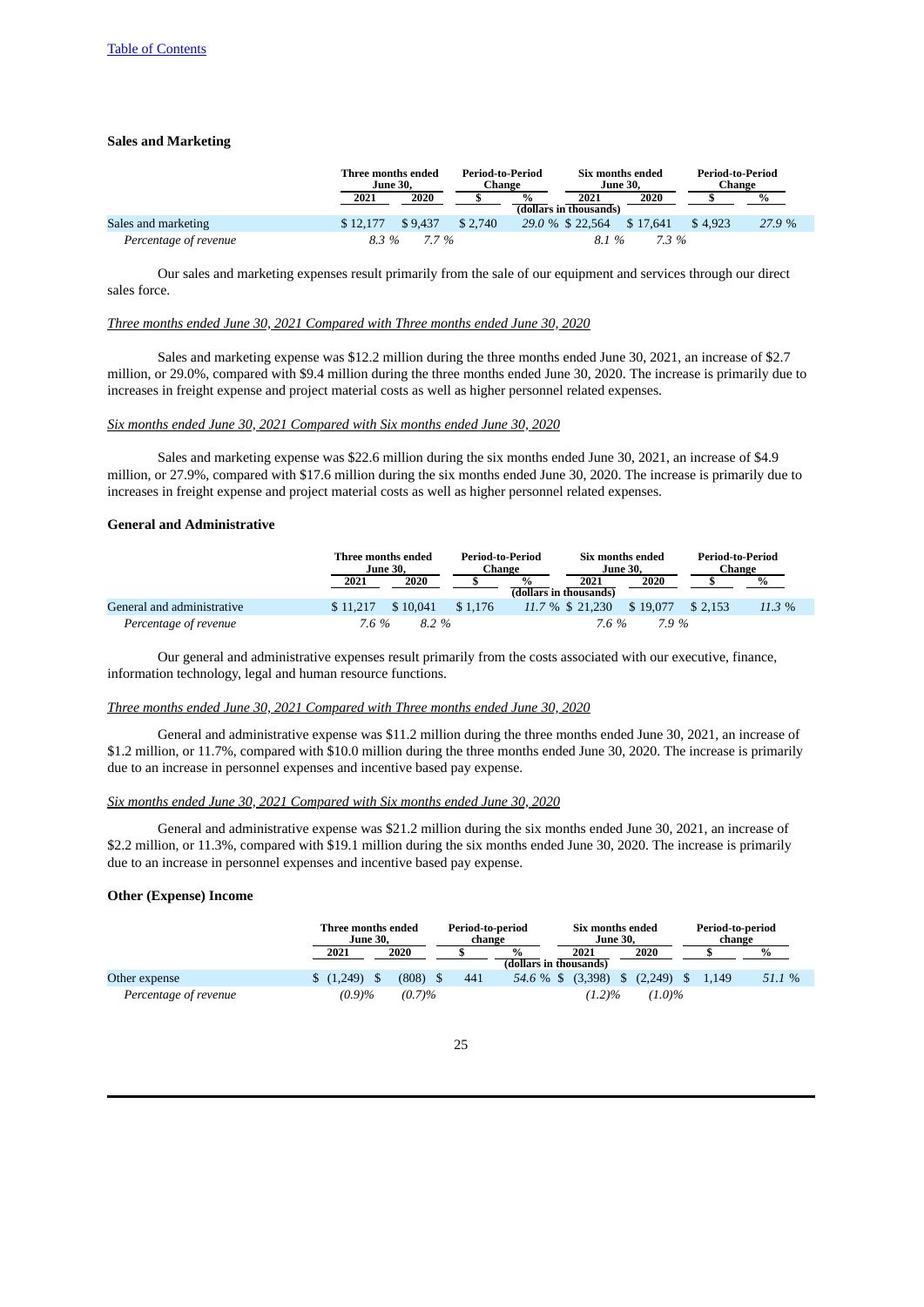Other (expense) income consists primarily of interest expense relating to the finance lease obligation we incurred in connection with the 2015 sale of our headquarters facility and other financing obligations, foreign exchange gains and losses attributable to fluctuations of the U.S. dollar against local currencies of certain of the countries in which we operate as well as interest earned on our invested cash balances.

Other expense was \$1.2 million for the three months ended June 30, 2021, compared with \$0.8 million for the three months ended June 30, 2020. The increase in other expense was primarily due to an increase in foreign currency exchange losses. Other expense was \$3.4 million for the six months ended June 30, 2021, compared with \$2.2 million for the six months ended June 30, 2020. The increase in other expense was primarily due to an increase in foreign currency exchange losses of \$0.6 million as well as a reduction of \$0.5 million in interest income when compared to the six-month period ended June 30, 2020.

During the six-month periods ended June 30, 2021 and 2020, we had no significant off-balance-sheet risk such as exchange contracts, option contracts or other hedging arrangements.

### **Income Tax Provision**

|                       |         | Three months ended<br>June 30. |          | Period-to-period<br>change |                        | Six months ended<br><b>June 30.</b> |                     | Period-to-period<br>change |
|-----------------------|---------|--------------------------------|----------|----------------------------|------------------------|-------------------------------------|---------------------|----------------------------|
|                       | 2021    | 2020                           |          | $\frac{0}{0}$              | 2021                   | 2020                                |                     | $\frac{0}{0}$              |
|                       |         |                                |          |                            | (dollars in thousands) |                                     |                     |                            |
| Income tax provision  | \$3.842 | \$2.271                        | \$ 1.571 | $(69.2)\%$ \$              | 5,563                  | \$3.312                             | $\frac{1}{2}$ 2.251 | 68.0 %                     |
| Percentage of revenue | $2.6\%$ | $1.8 \%$                       |          |                            | $2.0\%$                | $1.4\%$                             |                     |                            |

Income tax expense was \$3.8 million for the three months ended June 30, 2021, compared to \$2.3 million for the three months ended June 30, 2020. The \$1.5 million increase was primarily due to a \$7.2 million increase in pretax income. Income tax expense was \$5.6 million during the six months ended June 30, 2021, compared to \$3.3 million for the six months ended June 30, 2020. The \$2.3 million increase was primarily due to a \$13.1 million increase in pretax income. The effective tax rate for the three and six months ended June 30, 2021 and 2020, respectively, was less than the U.S. statutory rate of 21% due to favorable discrete items related to equity compensation in those periods as well as Federal research and development tax credits that reduce the annual tax rate.

We had \$51.4 million and \$57.9 million of net deferred tax assets worldwide relating to net operating loss carryforwards, tax credit carryforwards and other temporary differences, as of June 30, 2021 and December 31, 2020, respectively. These deferred tax assets are available to reduce income taxes in future years. We have a \$9.1 million valuation allowance in the U.S. against certain tax credits and state net operating losses due to the uncertainty of their realization based on long-term Company forecasts and the expiration dates on these tax assets. If future operating results of the Company within the U.S. or these foreign jurisdictions are significantly less than our expectations, it is reasonably possible that we would be required to record an additional valuation allowance on our deferred tax assets in the future. .

### <span id="page-25-0"></span>**Liquidity and Capital Resources**

We had \$219.7 million in unrestricted cash and cash equivalents at June 30, 2021, in addition to \$0.8 million in restricted cash. Management believes that maintaining a strong cash balance is necessary to provide funding for potential ramps in our business which can require significant cash investment to meet sudden demand. Additionally, we are using cash in our 2021 stock repurchase program and are considering both organic and inorganic opportunities to drive future growth, for which cash resources will be necessary.

Our liquidity is affected by many factors. Some of these relate specifically to the operations of our business, for example, the rate of sale of our products, and others relate to the uncertainties of global economic conditions, including the availability of credit and the condition of the overall semiconductor equipment industry. Our established cost structure, other than cost of goods sold, does not vary significantly with changes in volume. We experience fluctuations in operating results and cash flows depending on these factors. Stock repurchases, as discussed below, also reduce our cash balances.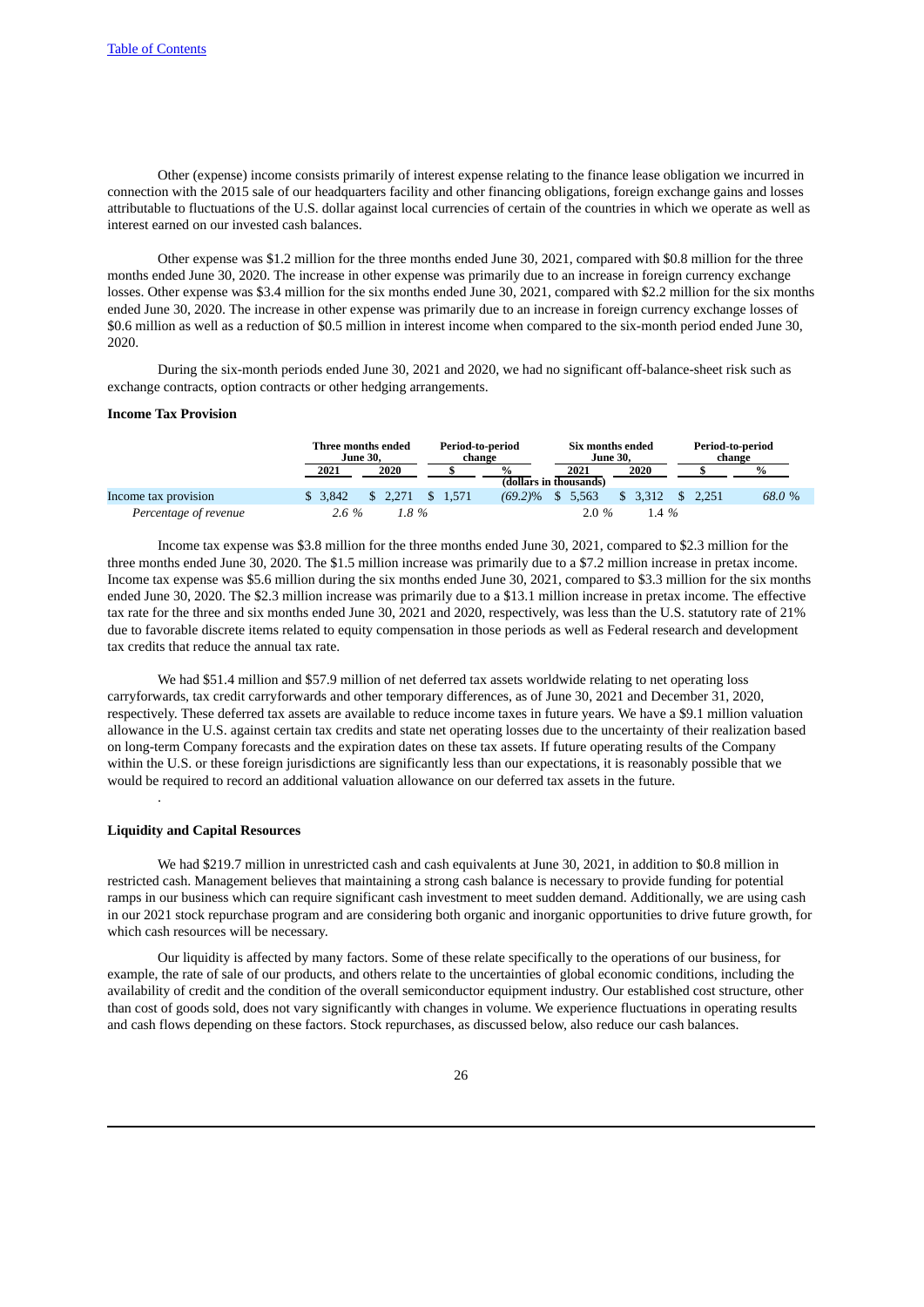During the six months ended June 30, 2021, we generated \$45.9 million of cash related to operating activities. During the six months ended June 30, 2020, we generated \$56.6 million of cash related to operating activities.

Investing activities for the six months ended June 30, 2021 and 2020 resulted in cash outflows of \$2.4 million and \$3.0 million, respectively, used for capital expenditures.

Financing activities for the six months ended June 30, 2021 resulted in a cash usage of \$28.3 million. During the first six months of 2021, \$25.0 million in cash was used to repurchase our common stock and \$6.5 million was used for payments to government tax authorities for income tax withholding on employee compensation arising from the vesting of RSUs, where shares are withheld by the Company, as well as \$0.4 million relating to the reduction of the liability under the finance lease of our corporate headquarters. These amounts were partially offset by \$3.6 million of proceeds from the exercise of stock options and purchase of shares under our 2020 ESPP during the first six months of 2021. In comparison, financing activities for the six months ended June 30, 2020 resulted in cash usage of \$3.7 million, \$7.5 million of which related to the repurchase of our common stock and \$3.9 million related to payments made to government tax authorities for income tax withholding on employee compensation arising from the vesting of RSUs, as well as \$0.1 million relating to the reduction of our financing lease liability. These amounts were partially offset by \$7.8 million of proceeds related to the exercise of stock options and purchase of shares under our prior employee stock purchase plan during the first six months of 2020.

Under the rules of the U.S. Securities and Exchange Commission (the "SEC"), we qualify as a "well-known seasoned issuer," which allows us to file shelf registration statements to register an unspecified amount of securities that are effective upon filing. On May 29, 2020, we filed such a shelf registration statement with the SEC for the issuance of an unspecified amount of common stock, preferred stock, various series of debt securities and/or warrants to purchase any of such securities, either individually or in units, from time to time at prices and on terms to be determined at the time of any such offering. This registration statement was effective upon filing and will remain in effect for up to three years from filing, prior to which time we may file another shelf registration statement to maintain the availability of this financing option.

On July 31, 2020, we entered into a Senior Secured Credit Facilities Credit Agreement (the "Credit Agreement") with Silicon Valley Bank. The Credit Agreement provides for a revolving credit facility in an aggregate principal amount not to exceed \$40.0 million. Our obligations under the Credit Agreement are secured by a security interest, senior to any current and future debts and to any security interest, in all of our rights, title, and interest in, to and under substantially all of our assets, subject to limited exceptions, including permitted liens. The revolving credit facility terminates on July 31, 2023. As of June 30, 2021, we were in compliance with all covenant requirements of the Credit Agreement. As of such date, no borrowings had been made under the Credit Agreement, although a letter of credit for \$5.9 million reduces the funds available for borrowing under the credit line. We have no immediate plans to borrow under the Credit Agreement, but we will use the facility for letters of credit, for ongoing working capital needs and to fund general corporate purposes, as desired. We entered into a First Amendment to the Credit Agreement with Silicon Valley Bank in March 2021 to (i) align the covenants with our 2021 stock repurchase program, and (ii) establish terms to transition from a Eurodollar based interest rate option to an interest rate benchmark using a secured overnight financing rate (known as "SOFR") published by the Federal Reserve Bank of New York.

We believe that based on our current market, revenue, expense and cash flow forecasts, our existing cash, cash equivalents and equity and debt financing capacity will be sufficient to satisfy our anticipated cash requirements for the short and long-term.

#### **Commitments and Contingencies**

Significant commitments and contingencies at June 30, 2021 are consistent with those discussed in Item 7, "Management's Discussion and Analysis of Financial Condition and Results of Operations," and Note 16 to the consolidated financial statements in our Annual Report on Form 10-K for the fiscal year ended December 31, 2020.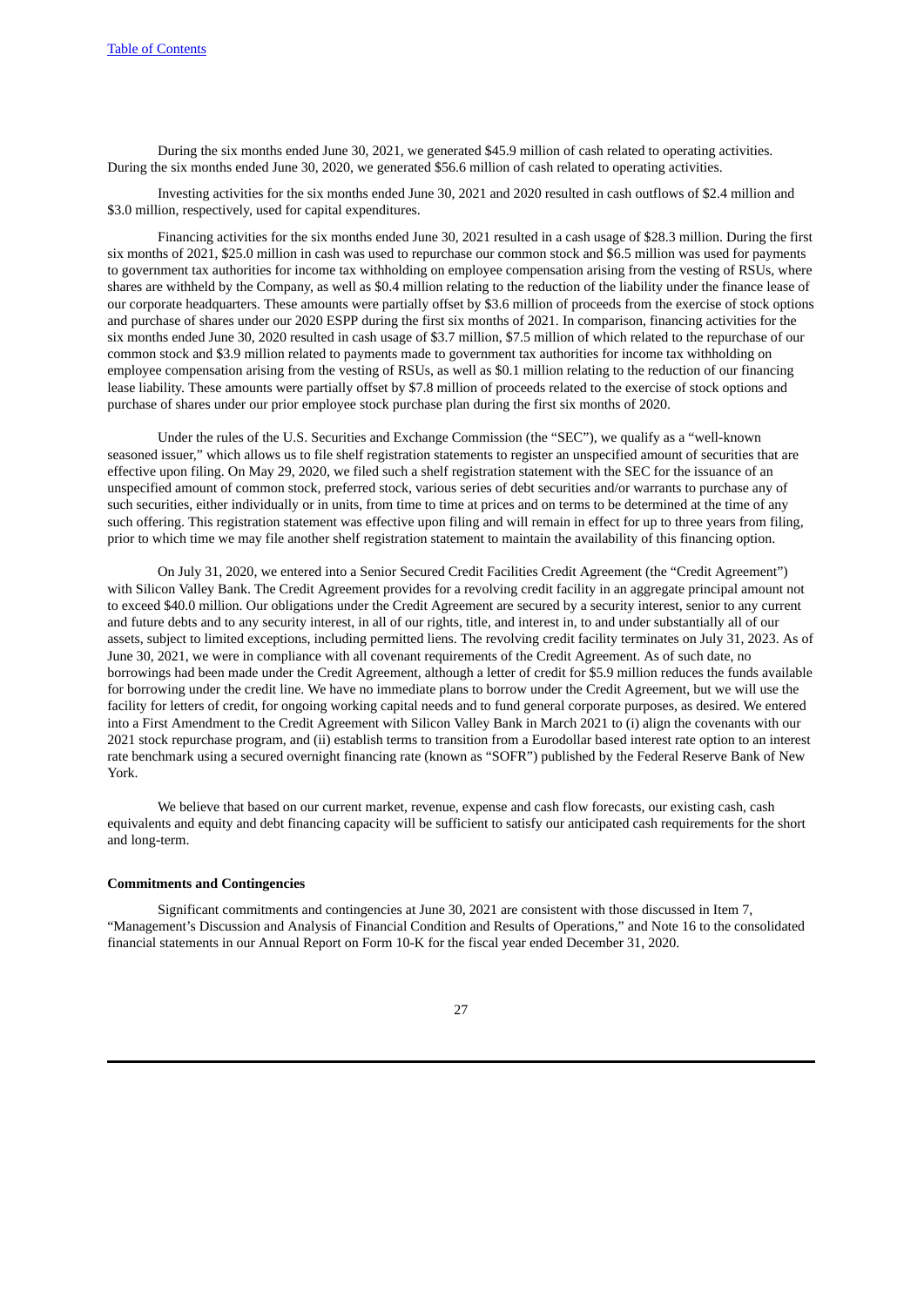# <span id="page-27-0"></span>**Item 3. Quantitative and Qualitative Disclosures about Market Risk.**

As of June 30, 2021, there have been no material changes to the quantitative information about market risk disclosed in Item 7A to our Annual Report on Form 10-K for the year ended December 31, 2020.

#### <span id="page-27-1"></span>**Item 4. Controls and Procedures.**

#### **Evaluation of Disclosure Controls and Procedures**

Our management, with the participation of our principal executive officer and principal financial officer, has evaluated the effectiveness of our disclosure controls and procedures (as defined in Rule 13a-15(e) under the Securities Exchange Act of 1934, as amended (the "Exchange Act")) as of the end of the period covered by this report (the "Evaluation Date"). Based on this evaluation, our principal executive officer and principal financial officer concluded that, as of the Evaluation Date, these disclosure controls and procedures are effective.

# **Changes in Internal Control over Financial Reporting**

There was no change in our internal control over financial reporting (as defined in Rule 13a-15(f) under the Exchange Act) identified in connection with the evaluation of our internal control that occurred during the three months ended June 30, 2021 that has materially affected, or is reasonably likely to materially affect, our internal control over financial reporting.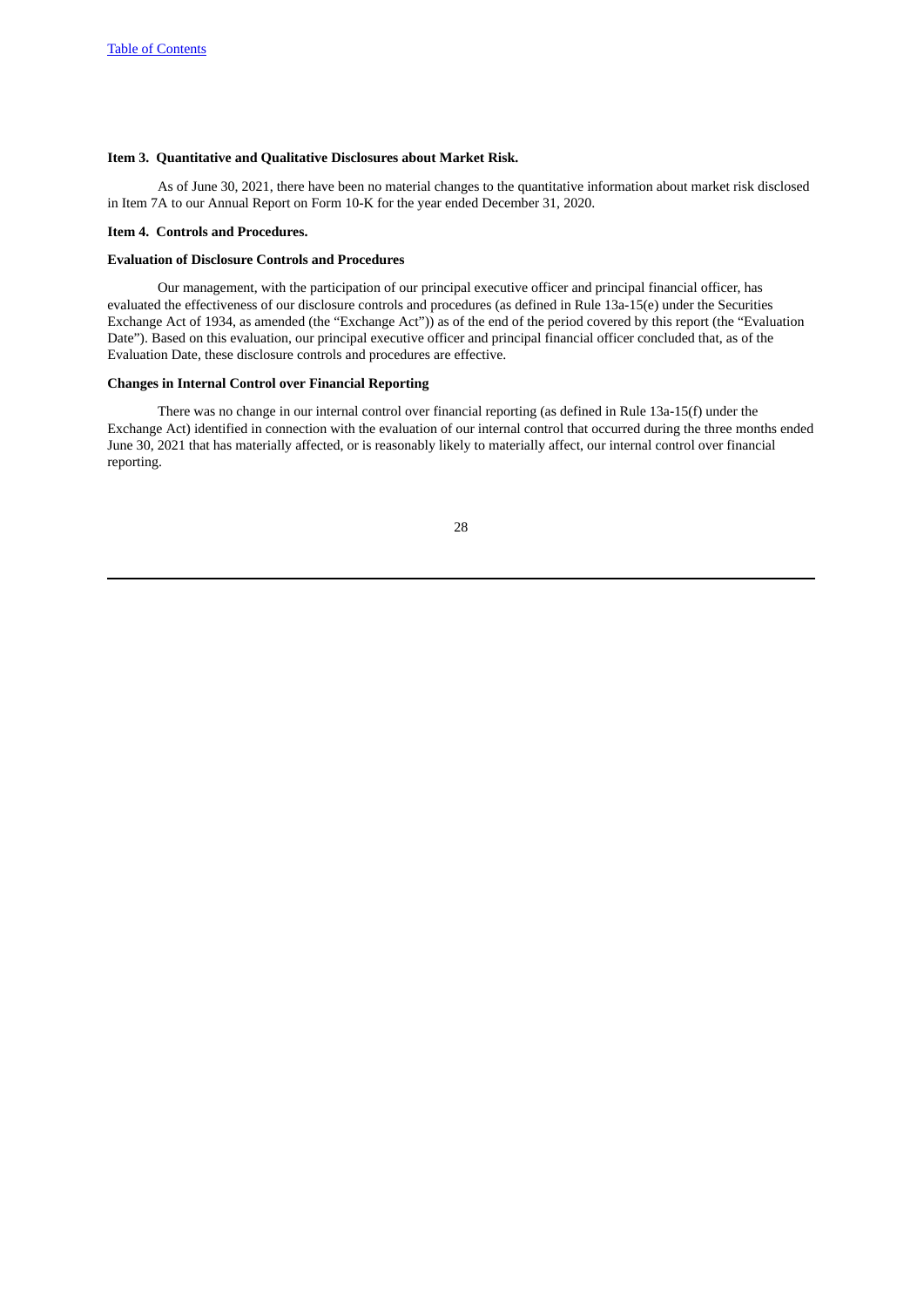# **PART II—OTHER INFORMATION**

# <span id="page-28-1"></span><span id="page-28-0"></span>**Item 1. Legal Proceedings.**

We are, from time to time, a party to litigation that arises in the normal course of our business operations. We are not presently a party to any litigation that we believe might have a material adverse effect on our business operations.

# <span id="page-28-2"></span>**Item 1A. Risk Factors.**

As of June 30, 2021, there have been no material changes to the risk factors described in Item 1A to our Annual Report on Form 10-K for the year ended December 31, 2020.

### <span id="page-28-3"></span>**Item 2. Unregistered Sales of Equity Securities and Use of Proceeds.**

In December 2020, our Board of Directors authorized a share repurchase program covering 2021 for up to \$100 million of the Company's common stock.

The following table summarizes the stock repurchase activity, based upon settlement date, for the three months ended June 30, 2021 as well as the approximate dollar value of shares that may yet be purchased pursuant to our stock repurchase program:

|                                      | <b>Total Number of</b><br><b>Shares Purchased</b> | <b>Average Price</b><br><b>Paid per Share</b> | <b>Total Number of</b><br><b>Shares Purchased as</b><br><b>Part of Publicly</b><br><b>Announced Program</b><br>(in thousands except per share amounts) | <b>Approximate Dollar Value</b><br>of Shares that May Yet Be<br><b>Purchased Under the</b><br>Program |  |
|--------------------------------------|---------------------------------------------------|-----------------------------------------------|--------------------------------------------------------------------------------------------------------------------------------------------------------|-------------------------------------------------------------------------------------------------------|--|
| April 1, 2021 through April 30, 2021 | 117                                               | \$43.35                                       | 117                                                                                                                                                    | 83.286                                                                                                |  |
| May 1, 2021 through May 31, 2021     | 100                                               | \$39.74                                       | 100                                                                                                                                                    | 79.312                                                                                                |  |
| June 1, 2021 through June 30, 2021   | 106                                               | \$40.74                                       | 106                                                                                                                                                    | 75,006                                                                                                |  |
| Total                                | 323                                               |                                               | 323                                                                                                                                                    |                                                                                                       |  |

#### <span id="page-28-4"></span>**Item 3. Defaults Upon Senior Securities.**

None.

# <span id="page-28-5"></span>**Item 4. Mine Safety Disclosures.**

Not Applicable.

# <span id="page-28-6"></span>**Item 5. Other Information.**

None.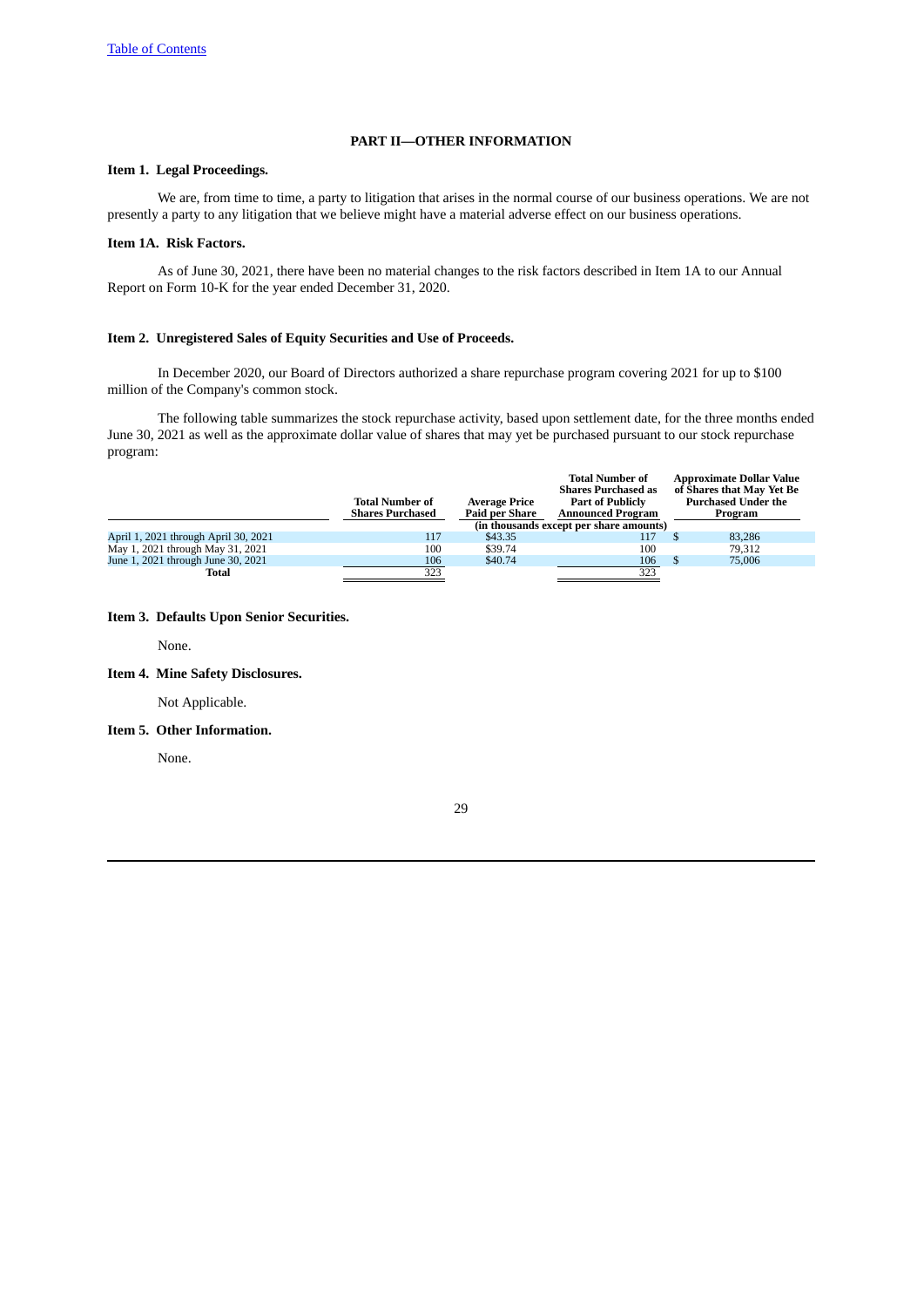# <span id="page-29-0"></span>**Item 6. Exhibits.**

The following exhibits are filed herewith:

| <b>Exhibit</b><br>N <sub>0</sub> | <b>Description</b>                                                                                                                                                                                                                                                                                                                                                                                                                    |
|----------------------------------|---------------------------------------------------------------------------------------------------------------------------------------------------------------------------------------------------------------------------------------------------------------------------------------------------------------------------------------------------------------------------------------------------------------------------------------|
| 3.1                              | Restated Certificate of Incorporation of the Company filed November 2, 2017. Incorporated by reference to<br>Exhibit 3.1 of the Company's Form 10-Q filed with the Commission on November 3, 2017.                                                                                                                                                                                                                                    |
| 3.2                              | Bylaws of the Company, as amended as of May 13, 2014. Incorporated by reference to Exhibit 3.2 of the<br>Company's Form 8-K filed with the Commission on May 19, 2014.                                                                                                                                                                                                                                                                |
| 31.1                             | Certification of the Principal Executive Officer under Exchange Act Rule 13a-14(a)/15d-14(a) (Section 302<br>of the Sarbanes-Oxley Act), dated August 6, 2021. Filed herewith.                                                                                                                                                                                                                                                        |
| 31.2                             | Certification of the Principal Financial Officer under Exchange Act Rule 13a-14(a)/15d-14(a) (Section 302 of<br>the Sarbanes-Oxley Act), dated August 6, 2021. Filed herewith.                                                                                                                                                                                                                                                        |
| 32.1                             | Certification of the Principal Executive Officer pursuant to Section 1350 of Chapter 63 of title 18 of the<br>United States Code (Section 906 of the Sarbanes-Oxley Act), dated August 6, 2021. Filed herewith.                                                                                                                                                                                                                       |
| 32.2                             | Certification of the Principal Financial Officer pursuant to Section 1350 of Chapter 63 of title 18 of the<br>United States Code (Section 906 of the Sarbanes-Oxley Act), dated August 6, 2021. Filed herewith.                                                                                                                                                                                                                       |
| 101                              | The following materials from the Company's Form 10-Q for the quarter ended June 30, 2021, formatted in<br>inline eXtensible Business Reporting Language (iXBRL): (i) Consolidated Statements of Operations,<br>(ii) Consolidated Statements of Comprehensive Income, (iii) Consolidated Balance Sheets, (iv) Consolidated<br>Statements of Cash Flows and (v) Notes to Consolidated Financial Statements (Unaudited). Filed herewith. |
| 104                              | Cover Page Interactive Data File (formatted as iXBRL and contained in Exhibit 101).                                                                                                                                                                                                                                                                                                                                                   |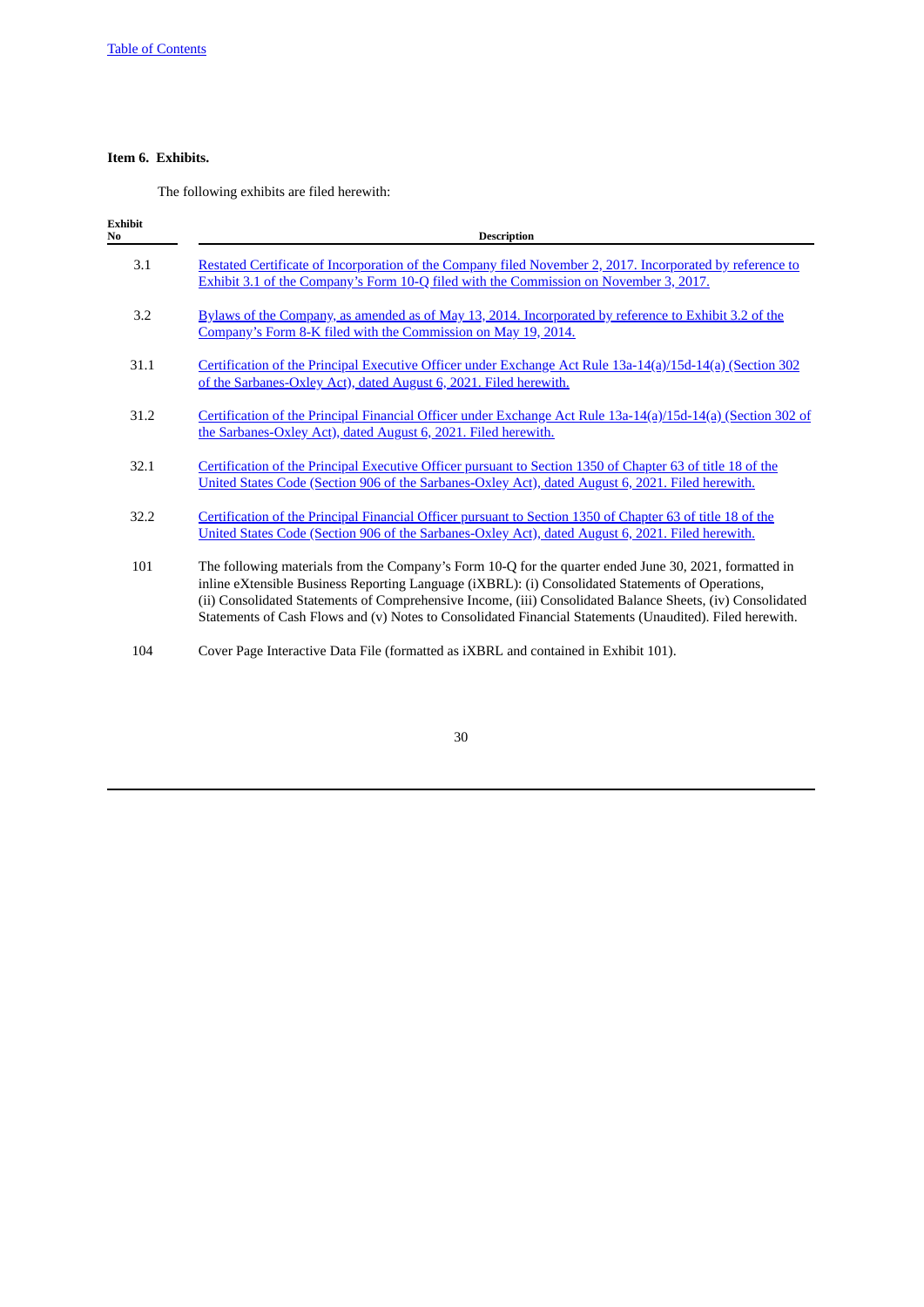# **SIGNATURES**

Pursuant to the requirements of the Securities Exchange Act of 1934, the Registrant has duly caused this report to be signed on its behalf by the undersigned, thereunto duly authorized.

AXCELIS TECHNOLOGIES, INC. DATED: August 6, 2021 By: /s/ KEVIN J. BREWER

> Kevin J. Brewer *Executive Vice President and Chief Financial Officer Duly Authorized Officer and Principal Financial Officer*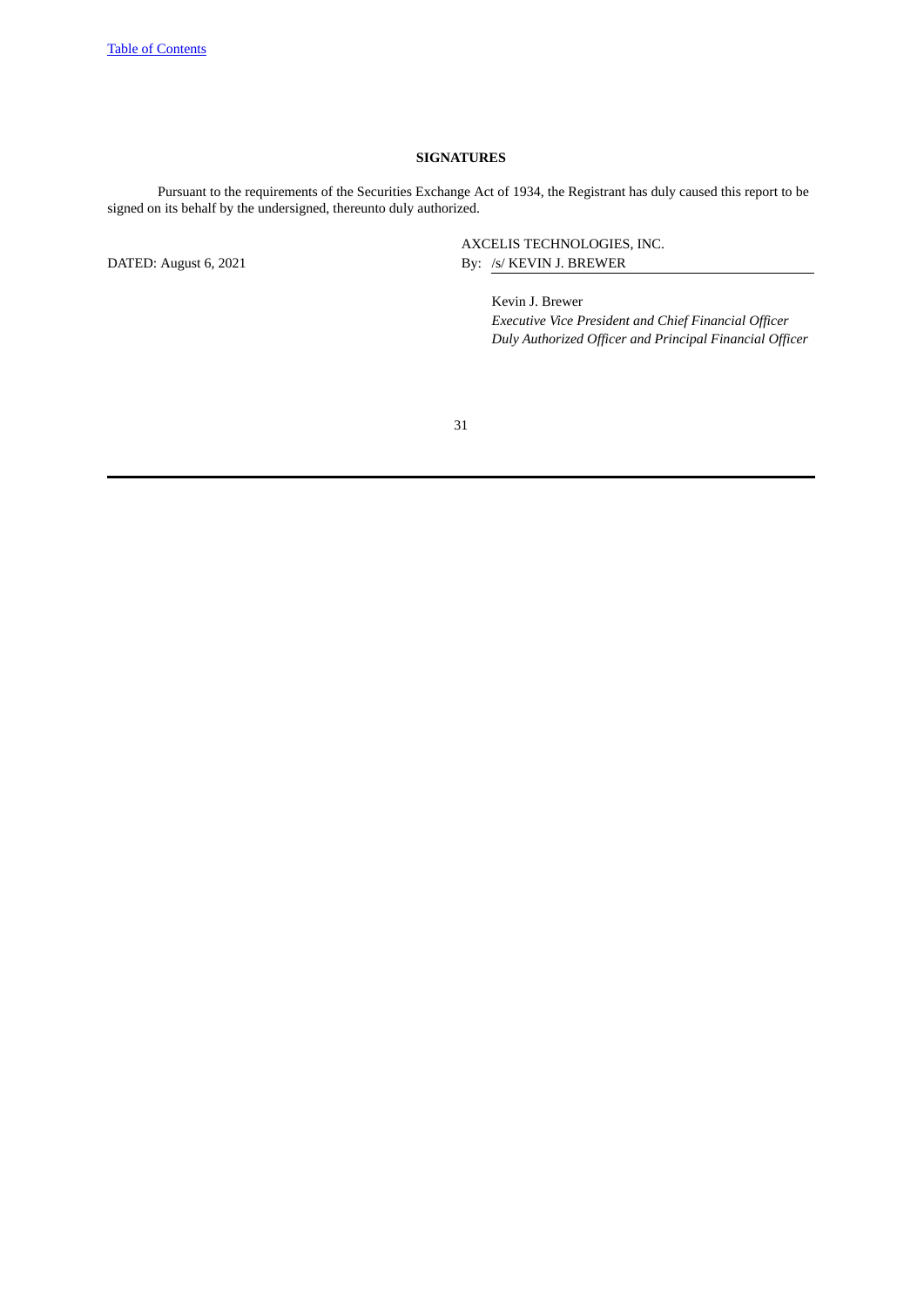### **CERTIFICATION of the Principal Executive Officer Pursuant to Rule 13a-14(a)/15d-14(a) (implementing Section 302 of the Sarbanes-Oxley Act)**

<span id="page-31-0"></span>I, Mary G. Puma, certify that:

- 1. I have reviewed this quarterly report on Form 10-Q of Axcelis Technologies, Inc.;
- 2. Based on my knowledge, this report does not contain any untrue statement of a material fact or omit to state a material fact necessary to make the statements made, in light of the circumstances under which such statements were made, not misleading with respect to the period covered by this report;
- 3. Based on my knowledge, the financial statements, and other financial information included in this report, fairly present in all material respects the financial condition, results of operations and cash flows of the registrant as of, and for, the periods presented in this report;
- 4. The registrant's other certifying officer(s) and I are responsible for establishing and maintaining disclosure controls and procedures (as defined in Exchange Act Rules 13a-15(e) and 15d-15(e)) and internal control over financial reporting (as defined in Exchange Act Rules 13a-15(f) and 15d-15(f)) for the registrant and have:
	- (a) Designed such disclosure controls and procedures, or caused such disclosure controls and procedures to be designed under our supervision, to ensure that material information relating to the registrant, including its consolidated subsidiaries, is made known to us by others within those entities, particularly during the period in which this report is being prepared;
	- (b) Designed such internal control over financial reporting, or caused such internal control over financial reporting to be designed under our supervision, to provide reasonable assurance regarding the reliability of financial reporting and the preparation of financial statements for external purposes in accordance with generally accepted accounting principles;
	- (c) Evaluated the effectiveness of the registrant's disclosure controls and procedures and presented in this report our conclusions about the effectiveness of the disclosure controls and procedures, as of the end of the period covered by this report based on such evaluation; and
	- (d) Disclosed in this report any change in the registrant's internal control over financial reporting that occurred during the registrant's most recent fiscal quarter (the registrant's fourth fiscal quarter in the case of an annual report) that has materially affected, or is reasonably likely to materially affect, the registrant's internal control over financial reporting; and
- 5. The registrant's other certifying officer(s) and I have disclosed, based on our most recent evaluation of internal control over financial reporting, to the registrant's auditors and the audit committee of the registrant's board of directors (or persons performing the equivalent functions):
	- (a) All significant deficiencies and material weaknesses in the design or operation of internal control over financial reporting which are reasonably likely to adversely affect the registrant's ability to record, process, summarize and report financial information; and
	- (b) Any fraud, whether or not material, that involves management or other employees who have a significant role in the registrant's internal control over financial reporting.

Date: August 6, 2021 /s/ MARY G. PUMA

Mary G. Puma, *President and Chief Executive Officer*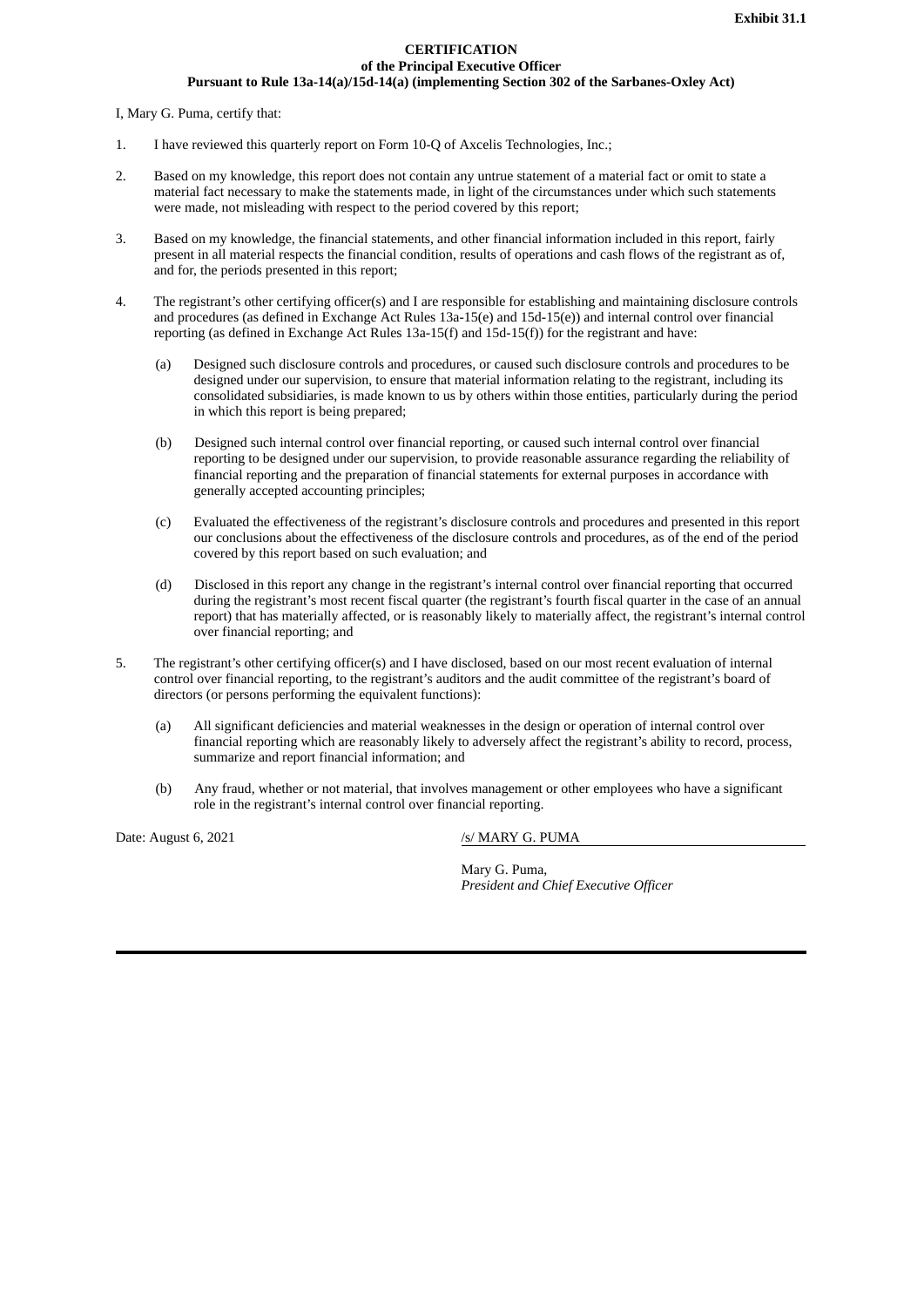#### **CERTIFICATION of the Principal Financial Officer Pursuant to Rule 13a-14(a)/15d-14(a) (implementing Section 302 of the Sarbanes-Oxley Act)**

<span id="page-32-0"></span>I, Kevin J. Brewer, certify that:

- 1. I have reviewed this quarterly report on Form 10-Q of Axcelis Technologies, Inc.;
- 2. Based on my knowledge, this report does not contain any untrue statement of a material fact or omit to state a material fact necessary to make the statements made, in light of the circumstances under which such statements were made, not misleading with respect to the period covered by this report;
- 3. Based on my knowledge, the financial statements, and other financial information included in this report, fairly present in all material respects the financial condition, results of operations and cash flows of the registrant as of, and for, the periods presented in this report;
- 4. The registrant's other certifying officer(s) and I are responsible for establishing and maintaining disclosure controls and procedures (as defined in Exchange Act Rules 13a-15(e) and 15d-15(e)) and internal control over financial reporting (as defined in Exchange Act Rules 13a-15(f) and 15d-15(f)) for the registrant and have:
	- (a) Designed such disclosure controls and procedures, or caused such disclosure controls and procedures to be designed under our supervision, to ensure that material information relating to the registrant, including its consolidated subsidiaries, is made known to us by others within those entities, particularly during the period in which this report is being prepared;
	- (b) Designed such internal control over financial reporting, or caused such internal control over financial reporting to be designed under our supervision, to provide reasonable assurance regarding the reliability of financial reporting and the preparation of financial statements for external purposes in accordance with generally accepted accounting principles;
	- (c) Evaluated the effectiveness of the registrant's disclosure controls and procedures and presented in this report our conclusions about the effectiveness of the disclosure controls and procedures, as of the end of the period covered by this report based on such evaluation; and
	- (d) Disclosed in this report any change in the registrant's internal control over financial reporting that occurred during the registrant's most recent fiscal quarter (the registrant's fourth fiscal quarter in the case of an annual report) that has materially affected, or is reasonably likely to materially affect, the registrant's internal control over financial reporting; and
- 5. The registrant's other certifying officer(s) and I have disclosed, based on our most recent evaluation of internal control over financial reporting, to the registrant's auditors and the audit committee of the registrant's board of directors (or persons performing the equivalent functions):
	- (a) All significant deficiencies and material weaknesses in the design or operation of internal control over financial reporting which are reasonably likely to adversely affect the registrant's ability to record, process, summarize and report financial information; and
	- (b) Any fraud, whether or not material, that involves management or other employees who have a significant role in the registrant's internal control over financial reporting.

Date: August 6, 2021 /s/ KEVIN J. BREWER

Kevin J. Brewer, *Executive Vice President and Chief Financial Officer*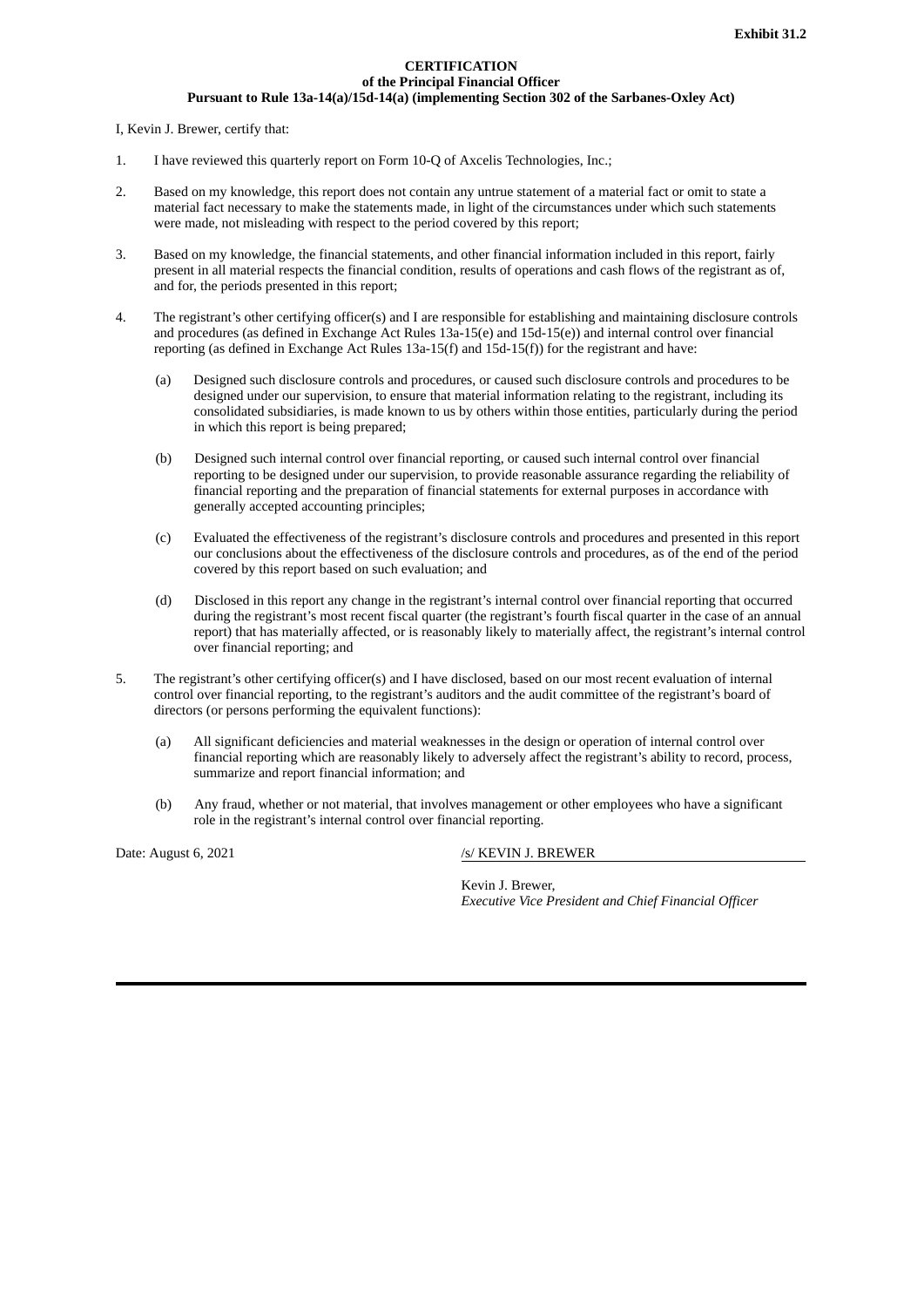### **AXCELIS TECHNOLOGIES, INC. Certification of the Principal Executive Officer Pursuant to Section 1350 of Chapter 63 of title 18 of the United States Code**

<span id="page-33-0"></span>The undersigned Chief Executive Officer of Axcelis Technologies, Inc., a Delaware corporation, hereby certifies, for the purposes of Section 1350 of Chapter 63 of title 18 of the United States Code (as implemented by Section 906 of the Sarbanes-Oxley Act of 2002) as follows:

This Form 10-Q quarterly report fully complies with the requirements of section 13(a) or 15(d) of the Securities Exchange Act of 1934 (15 U.S.C. 78m or 78o(d)) and the information contained herein fairly presents, in all material respects, the financial condition and results of operations of the Company.

IN WITNESS WHEREOF, the undersigned has executed this Certification as of August 6, 2021.

/s/ MARY G. PUMA

Mary G. Puma *President and Chief Executive Officer of Axcelis Technologies, Inc.*